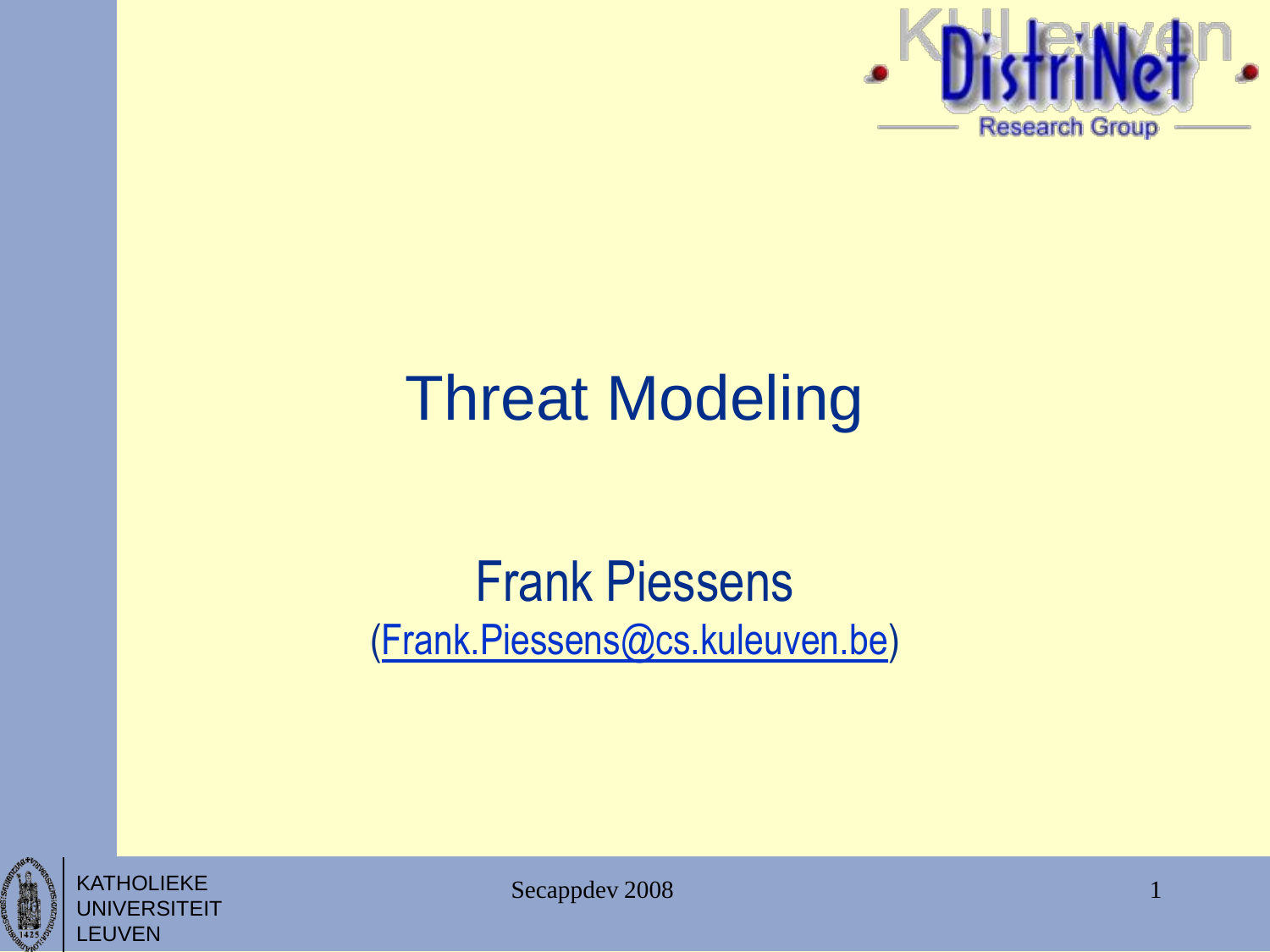## **Overview**

- Introduction
- Key Concepts
	- Threats, Vulnerabilities, Countermeasures
	- Example
- Microsoft's Threat Modeling Process
- Conclusion



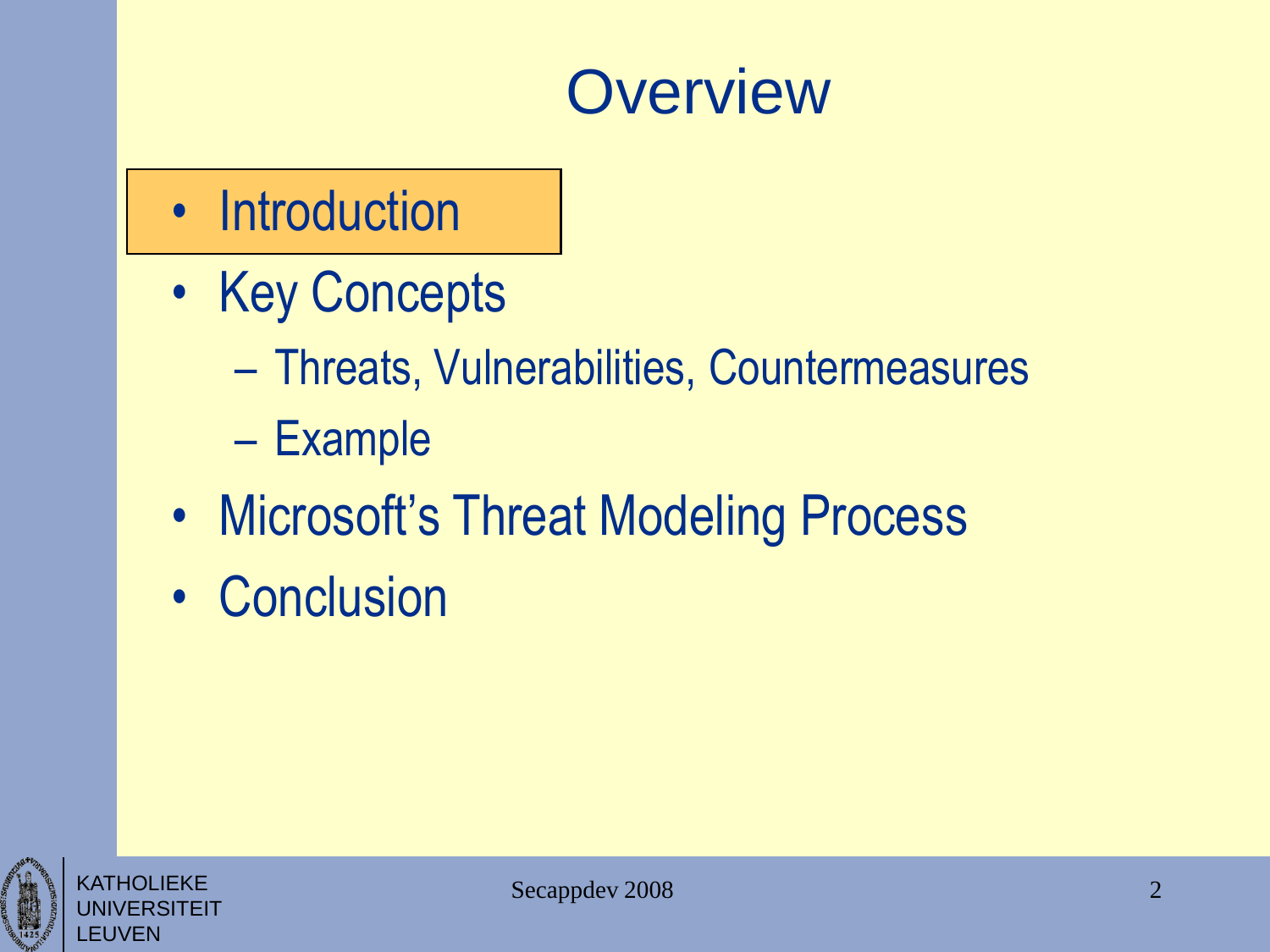#### Software engineering & security

- Different SE processes
	- Waterfall, Spiral, Prototyping, UP, XP, Adaptive programming, ...
	- Different phases
- None of the processes *really* supports security
	- Security is highly demanding wrt. SE process
	- No good and overall support for security in standard processes

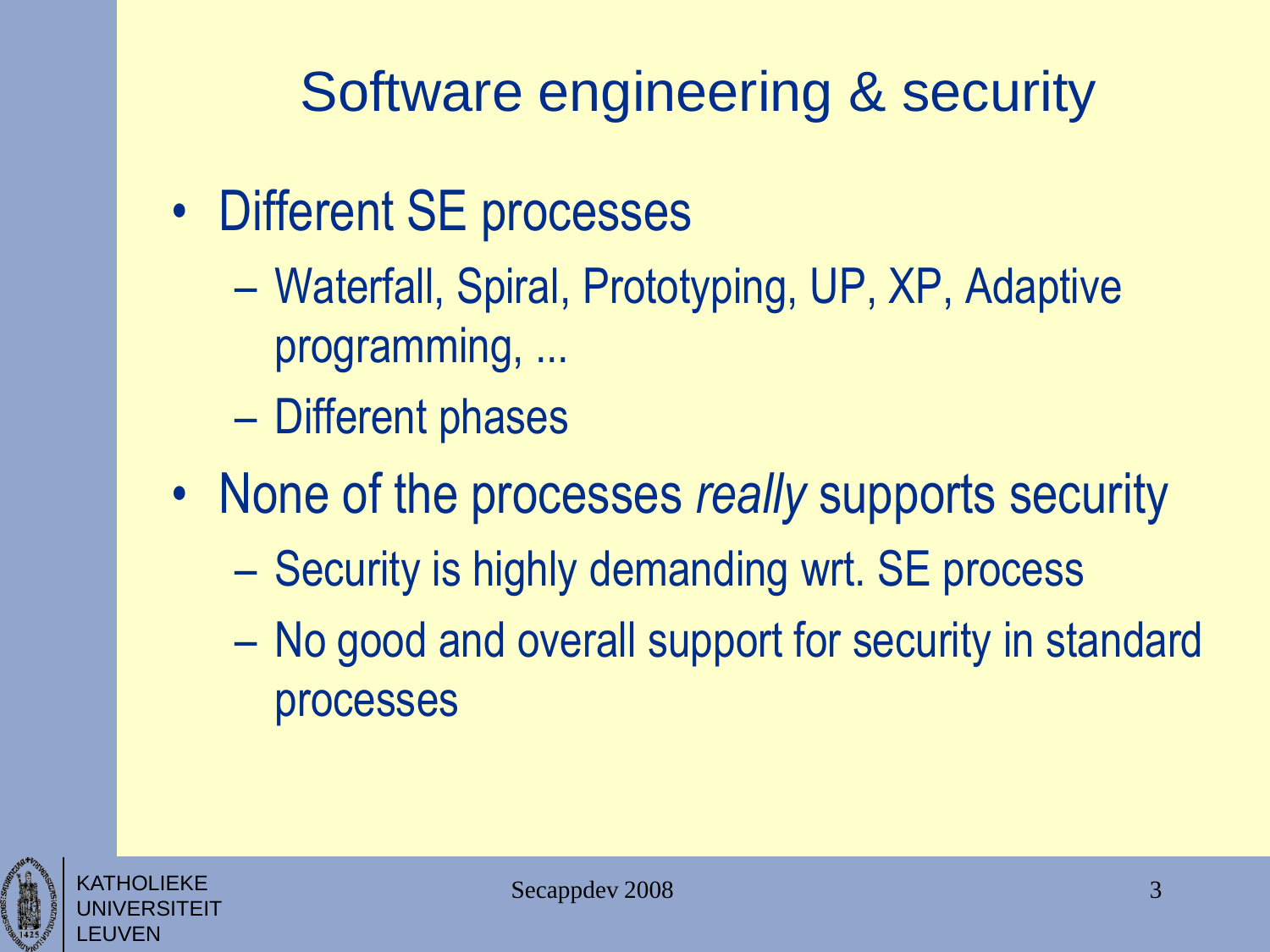#### Software engineering & security - *in practice -*

- Often ad hoc (typically in later phases) or not covered at all
- *Issues:* 
	- Non systematic approach
	- Bad early decisions can make your life *very* difficult
	- Hard to manage and modify
- First attempts at systematic integration in SW engineering process in big software houses
	- Too early to evaluate, but first indications promising
		- E.g. MS IIS 5 -> MS IIS 6

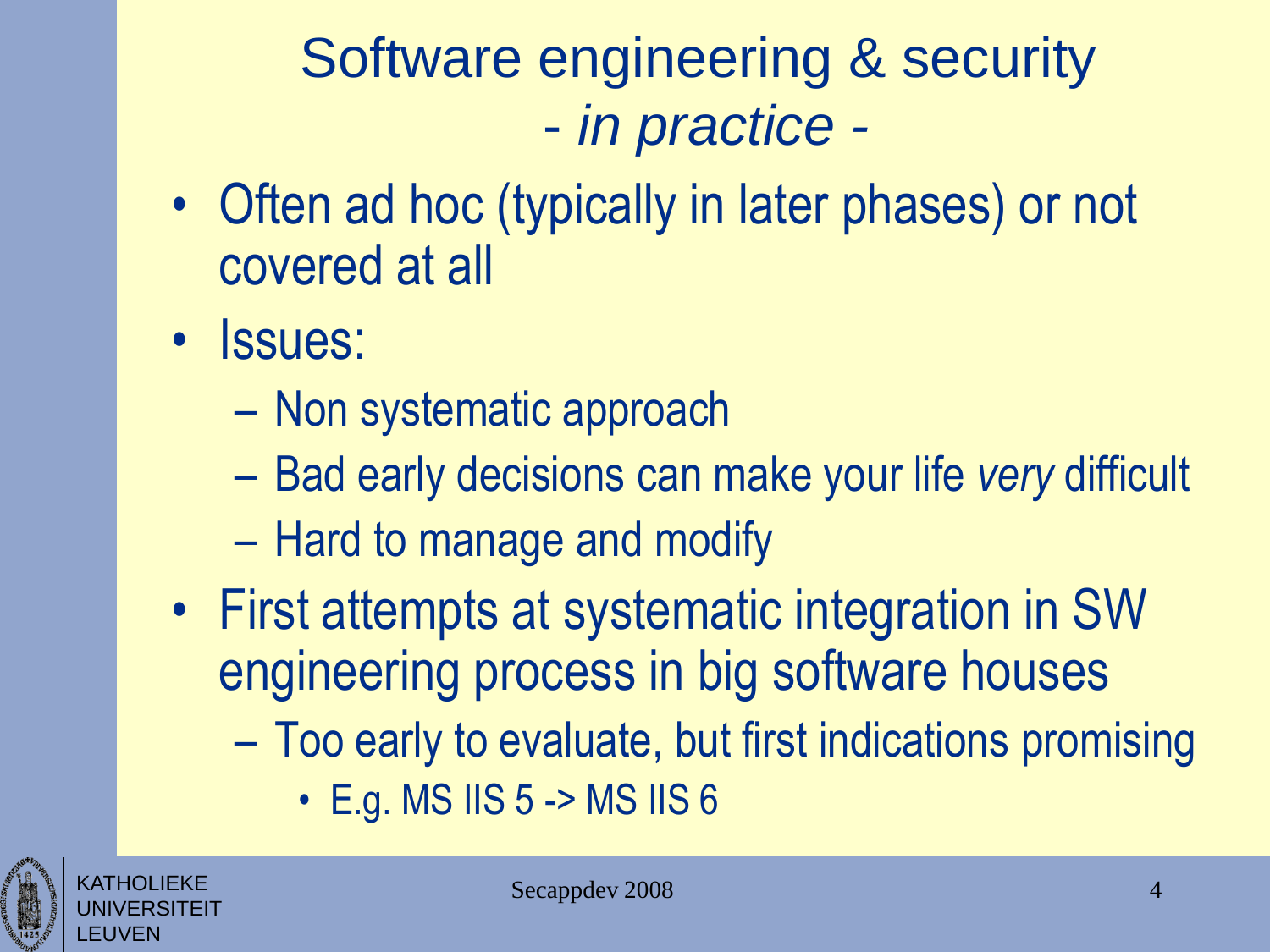## Example: Cigital's touchpoints





Secappdev 2008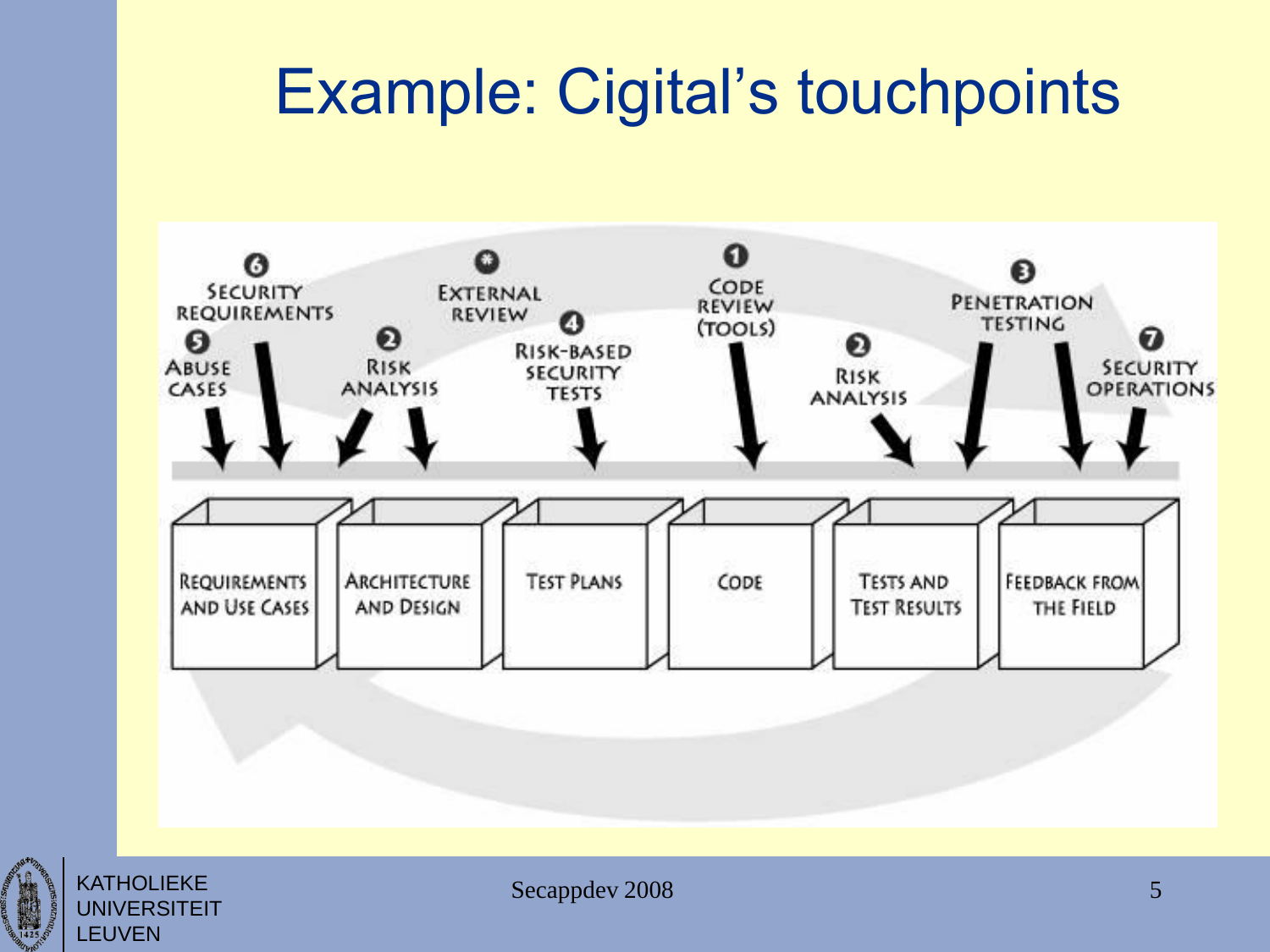## Example: Microsoft's SDL





Secappdev 2008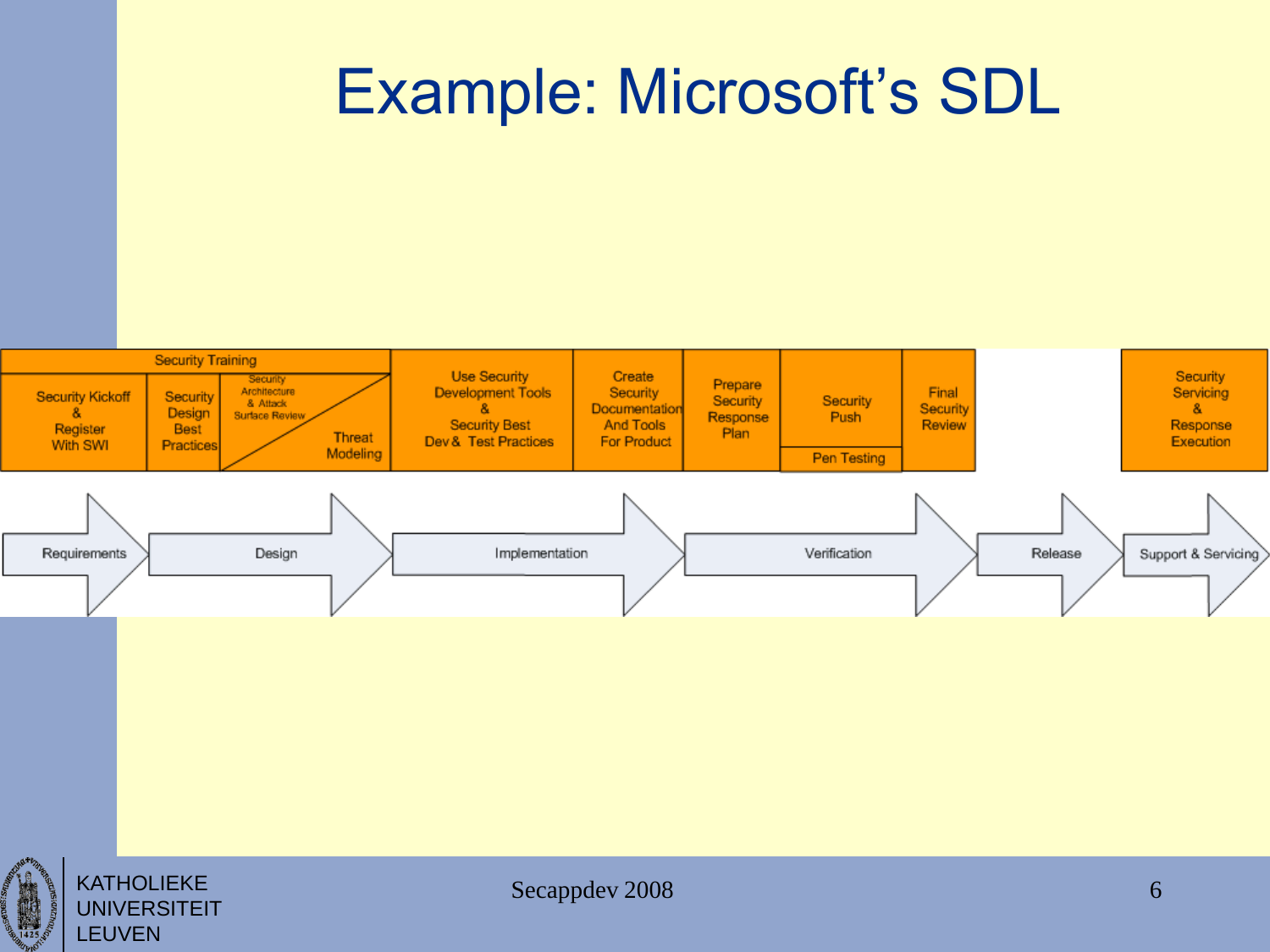# Key Activities

- Both process models rank the following two activities as key:
	- Threat modeling as a late form of security requirements engineering
	- (Tool-assisted) code review to deal with implementation level vulnerabilities
- This lecture will discuss threat modeling from a practical perspective



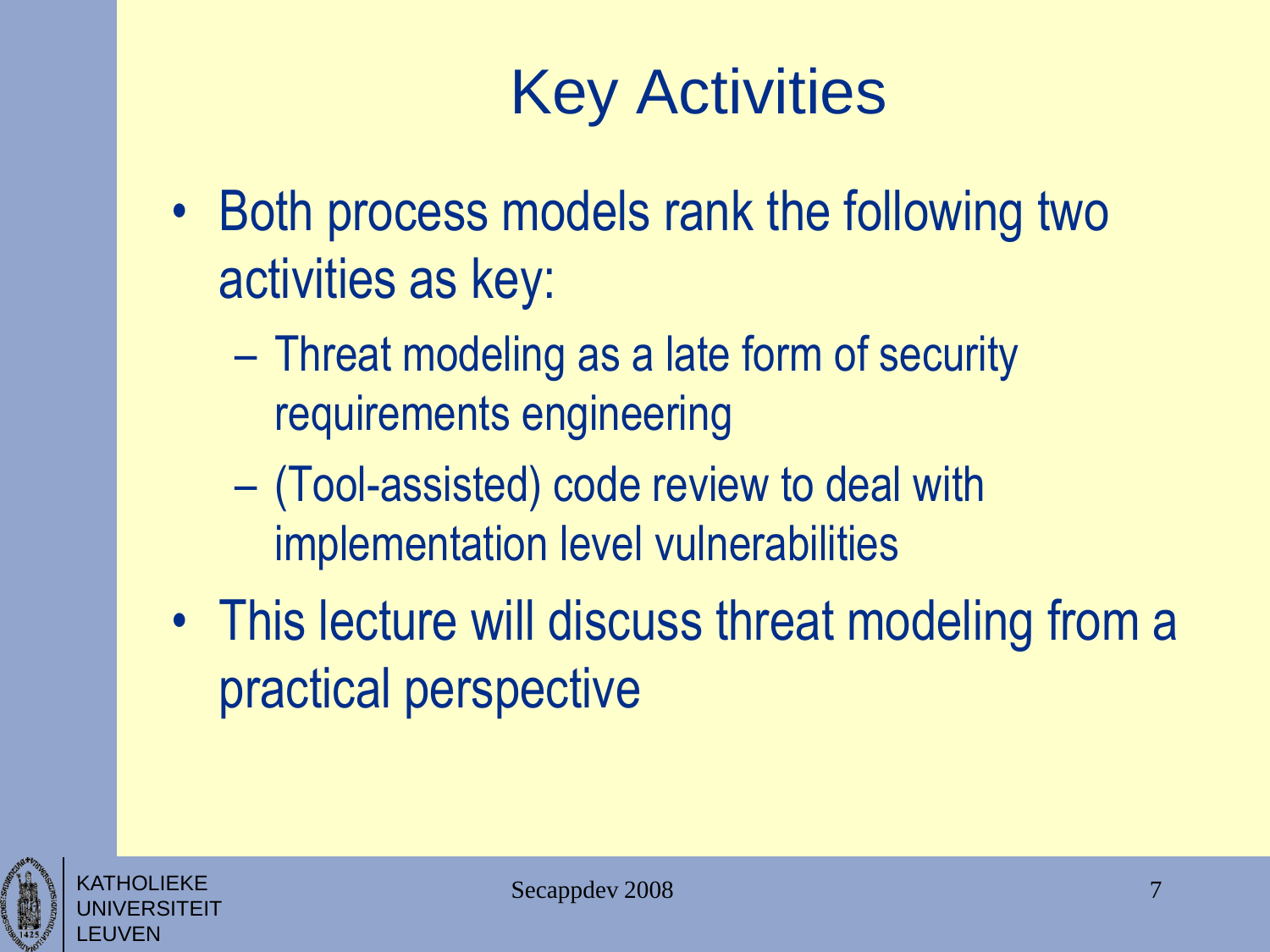# Threat modeling

- Threat modeling is an activity early in the software development lifecycle
	- Primary goal: get a good view on possible threats to the system being developed
- Threat modeling can be done on various levels of abstraction
	- System level
		- E.g. Threat modeling of the Internet e-mail system
	- Application or component level
		- E.g. Threat modeling of the e-mail client software

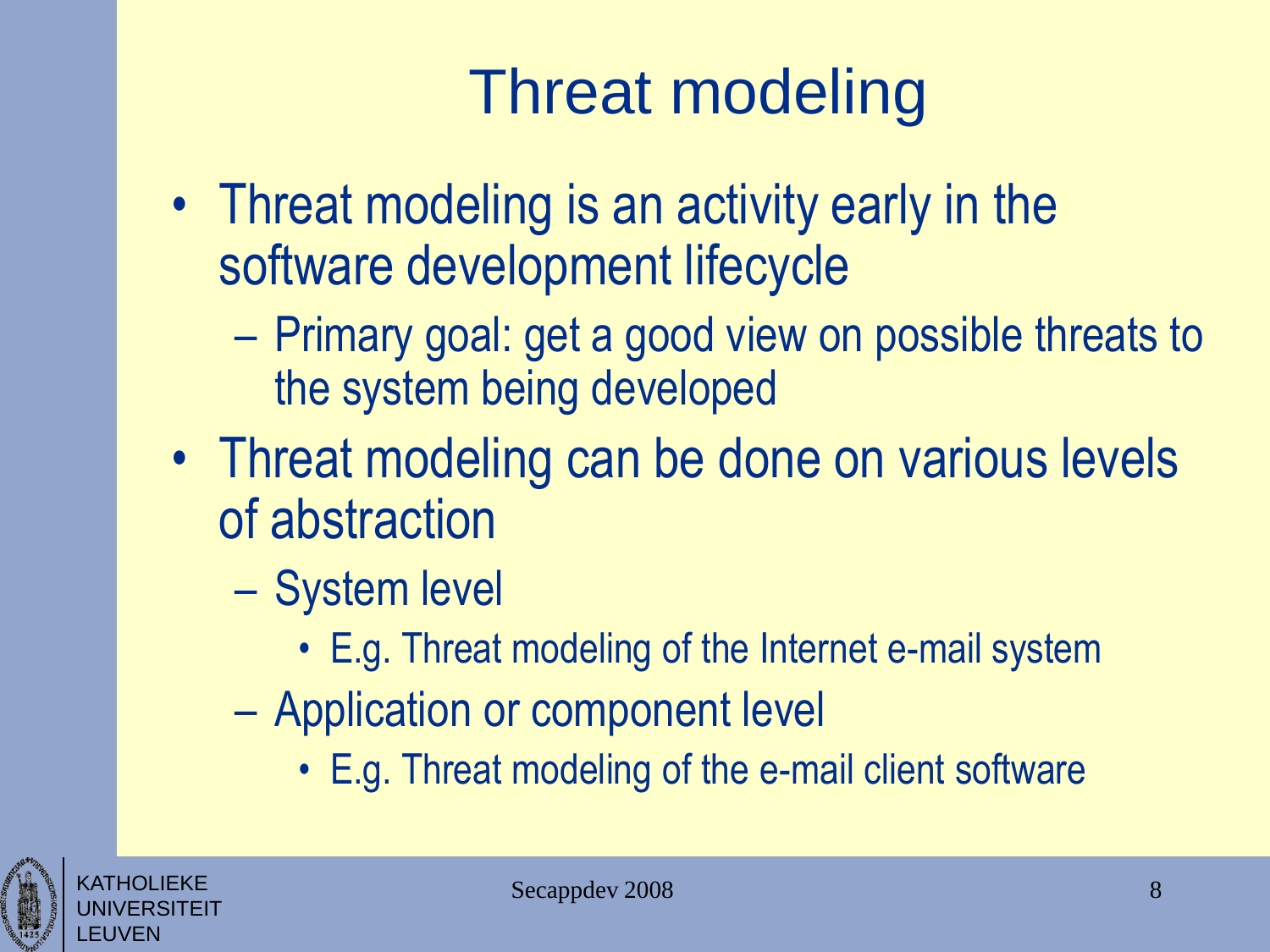#### **Overview**

- Introduction
- Key Concepts
	- Threats, Vulnerabilities, Countermeasures
	- Example
- Microsoft's Threat Modeling Process
- Conclusion



**KATHOLIEKE** UNIVERSITEIT

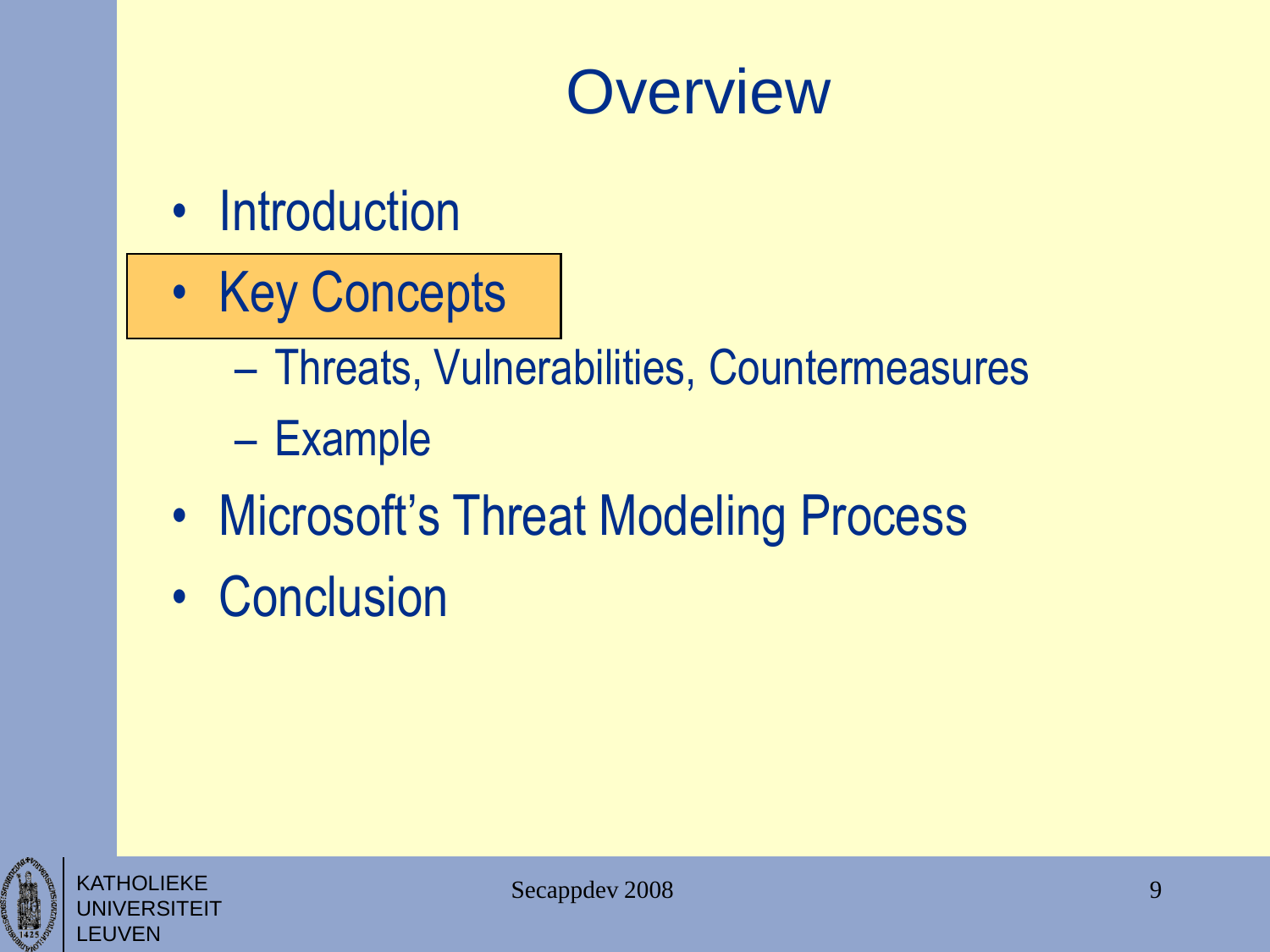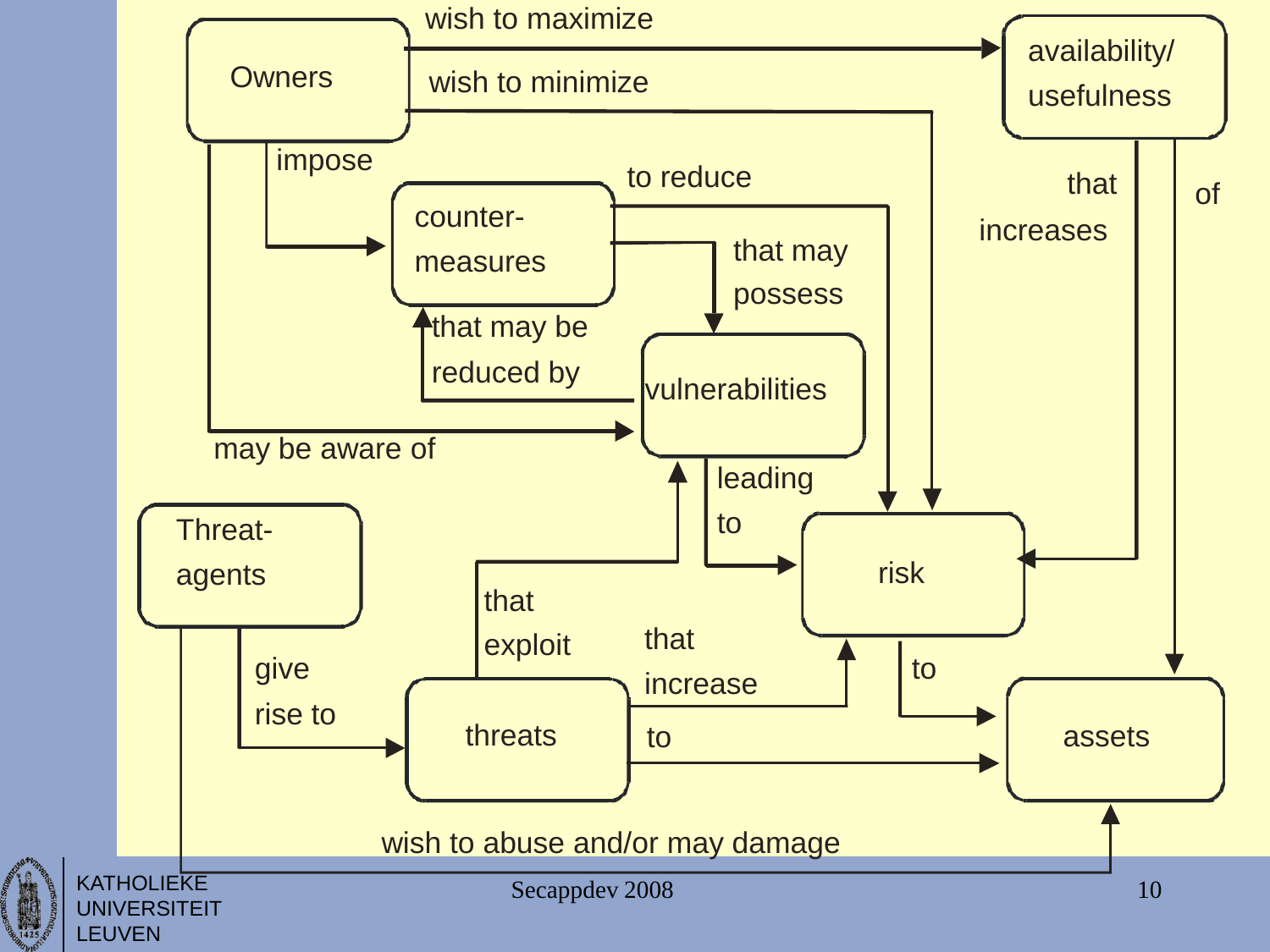## Threats versus Security Goals

- In a first approximation, threats and security goals are each others negation:
	- A security goal is a statement of intent to counter identified threats
	- A threat is the intention of a threat agent to break a security goal



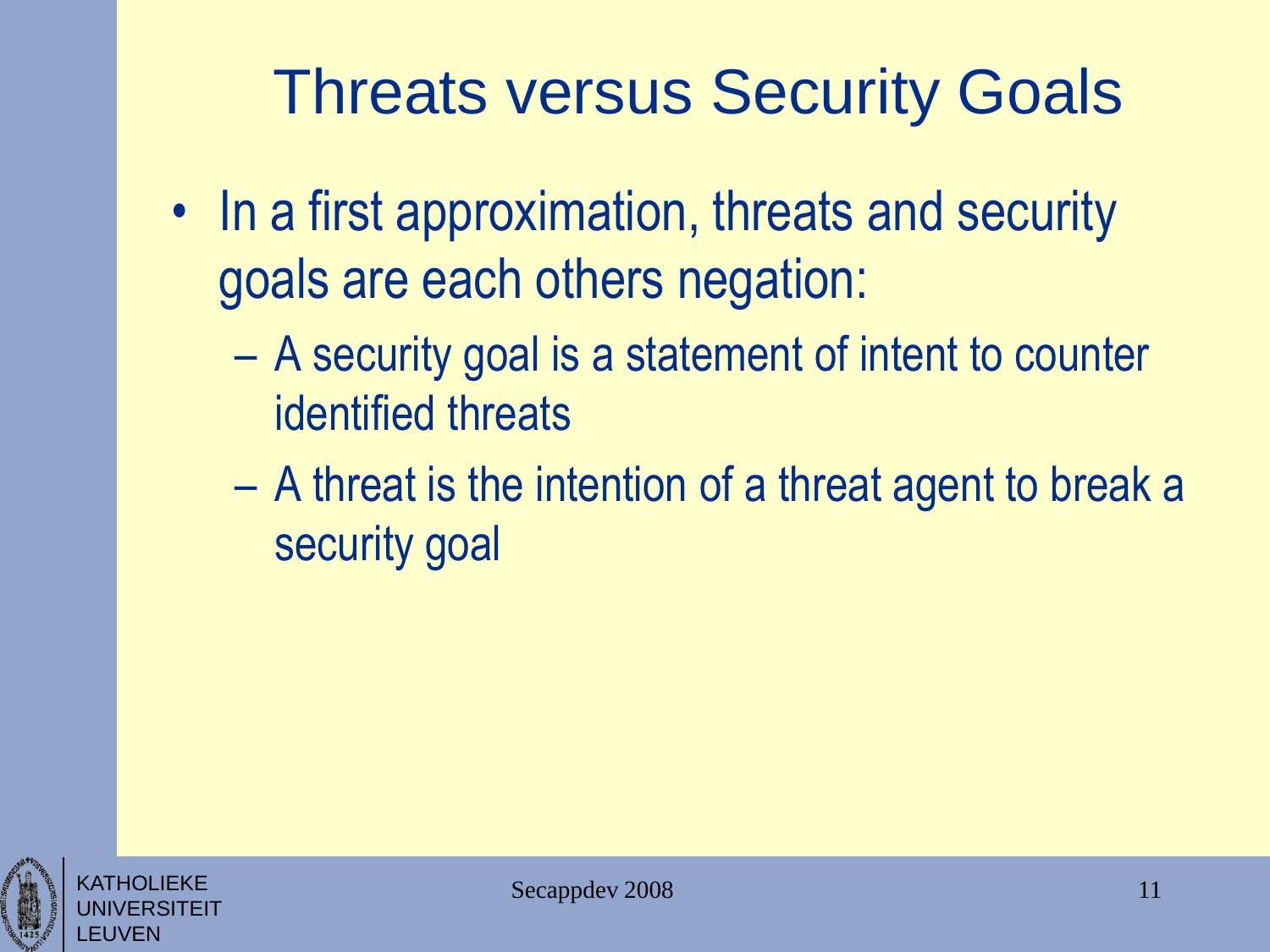- Information disclosure
	- Threat: Information leaks to threat agents that should not be able to get access to that information
	- Corresponding Security Goals:
		- **Data Confidentiality**: protecting data against unauthorized reading
		- **Access Control**: preventing unauthorized access to software functions
	- Example: stealing of credit card numbers

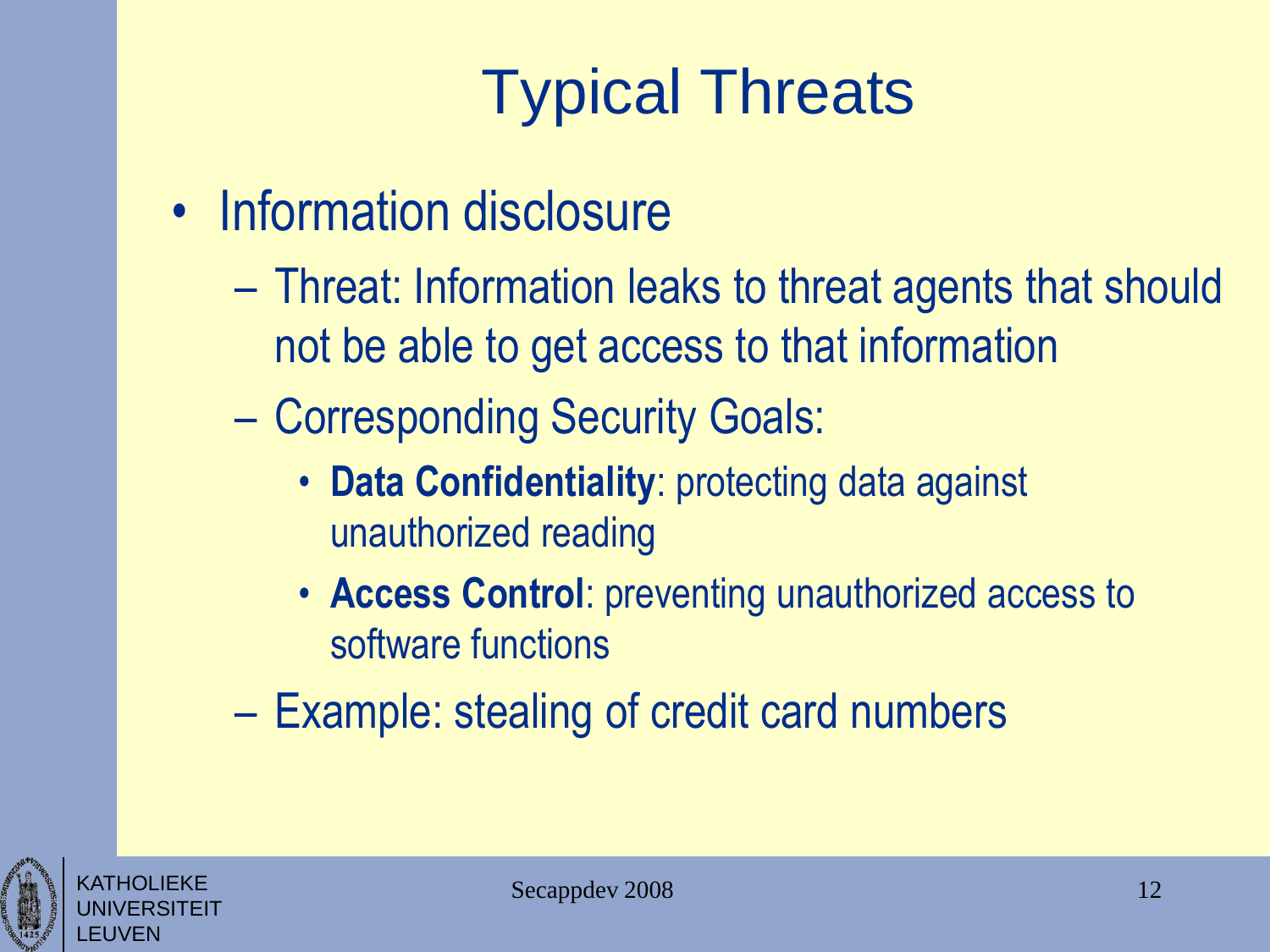- Information tampering
	- Threat: threat agents tamper with data they should not be able to modify
	- Corresponding Security Goals:
		- **Data Integrity**: protecting data against unauthorized writing
		- **Data Origin Authentication**: verifying the claimed identity of the originator of a message
		- **Access Control**: preventing unauthorized access to software functions
	- Example: changing the price of purchased goods



KATHOLIEKE UNIVERSITEIT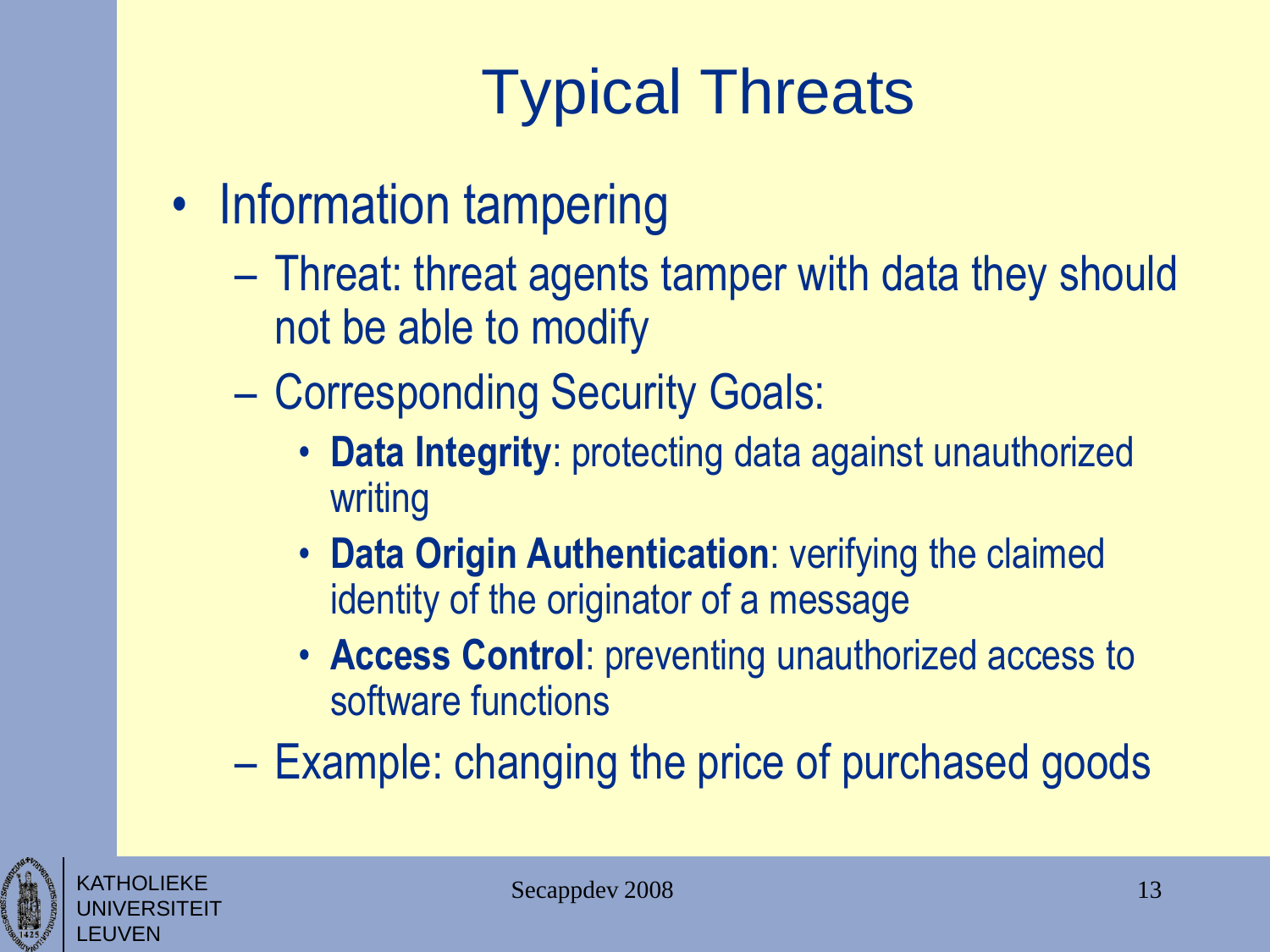- Repudiation
	- Threat: threat agent denies involvement in an event
	- Corresponding Security Goals:
		- **Non-repudiation**: the provision of irrefutable evidence about what happened and who was involved
		- **Audit**: chronological record of system activities to enable the reconstruction of events
	- Example: denying placement of a stock order



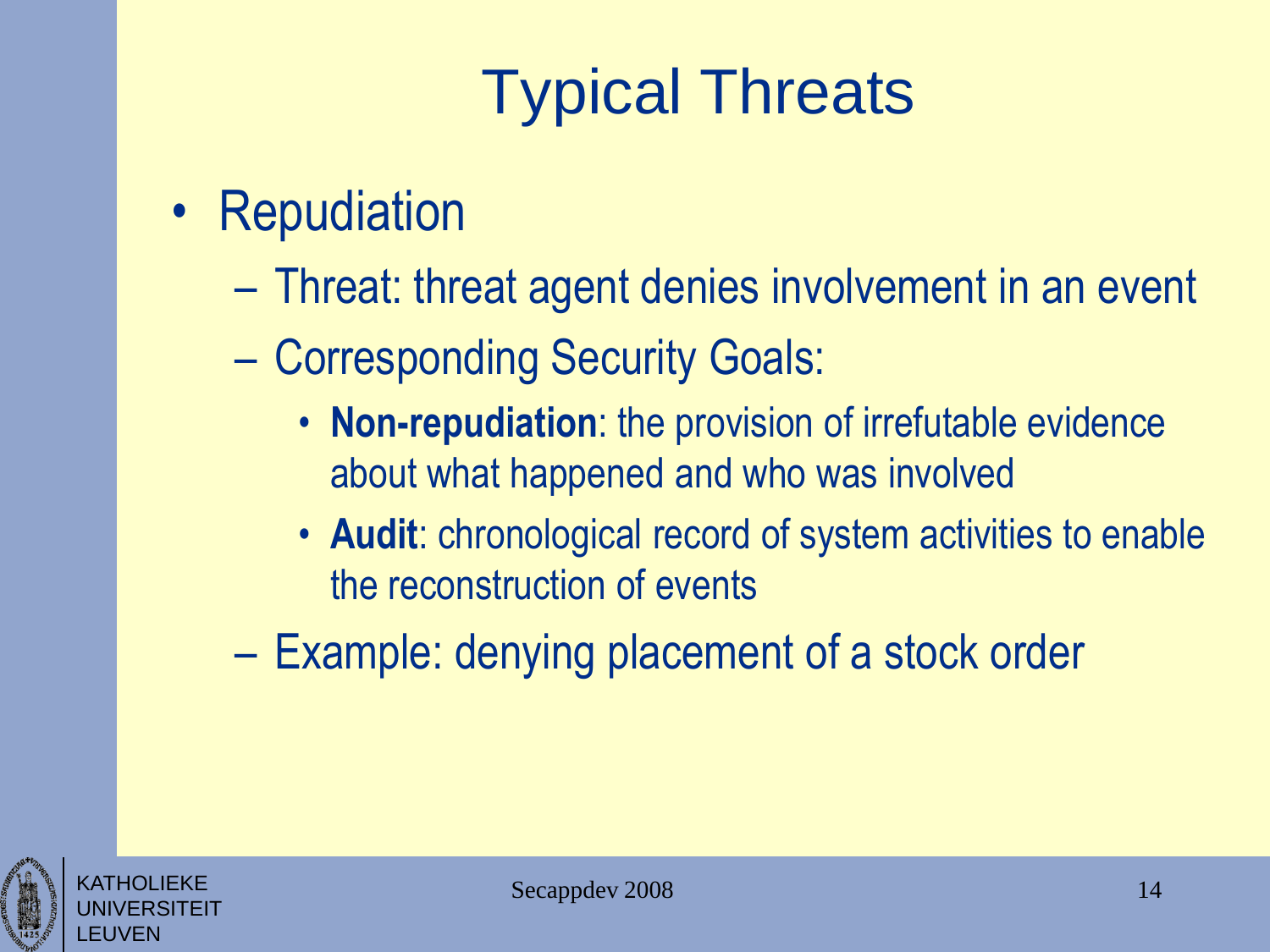- Denial of Service
	- Threat: threat agent destroys the usefulness of the system for legitimate users
	- Corresponding Security Goals:
		- **Availability:** ensuring availability of the system to legitimate users
	- Example: Distributed Flood Attack



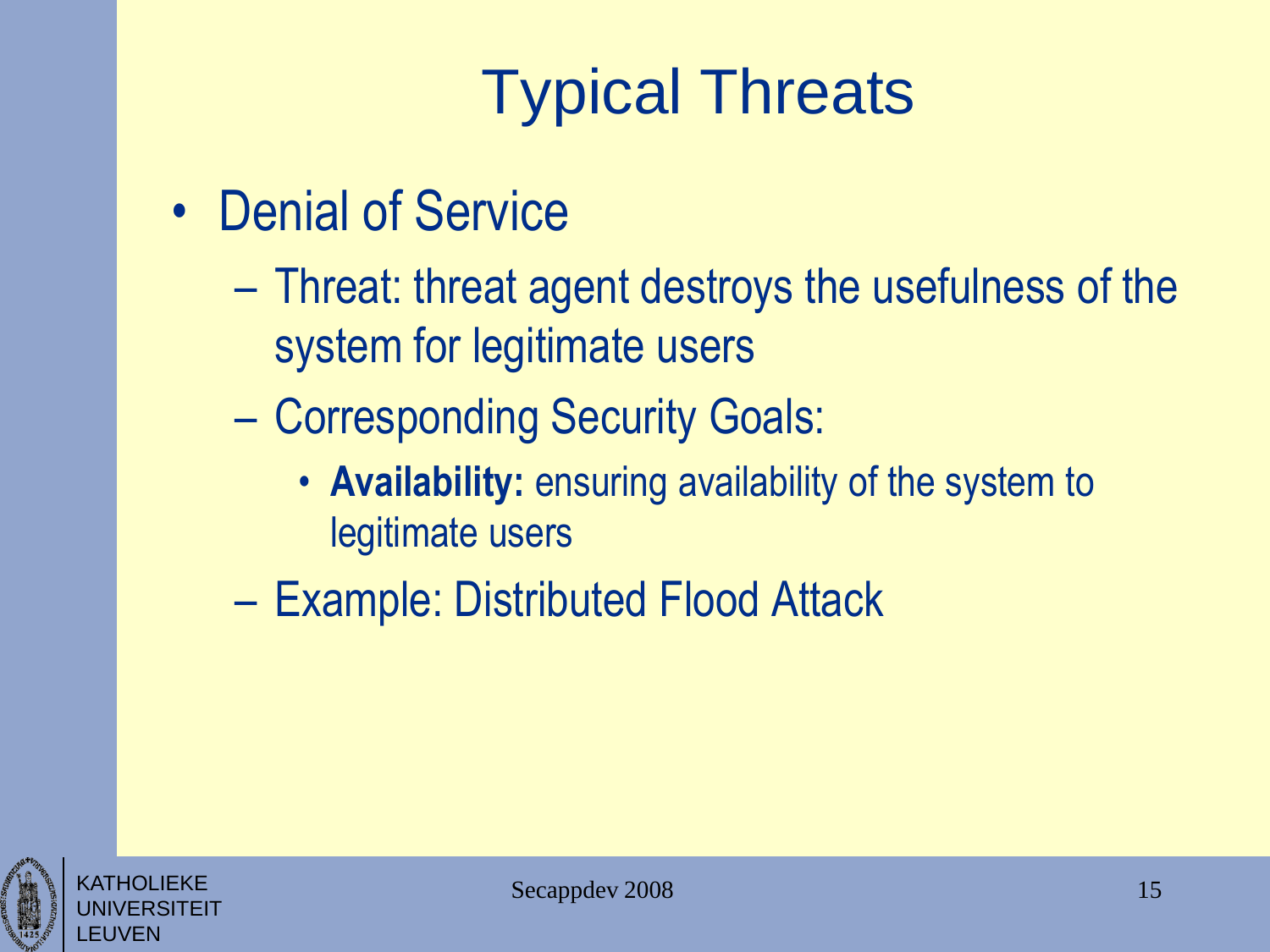- Elevation of privilege
	- Threat: threat agent gets more access to information/communication/processing resources than he is authorized for
	- Corresponding Security Goals:
		- **Access Control**: preventing unauthorized access to software functions
		- **Entity Authentication**: verifying the claimed identity of a party one is interacting with
	- Example: "getting root"



KATHOLIEKE UNIVERSITEIT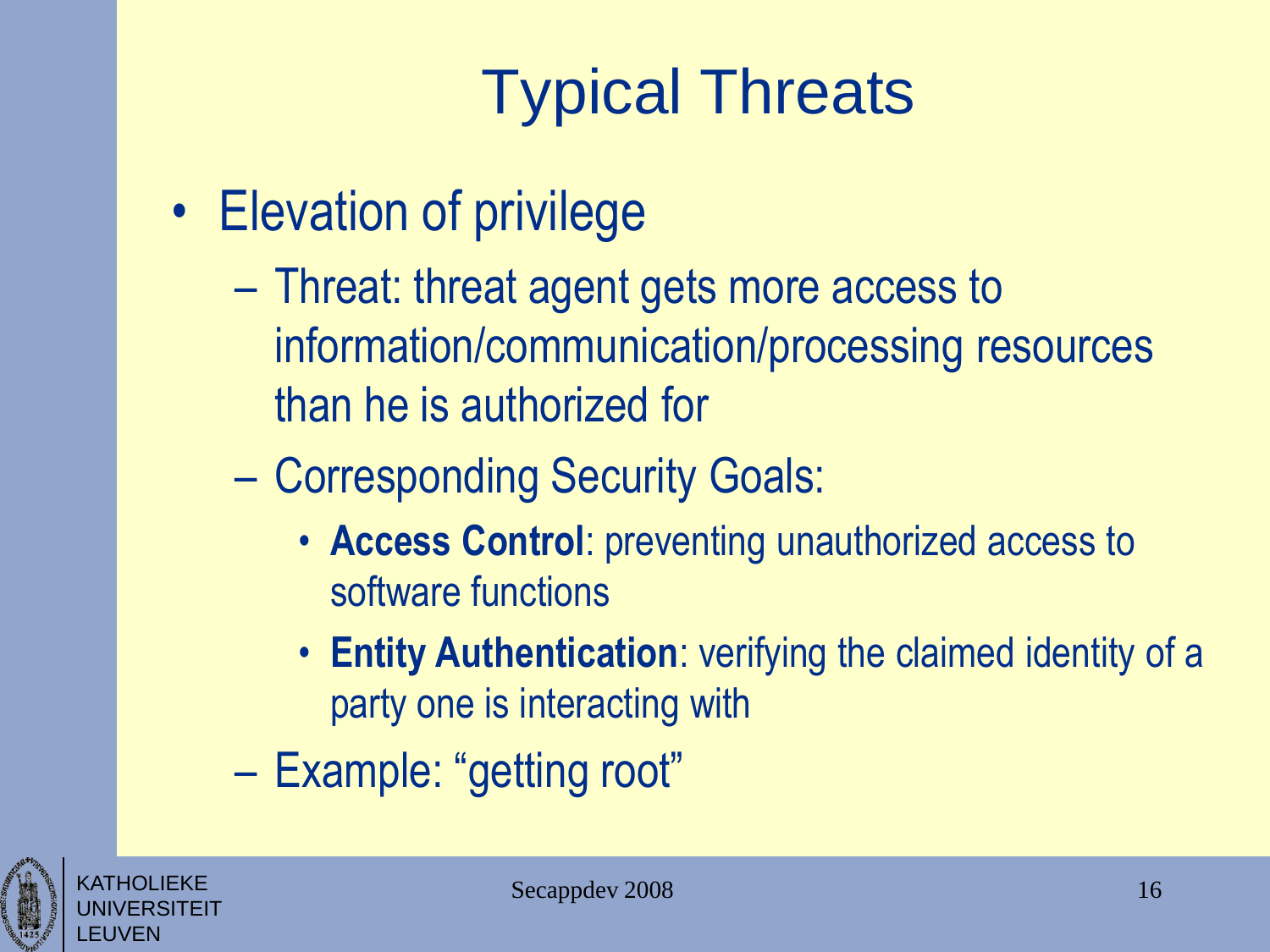#### • Spoofing

- Threat: Threat agent pretends to be someone/something he is not
- Corresponding Security Goals:
	- **Entity Authentication**: verifying the claimed identity of a party one is interacting with
	- **Data Origin Authentication**: verifying the originator of a message
- Example: phishing



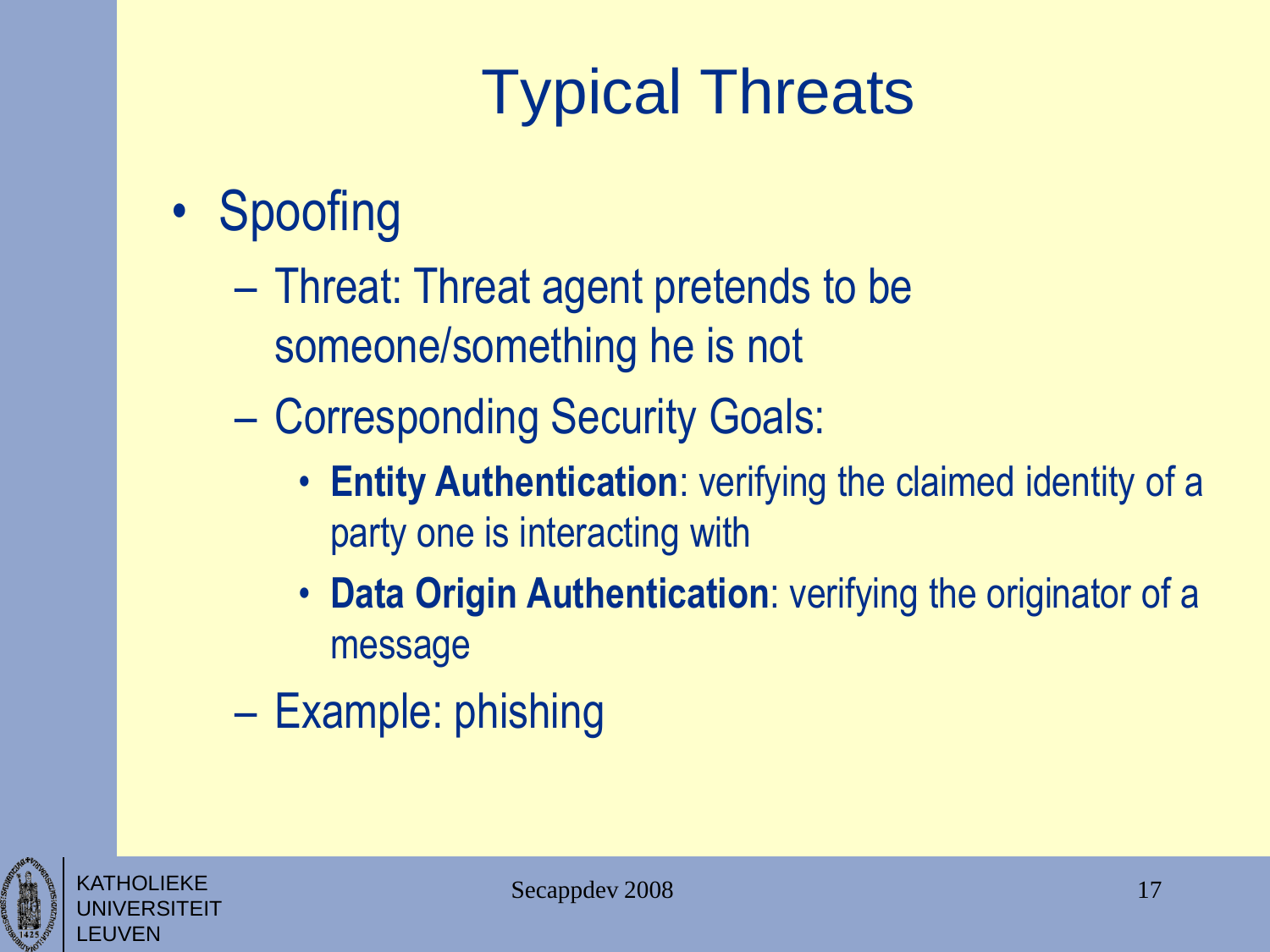- A vulnerability is an aspect of (a component of) the system that allows a threat agent to realize a threat (i.e. break a security goal)
- Hence, vulnerabilities are relative to the capabilities of the threat agent
	- E.g. the system can be vulnerable to insiders but not to outsiders



KATHOLIEKE UNIVERSITEIT

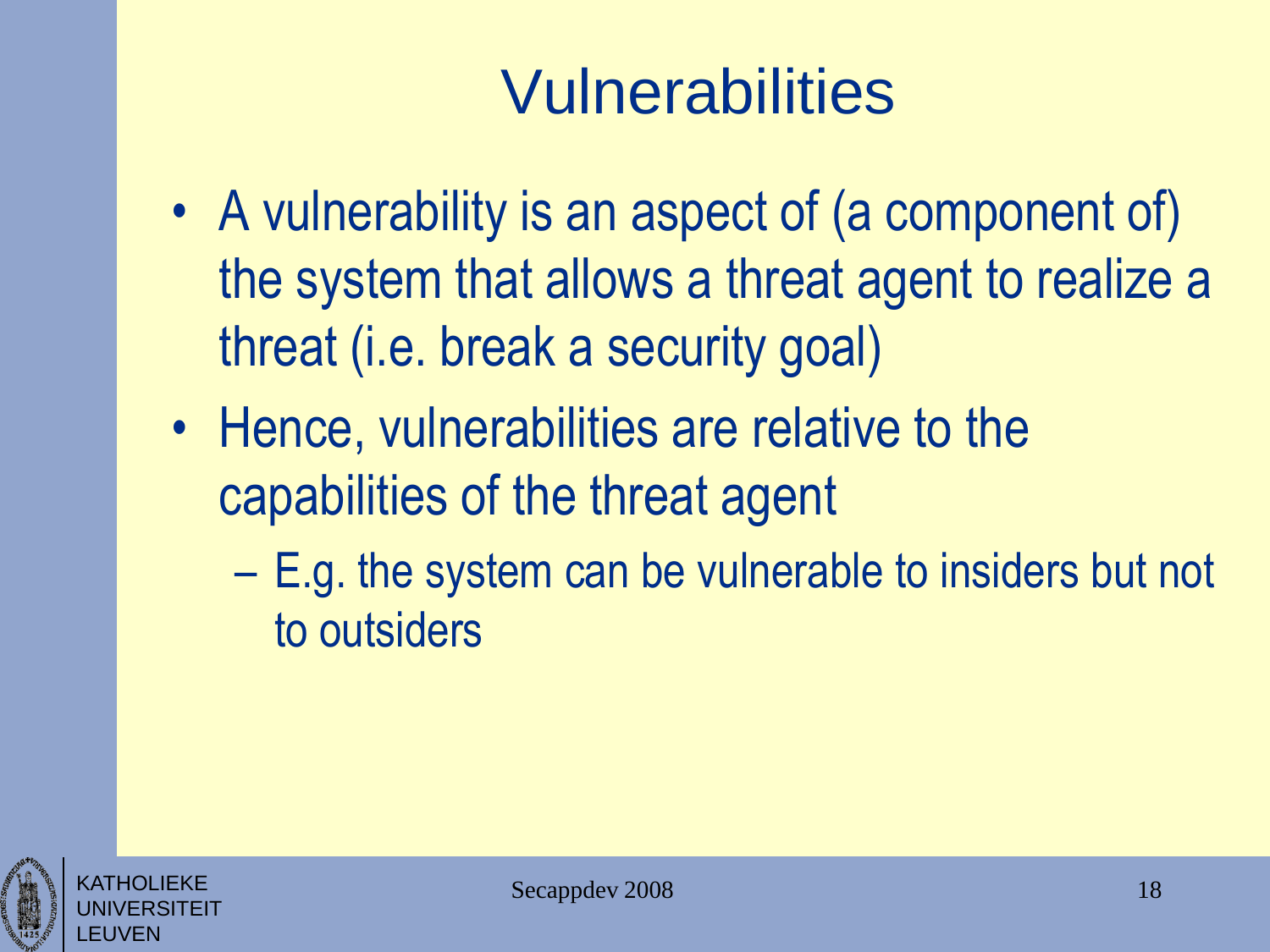- Vulnerabilities arise through failures in:
	- Requirements,
		- Failure to identify all relevant assets, or specific threats
		- E.g. protecting against the threat of downloaded malicious code was not recognized as a requirement for OS security in the eighties
	- Construction,
		- Vulnerabilities in security components
			- E.g. a weak cryptographic algorithm
		- Vulnerabilities in application functionality
			- E.g. buffer overflows, SQL injection, …
	- Operation
		- E.g. Setting an incorrect policy



KATHOLIEKE UNIVERSITEIT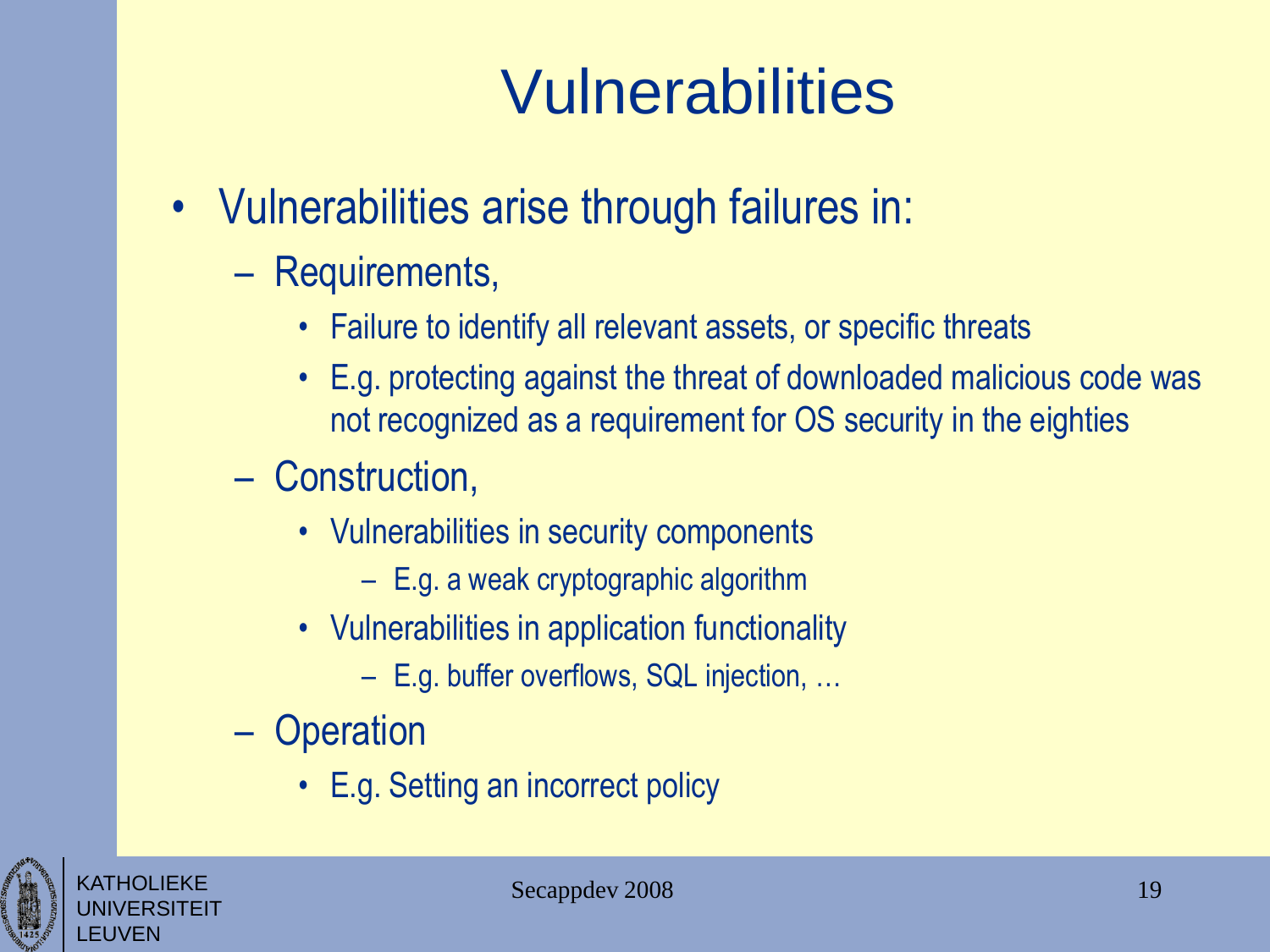- Vulnerabilities can exist in the different layers of a software system
	- Application, e.g. SQL injection
	- Programming language runtime, e.g. type confusion
	- Middleware, e.g. open management interface
	- Operating system, e.g. FAT32 file system
	- Hardware, e.g. side-channels

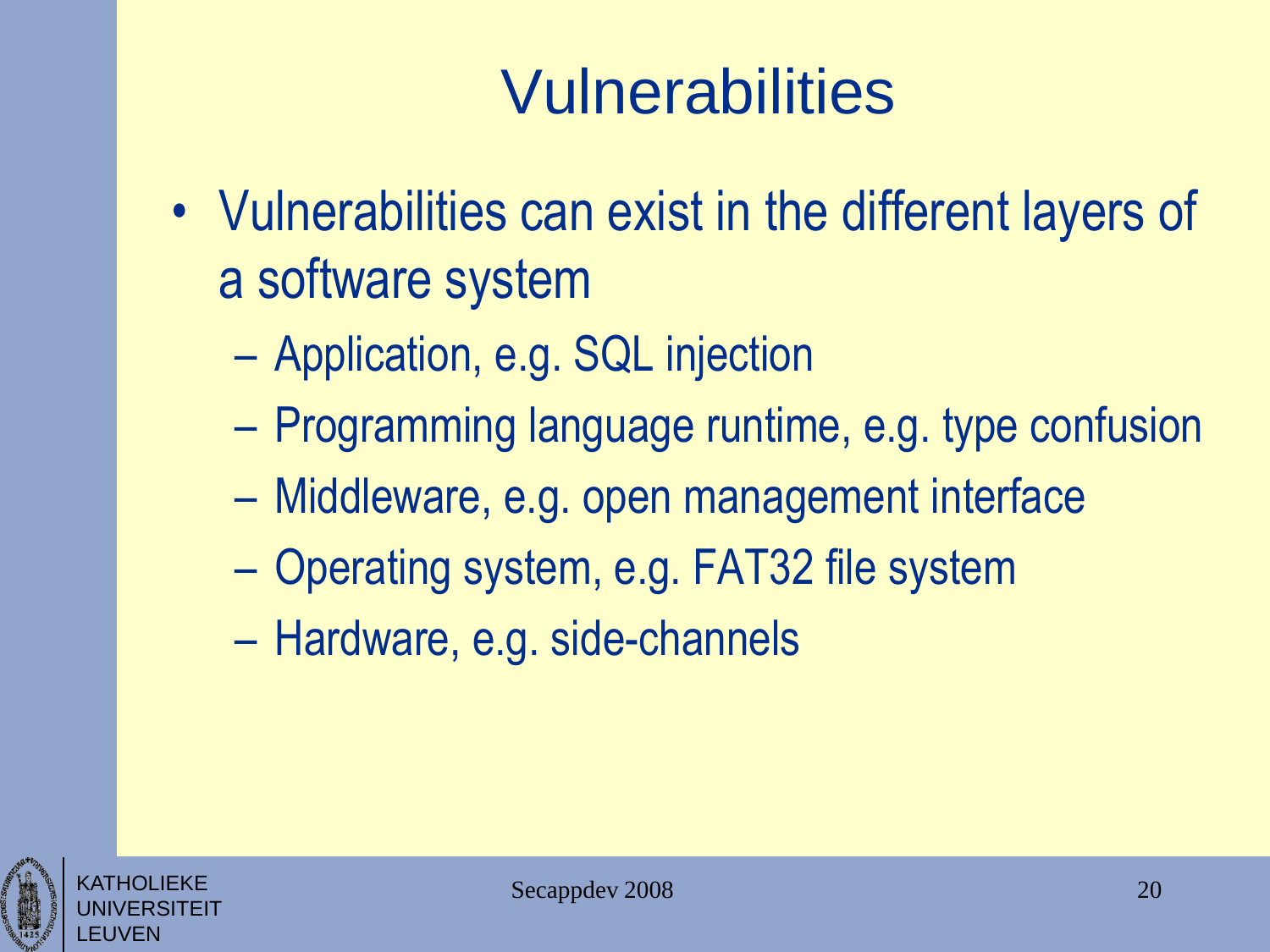## **Countermeasures**

- Countermeasures are the mechanisms used to:
	- Reduce vulnerabilities, and hence:
		- Realize security goals
		- Counter threats



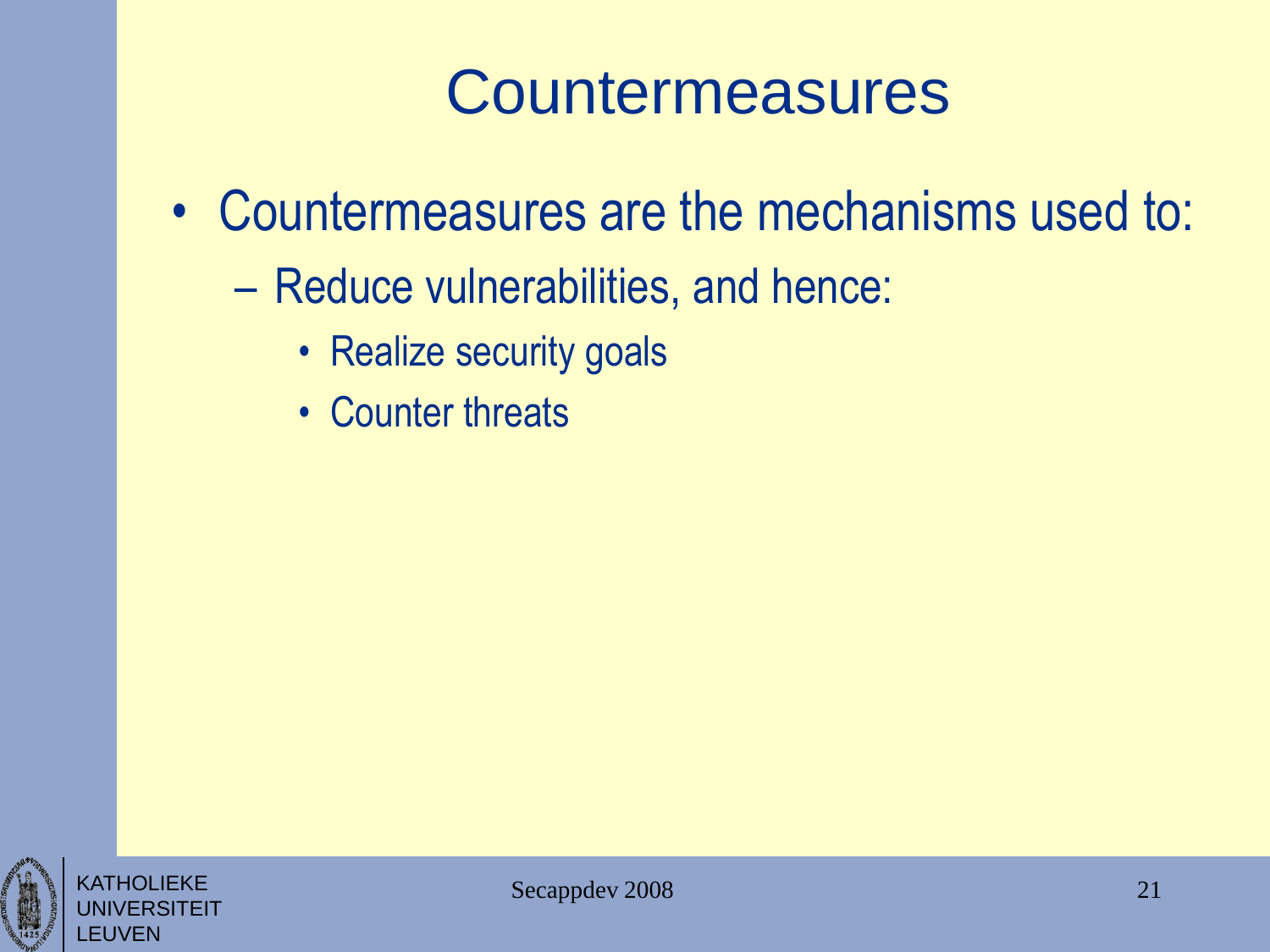## **Countermeasures**

- Countermeasures can be:
	- Preventive: avoid vulnerability
	- Detective: detect vulnerability exploitation
	- Reactive: handle incidents
- Countermeasures can be taken by:
	- Software engineers, programmers who develop software
	- Administrators, system managers who deploy software



KATHOLIEKE UNIVERSITEIT – …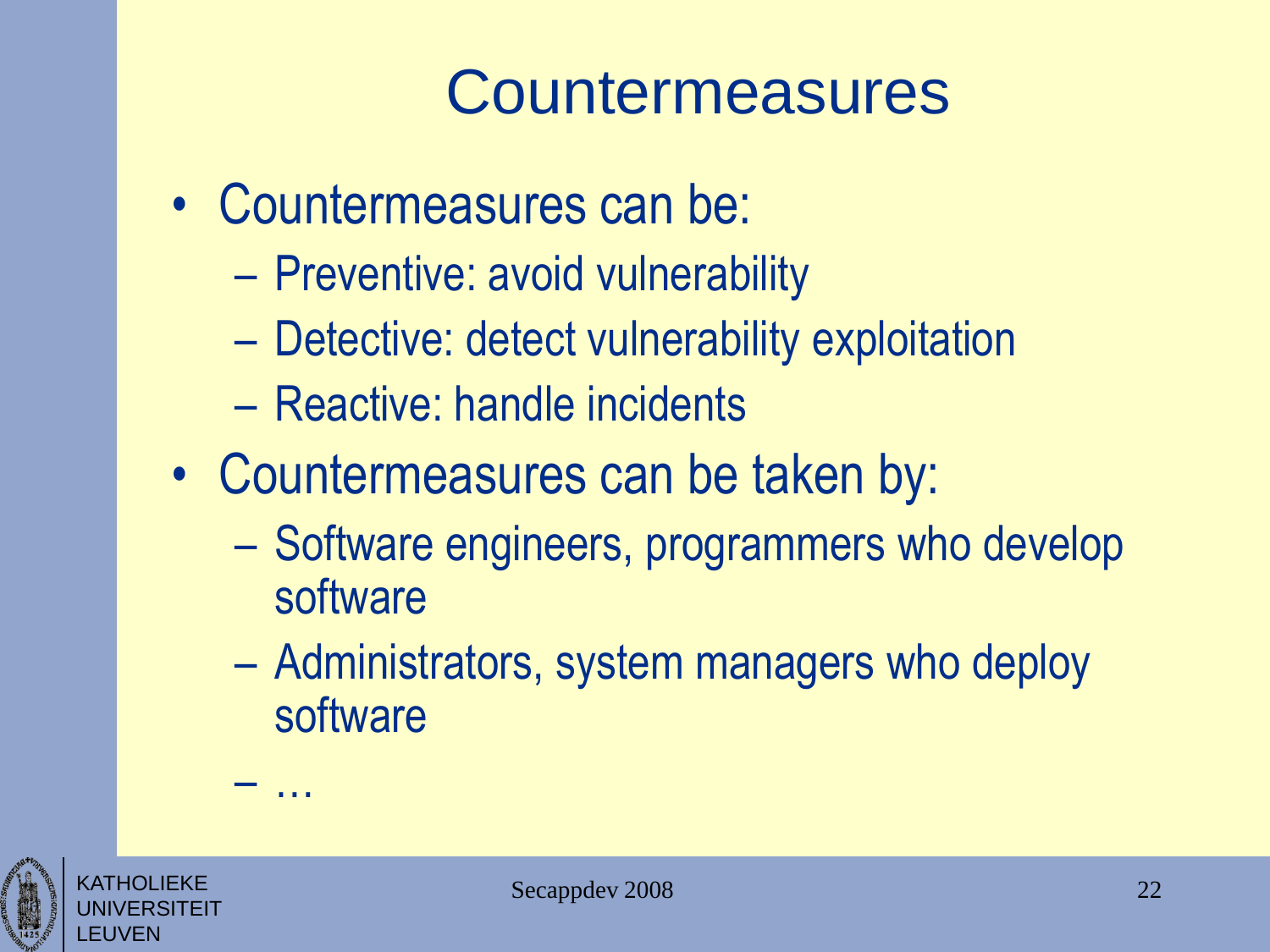# Software Engineer Countermeasures

- For vulnerabilities introduced in the requirements phase:
	- Security reqs engineering, threat analysis and modeling
- To address threats collected during requirements engineering
	- Security technologies
		- cryptography, access control mechanisms, authentication mechanisms, …
- For vulnerabilities introduced during construction:
	- Secure programming, static analysis, safe languages,…
- For vulnerabilities introduced during operation:
	- Documentation, operational procedures, secure defaults, …



KATHOLIEKE UNIVERSITEIT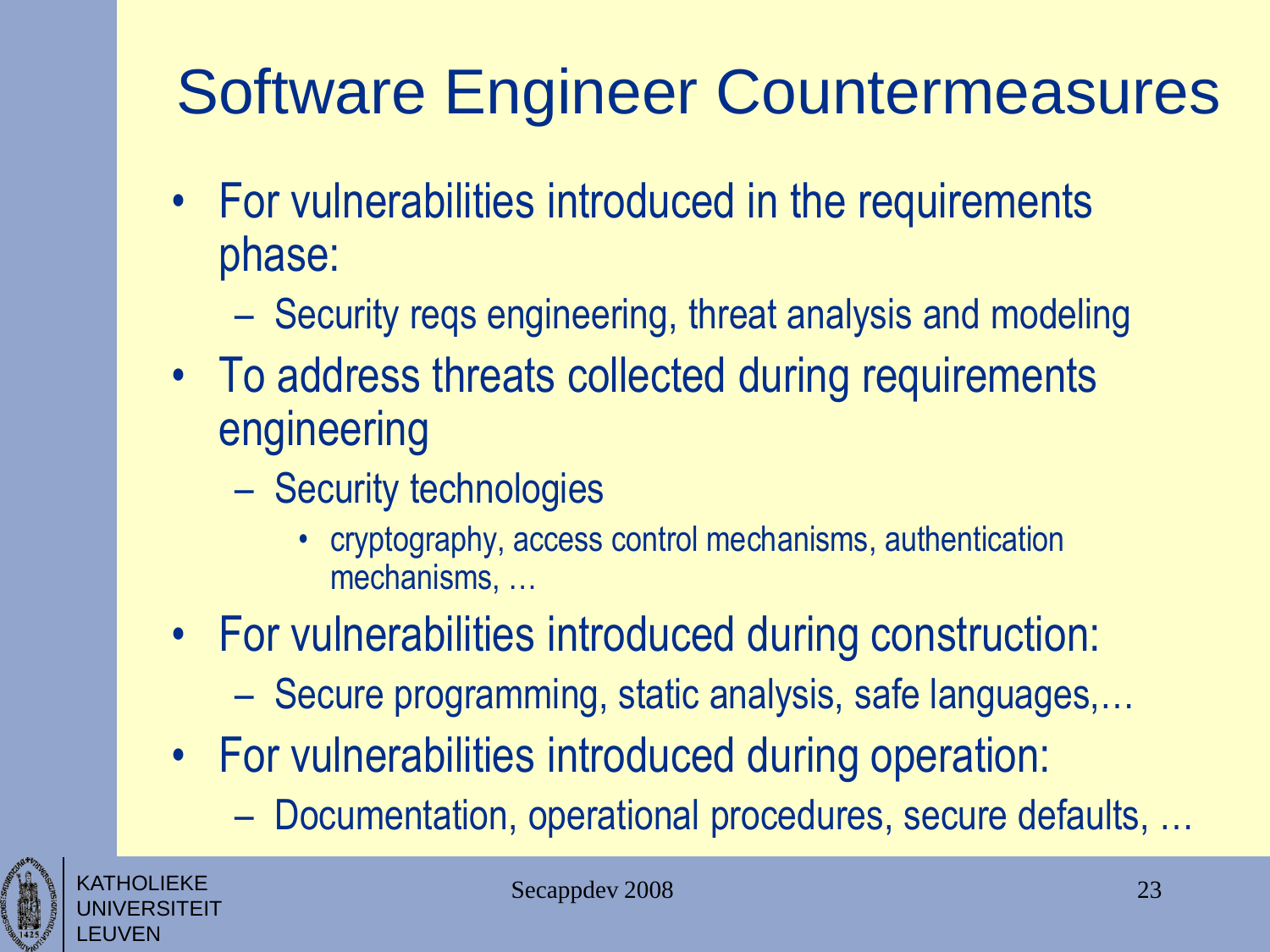## Administrator Countermeasures

- Preventive countermeasures:
	- deployment of additional protection: Firewalls, VPN's, …
	- patching weaknesses where possible: CERT advisories, Windows Update, …
- Detective countermeasures:
	- Intrusion Detection software or Fraud Detection software
	- Virus scanning
- Security solutions should be managed, supporting reactive countermeasures



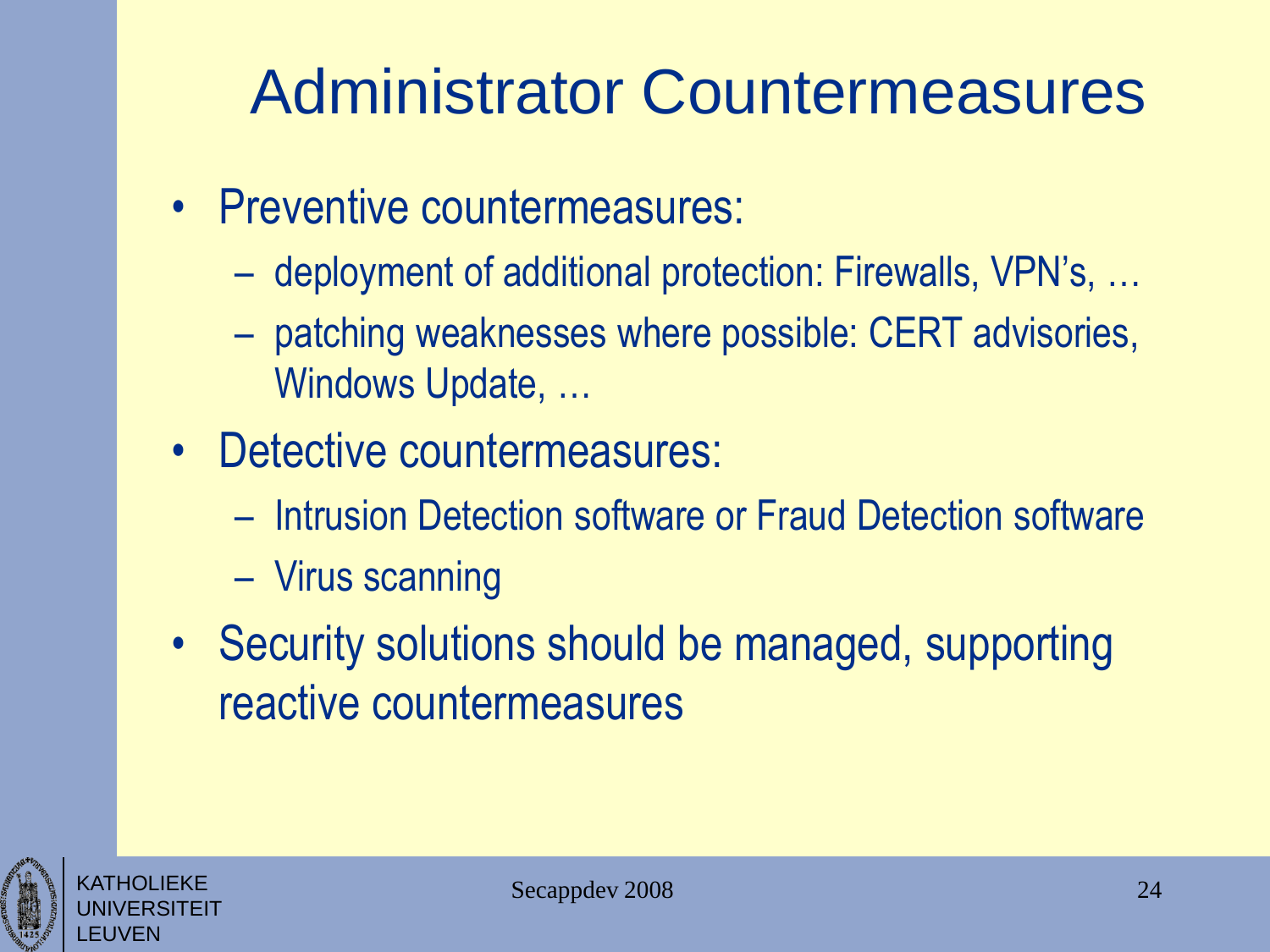## **Overview**

- Introduction
- Key Concepts
	- Threats, Vulnerabilities, Countermeasures

– Example

- Microsoft's Threat Modeling Process
- Conclusion



**KATHOLIFKE** UNIVERSITEIT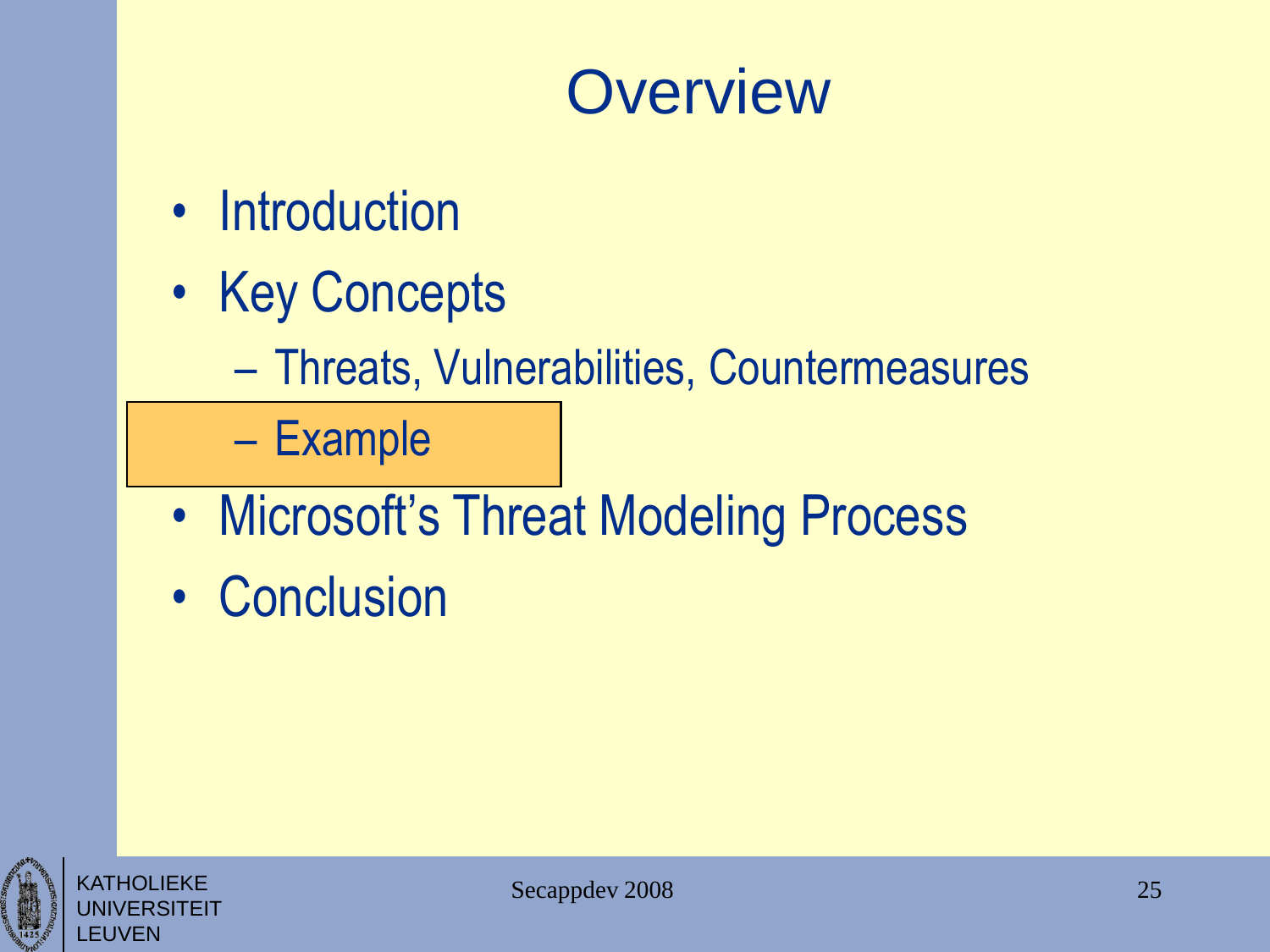## Simplified e-mail system





KATHOLIEKE UNIVERSITEIT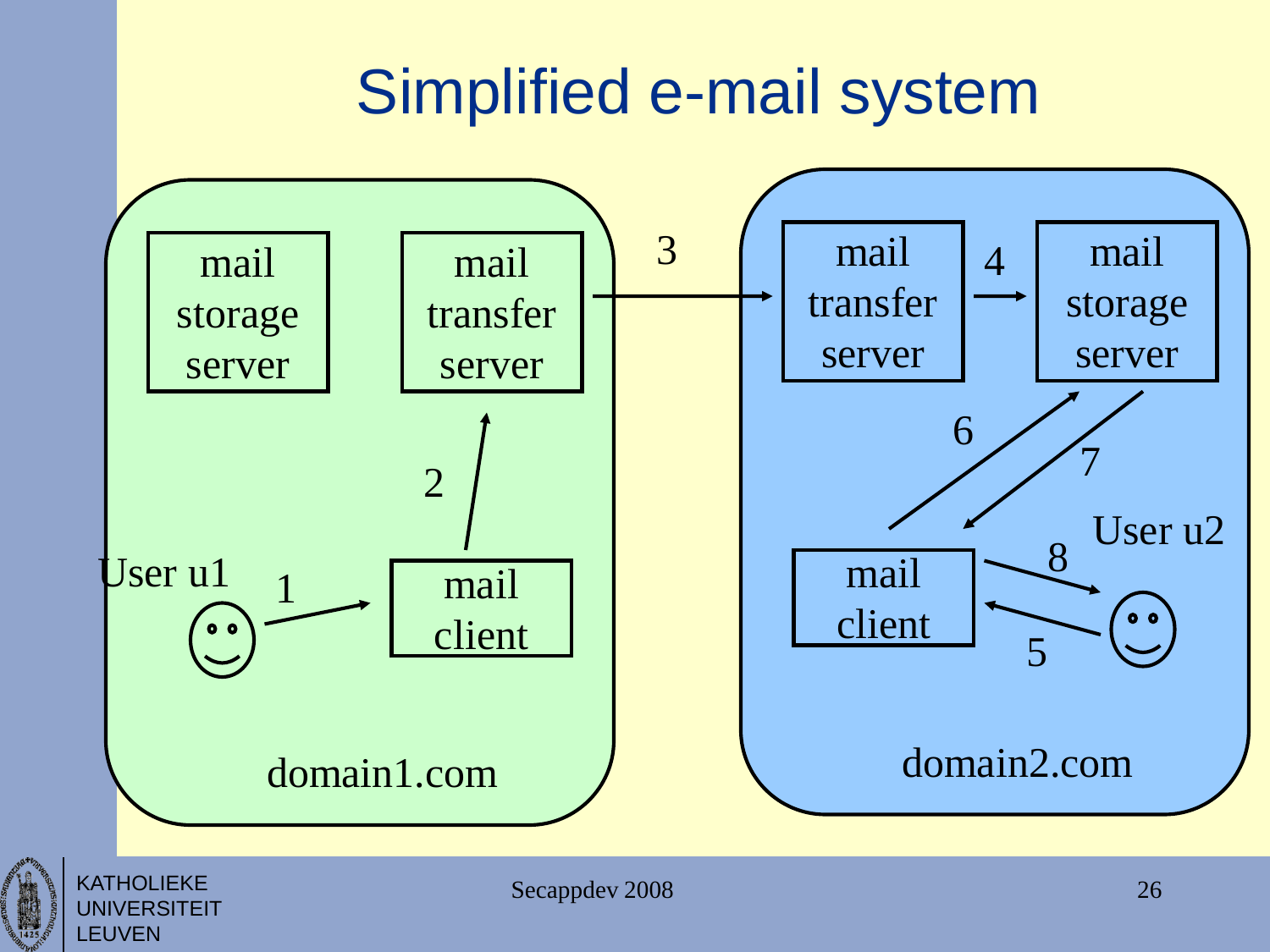#### Assets

- E-mail messages
	- header
	- body
- Address book / contact information
- Client and Server machines
	- Storage space
	- Computational resources
	- Mail delivery service
	- Infrastructural software (OS,…)
- Network infrastructure





• …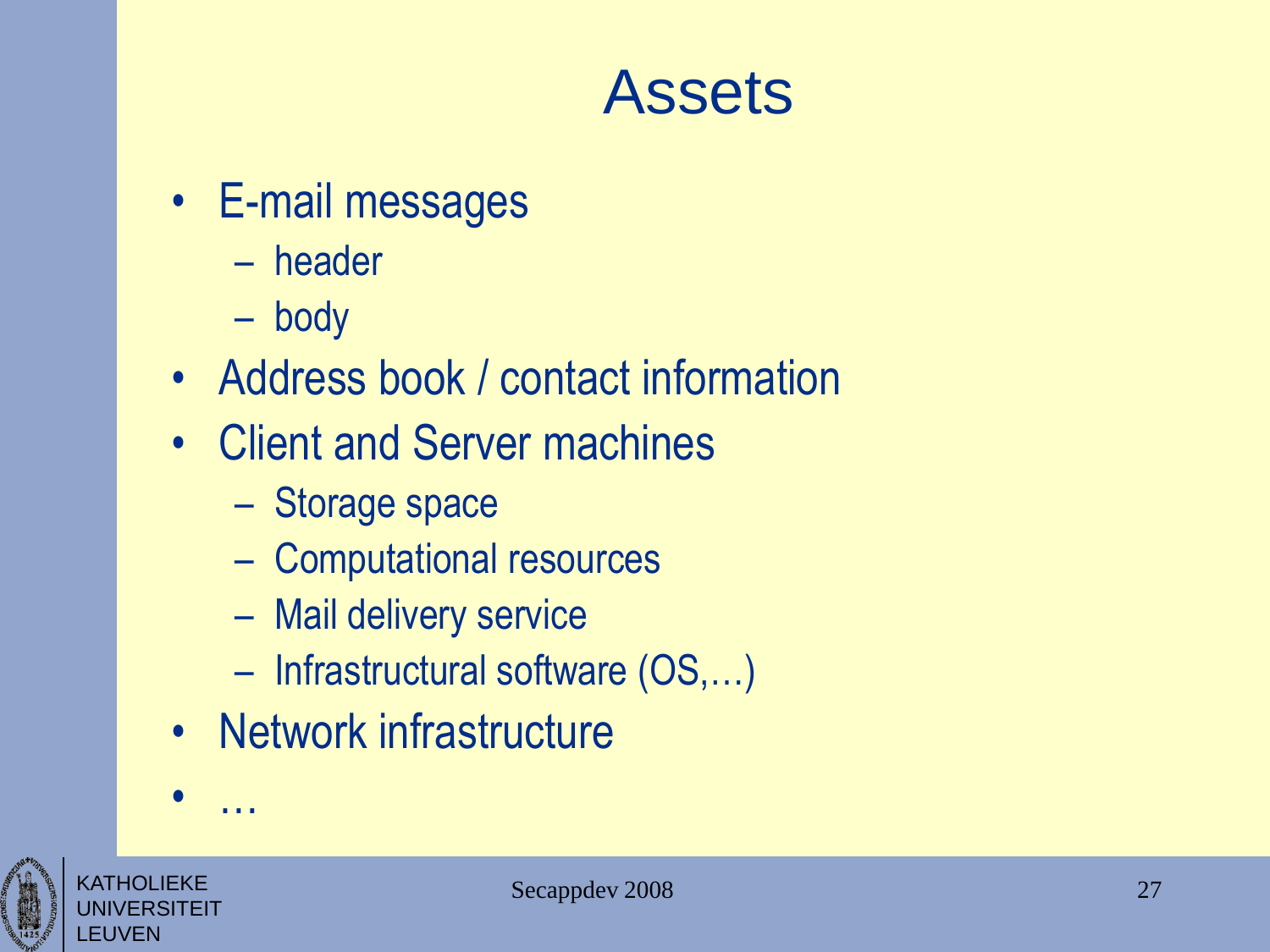## **Threats**

- E-mail message
	- Unauthorized reading of message body
		- Define what is "authorized"!
	- Tampering with message
		- In transit
		- In storage
	- E-mail spoofing (tampering with the from: field)
	- Repudiation

– …

- Of sending
- Of receipt



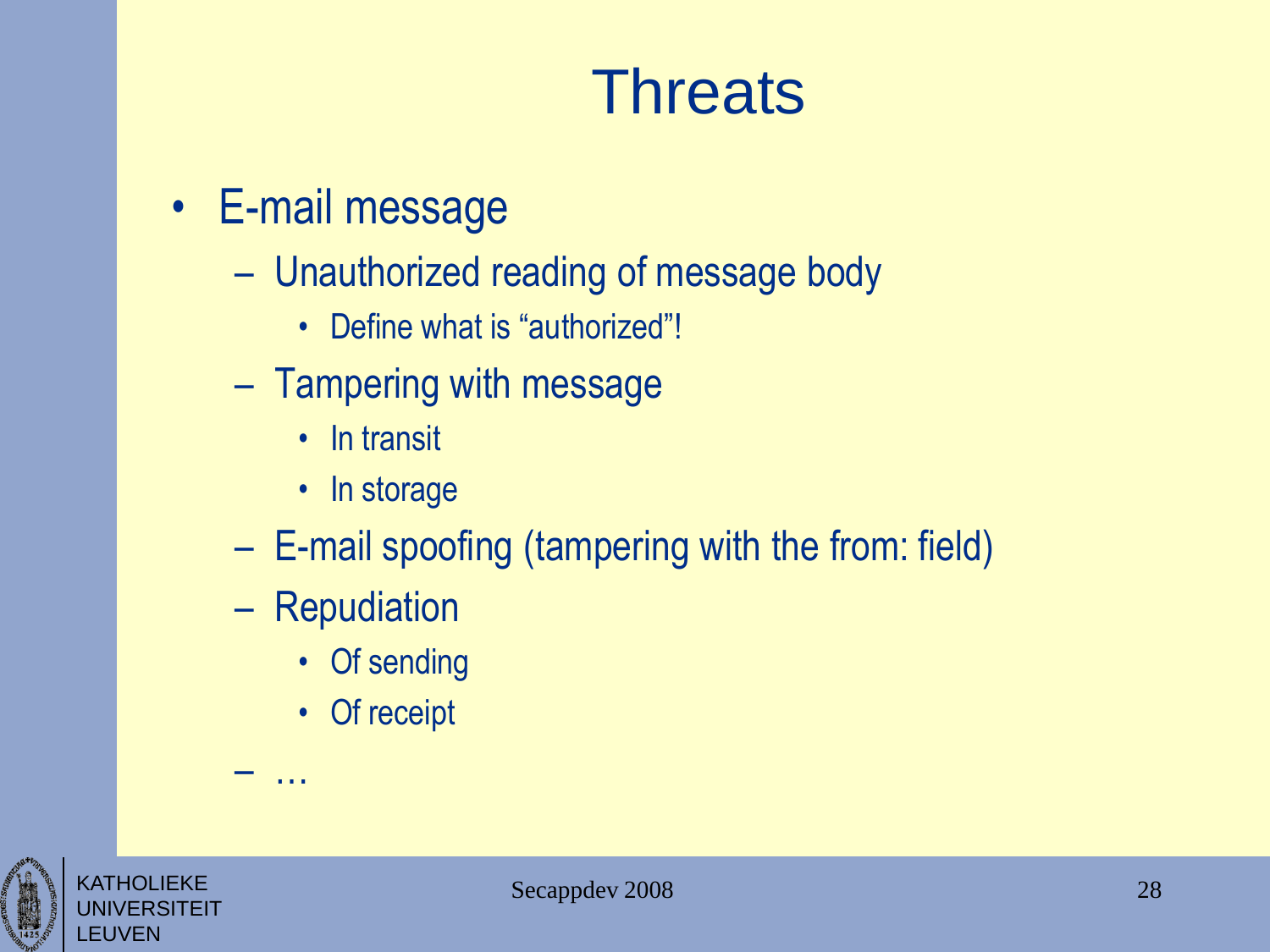## **Threats**

- Client and Server machines
	- Denial of service
		- E.g. Inbox storage space
	- Elevation of privilege
		- Server is a "trusted software layer", making a limited functionality (sending/receiving mail) available to clients
		- If you can break the server out of this limited functionality (e.g. because of bugs), you can attack the server machine
	- E-mail viruses

– …

- E.g. through executable attachments
- Unauthorized use of mail delivery service
	- E.g. Spam e-mail



KATHOLIEKE UNIVERSITEIT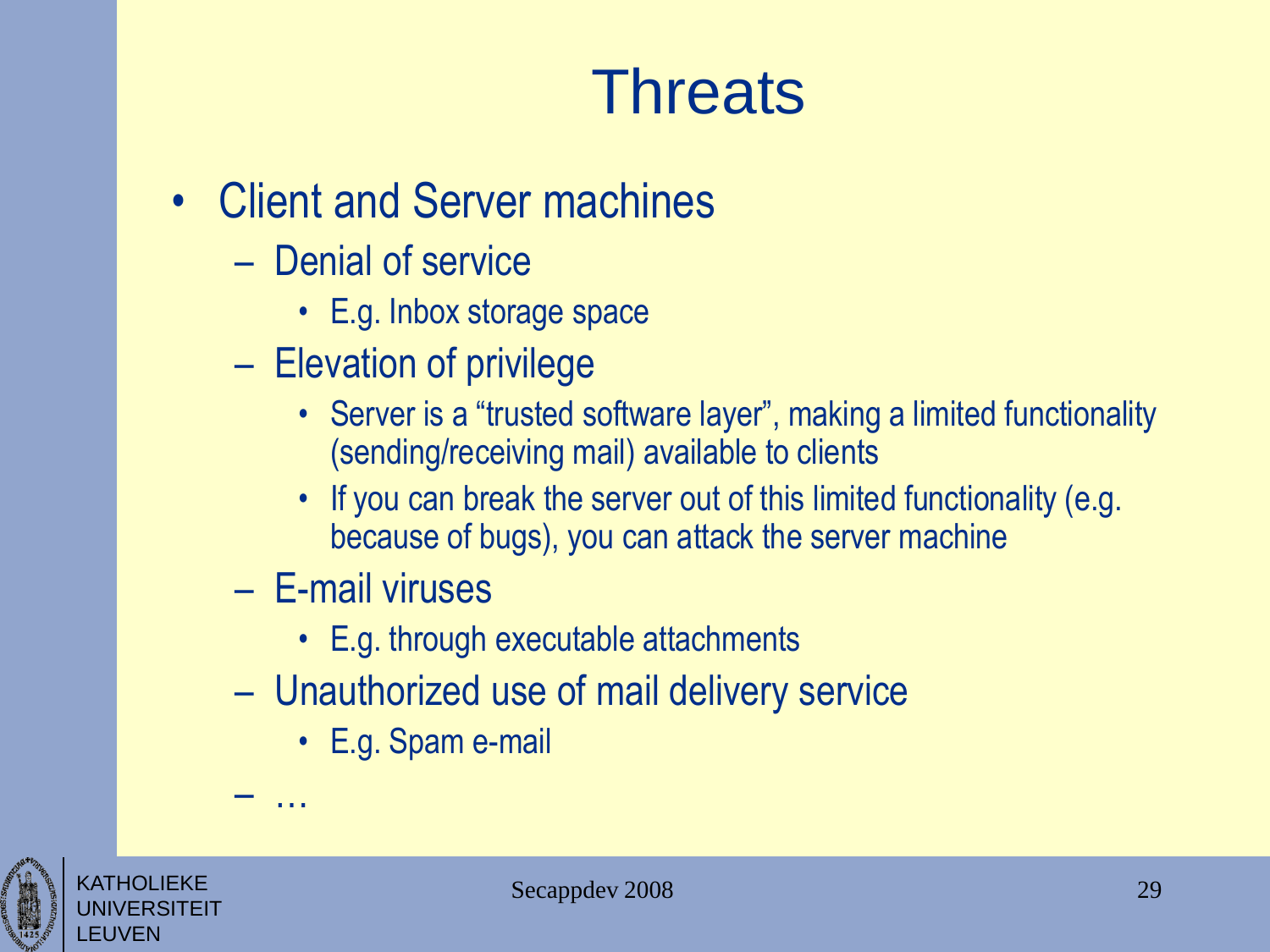## **Threats**

- Not all "undesirable behavior" can easily be related to assets:
	- Detecting when somebody reads his mail
		- Asset = "privacy of the reader"?

– …

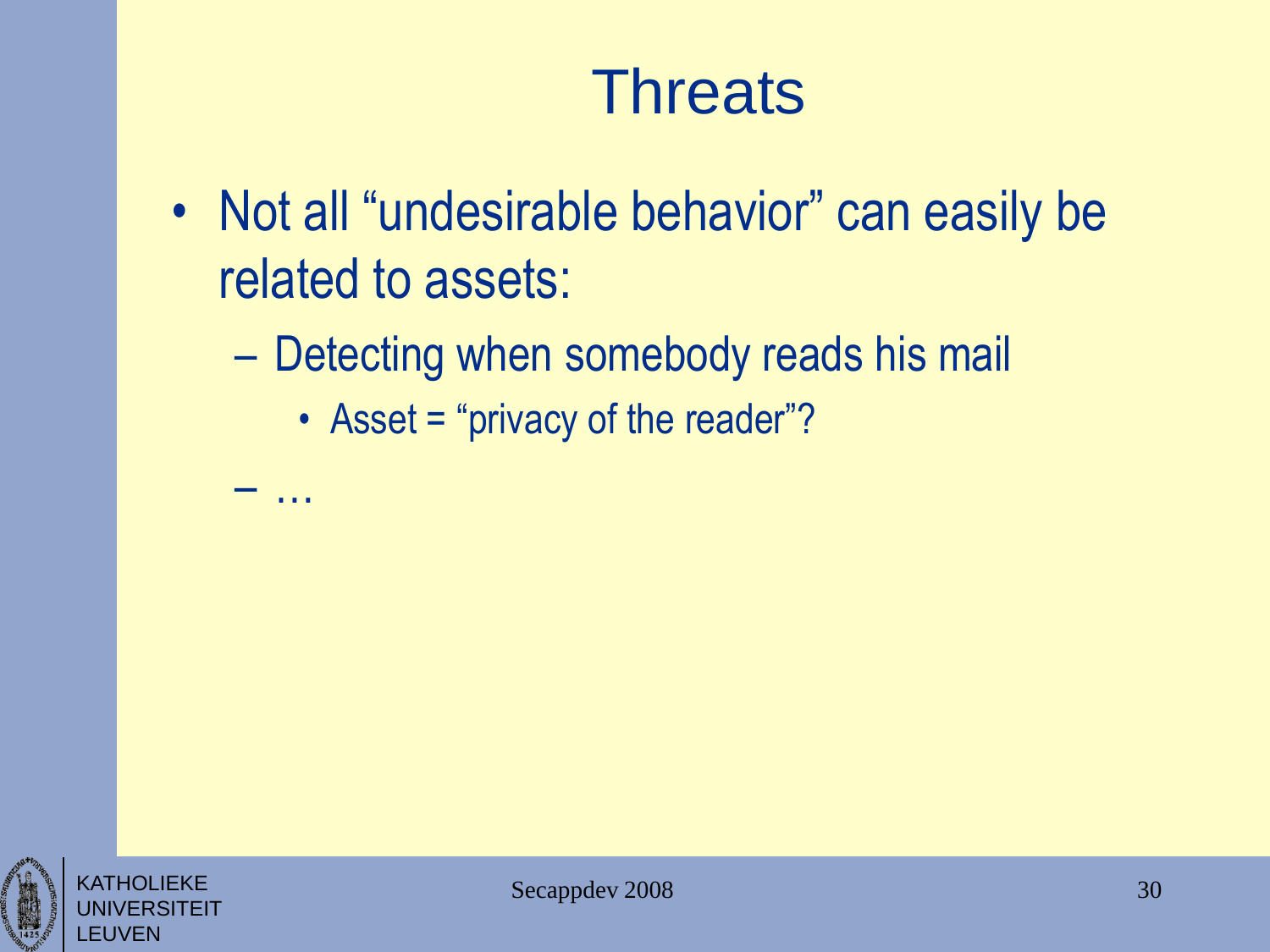- Requirements: Security was not a concern in the original design of Internet e-mail
	- As a consequence, plain e-mail system is vulnerable to **all** identified threats
	- Countermeasures have been designed and integrated over the past decades
- Construction:
	- Implementation bugs in all e-mail components have been exploited
	- Sometimes amplified because of vulnerabilities in OS
- Operation:
	- Insecure configuration of e-mail: open mail relays, sendmail debug mode, …



Secappdev 2008 31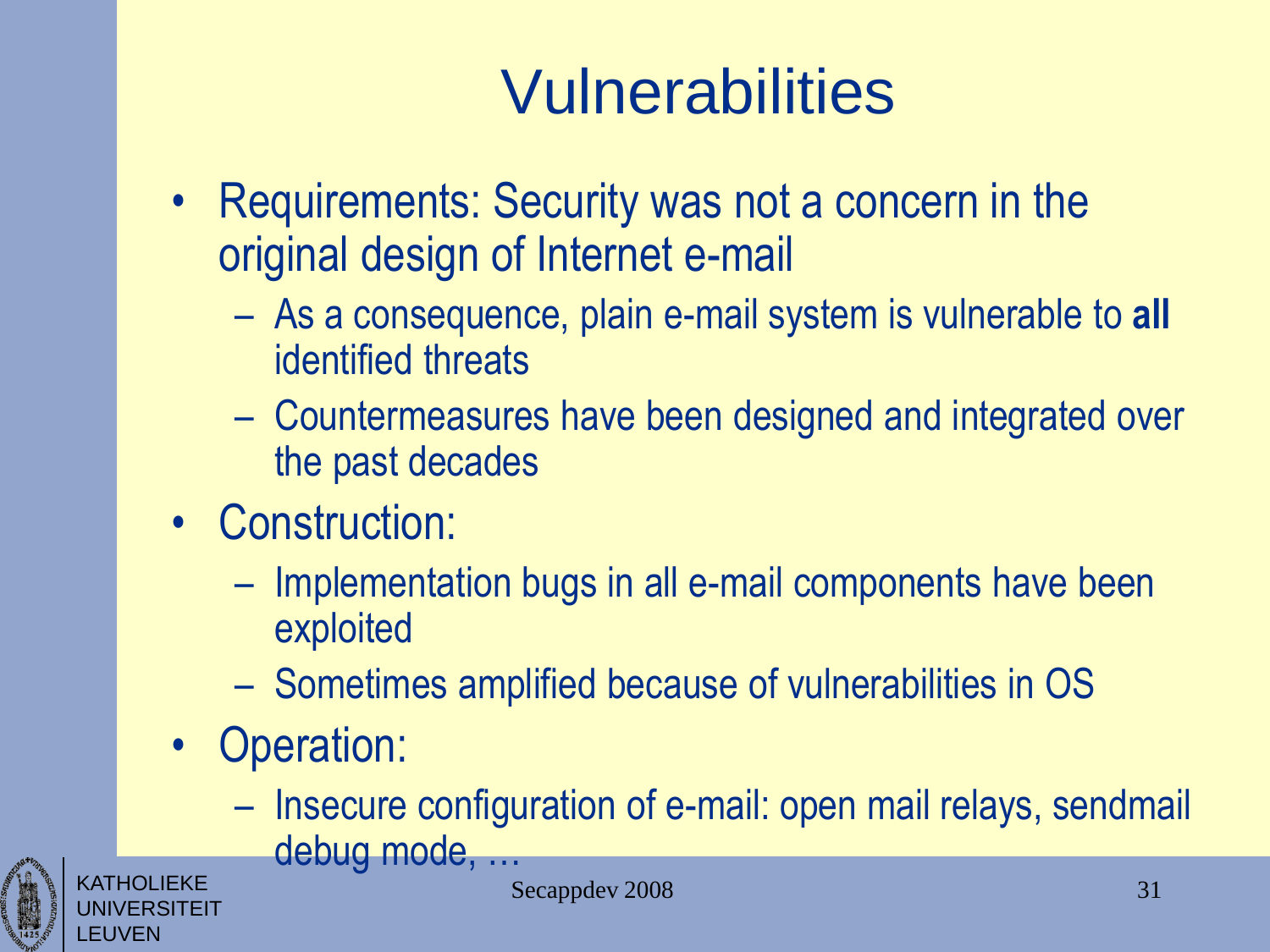# Possible Countermeasures

- Public key encryption and signing of e-mail, counters:
	- e-mail spoofing
	- tampering / reading messages in transit
	- repudiation of sending
- Password based authentication and access control
	- Counters tampering / reading messages in storage
- Sandboxing of attachments
	- Counters virus-spreading
- Code review or static analysis of server code
	- Counters elevation-of-privilege on server



KATHOLIEKE UNIVERSITEIT

• …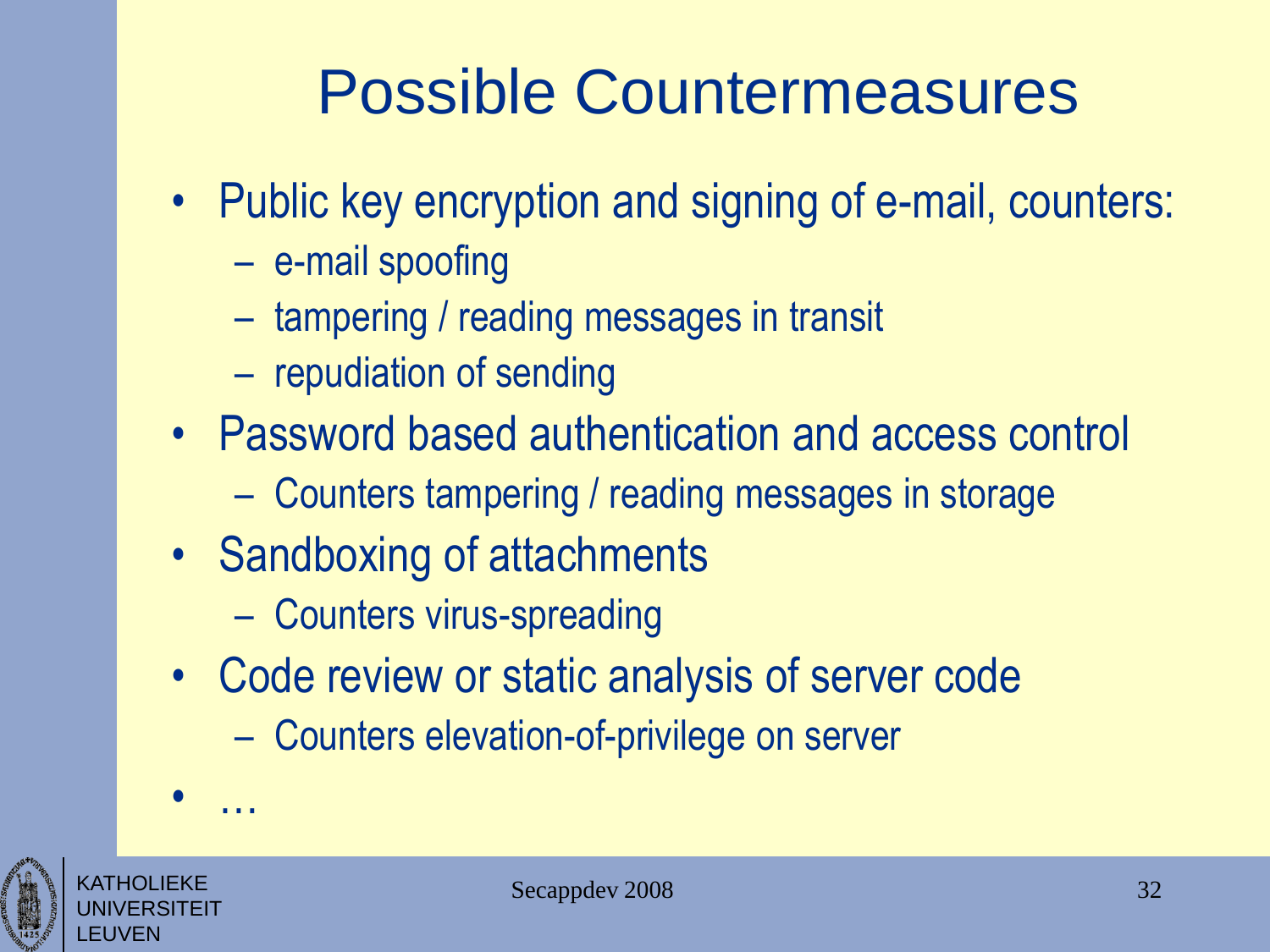# Vulnerabilities in Countermeasures

- Weak encryption algorithms
- Predictable generation of encryption keys
- Guessable passwords
- False negatives in static analysis for bugs



• …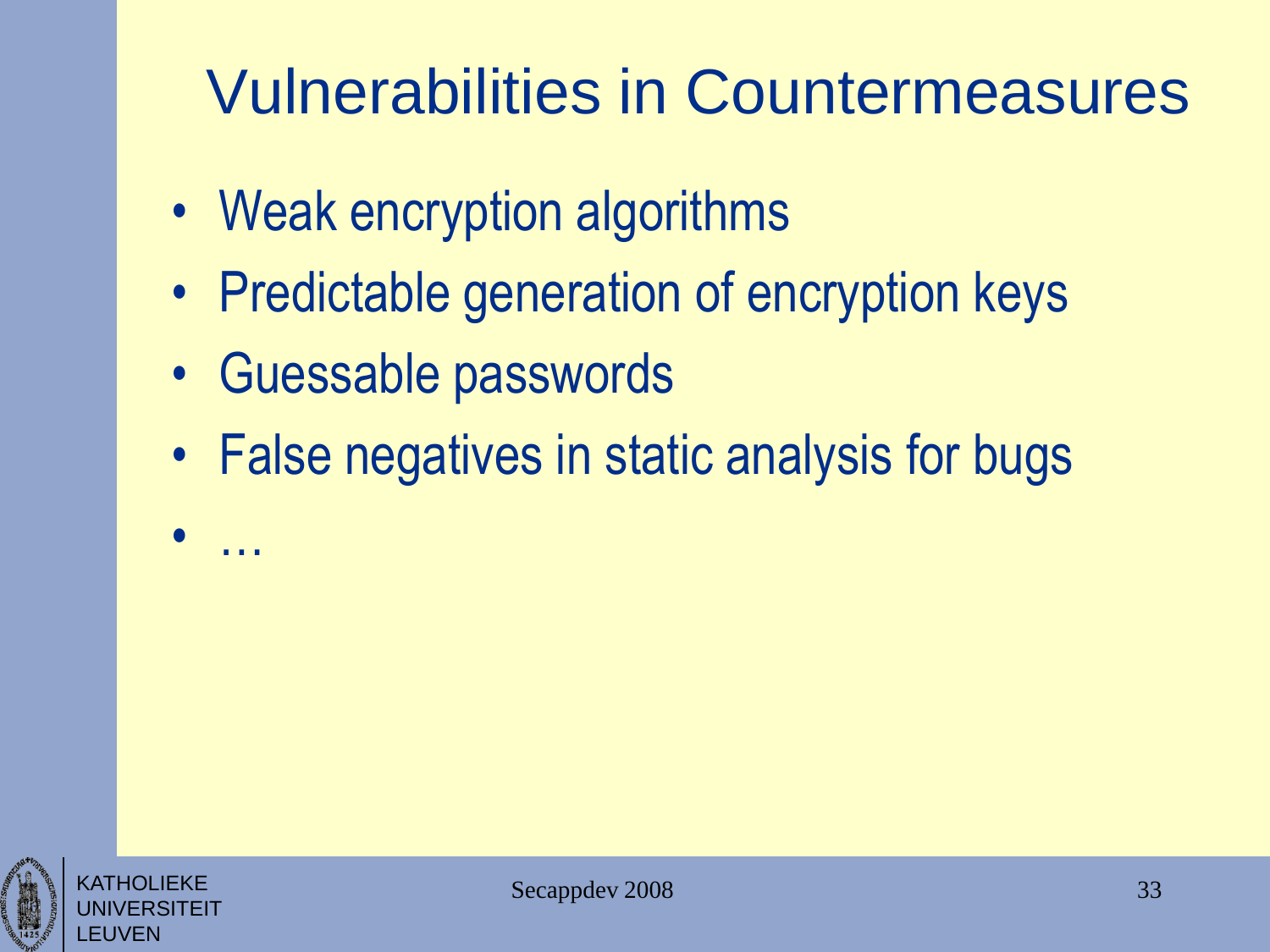## **Overview**

- Introduction
- Key Concepts
	- Threats, Vulnerabilities, Countermeasures
	- Example
- Microsoft's Threat Modeling Process
- Conclusion



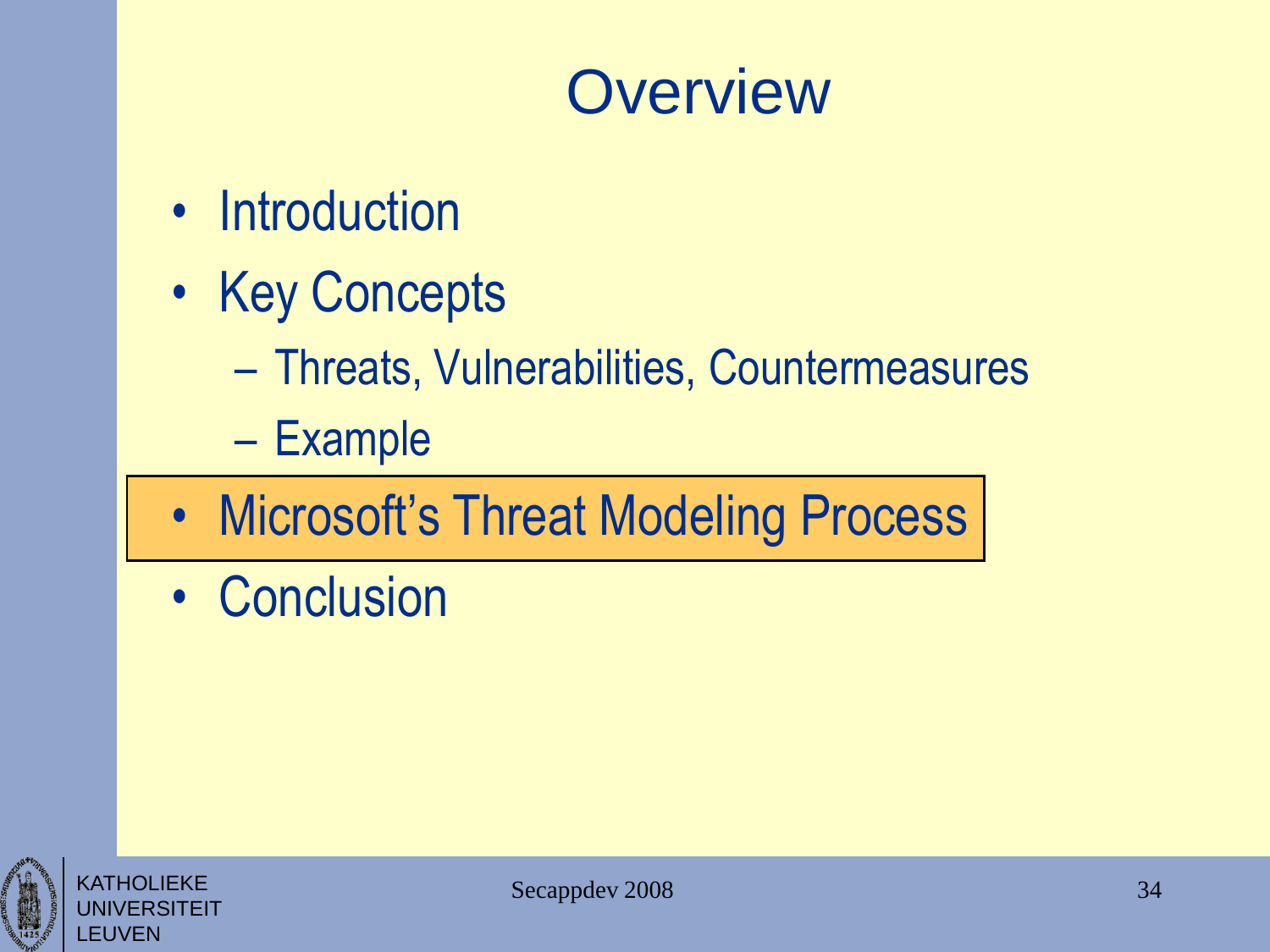# Microsoft's Threat Modeling process

- As part of it's Secure Development Life Cycle, Microsoft has defined a threat modeling activity
	- Supported by documentation and tools
- We discuss it as an example:
	- Discuss the structure of this Threat Modeling process
	- Illustrate it on example application (taken from the left book)







Secappdev 2008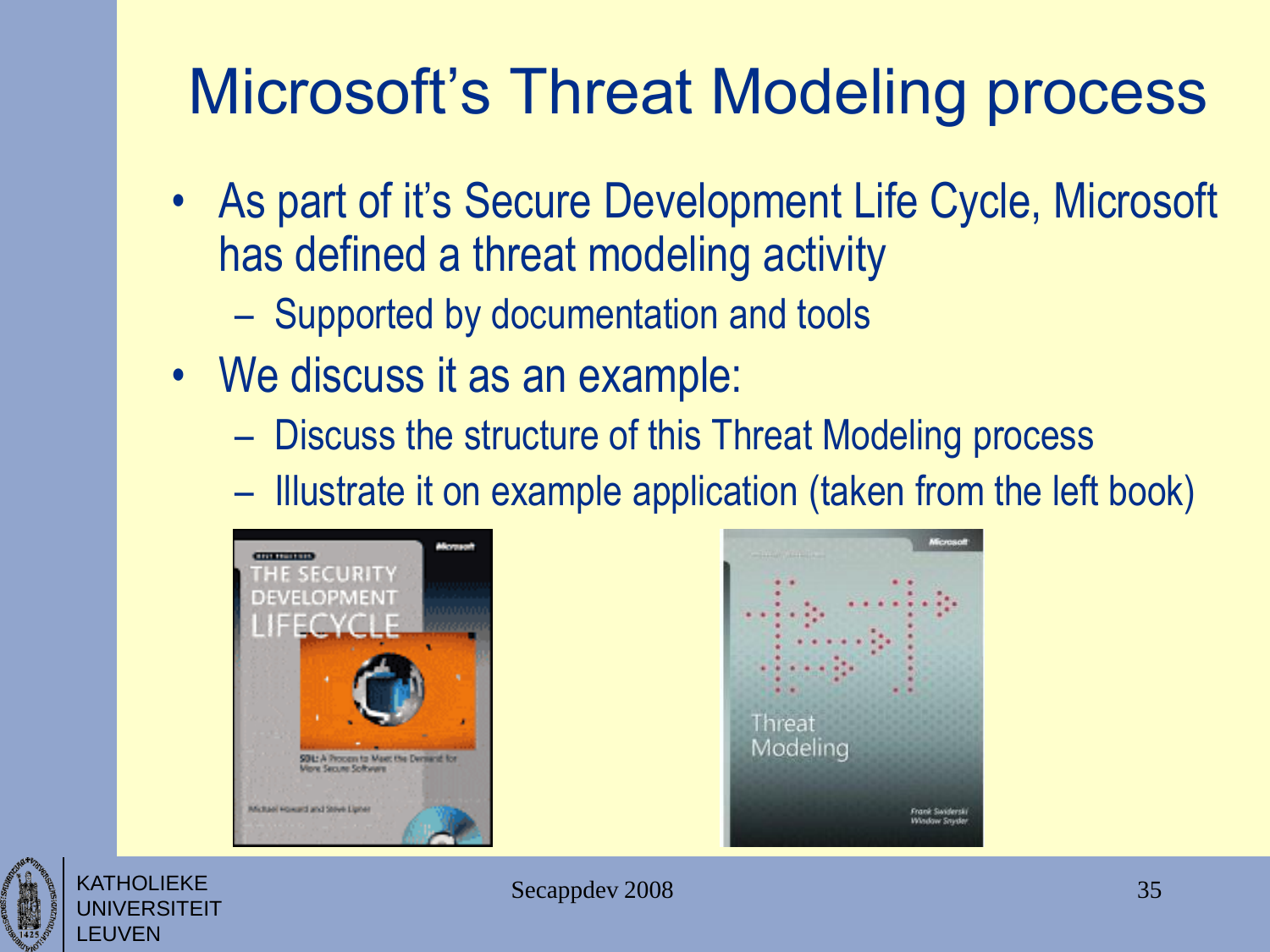## Example application: Pet Shop





Secappdev 2008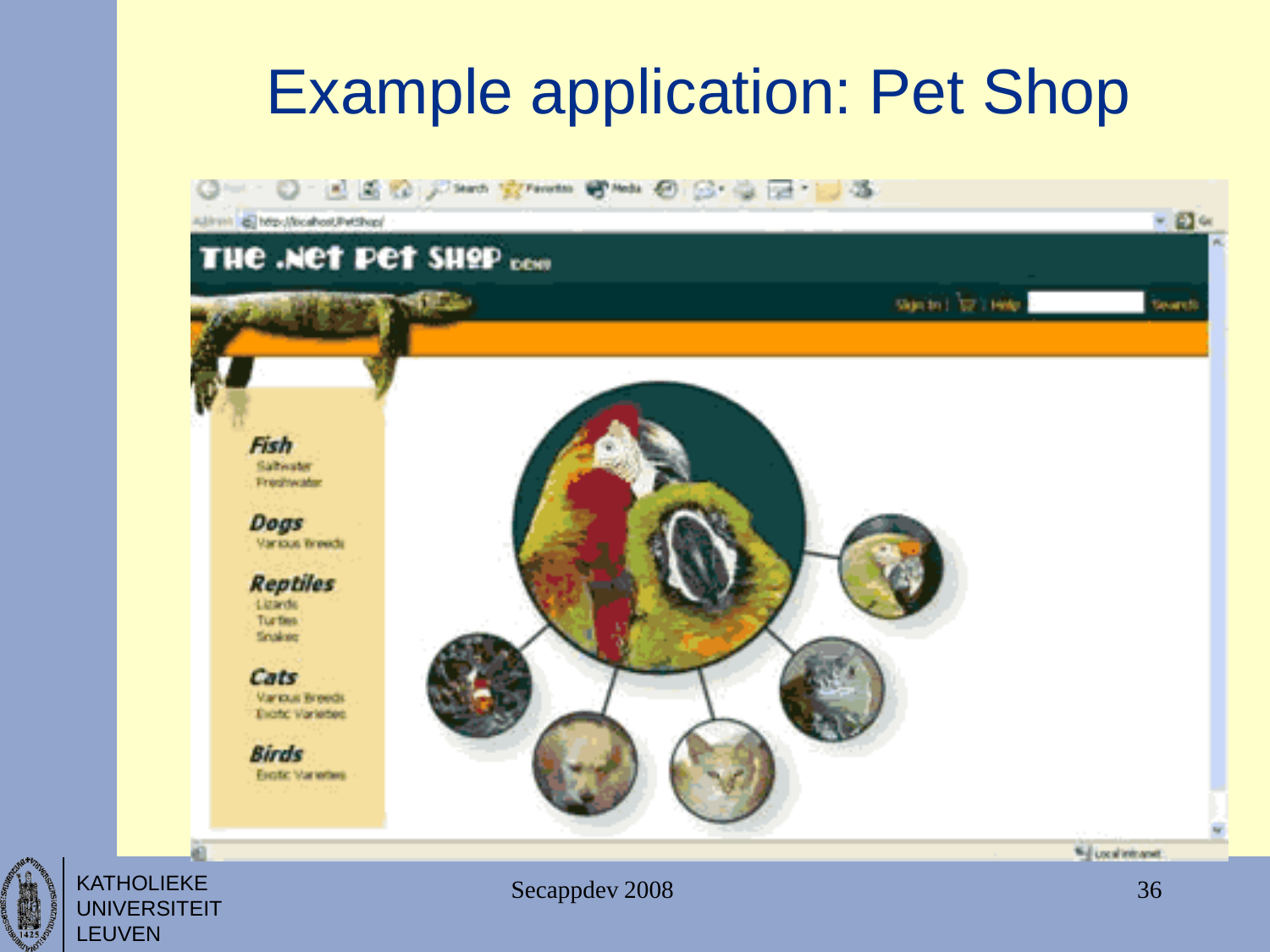## Infrastructure for Pet Shop





KATHOLIEKE UNIVERSITEIT LEUVEN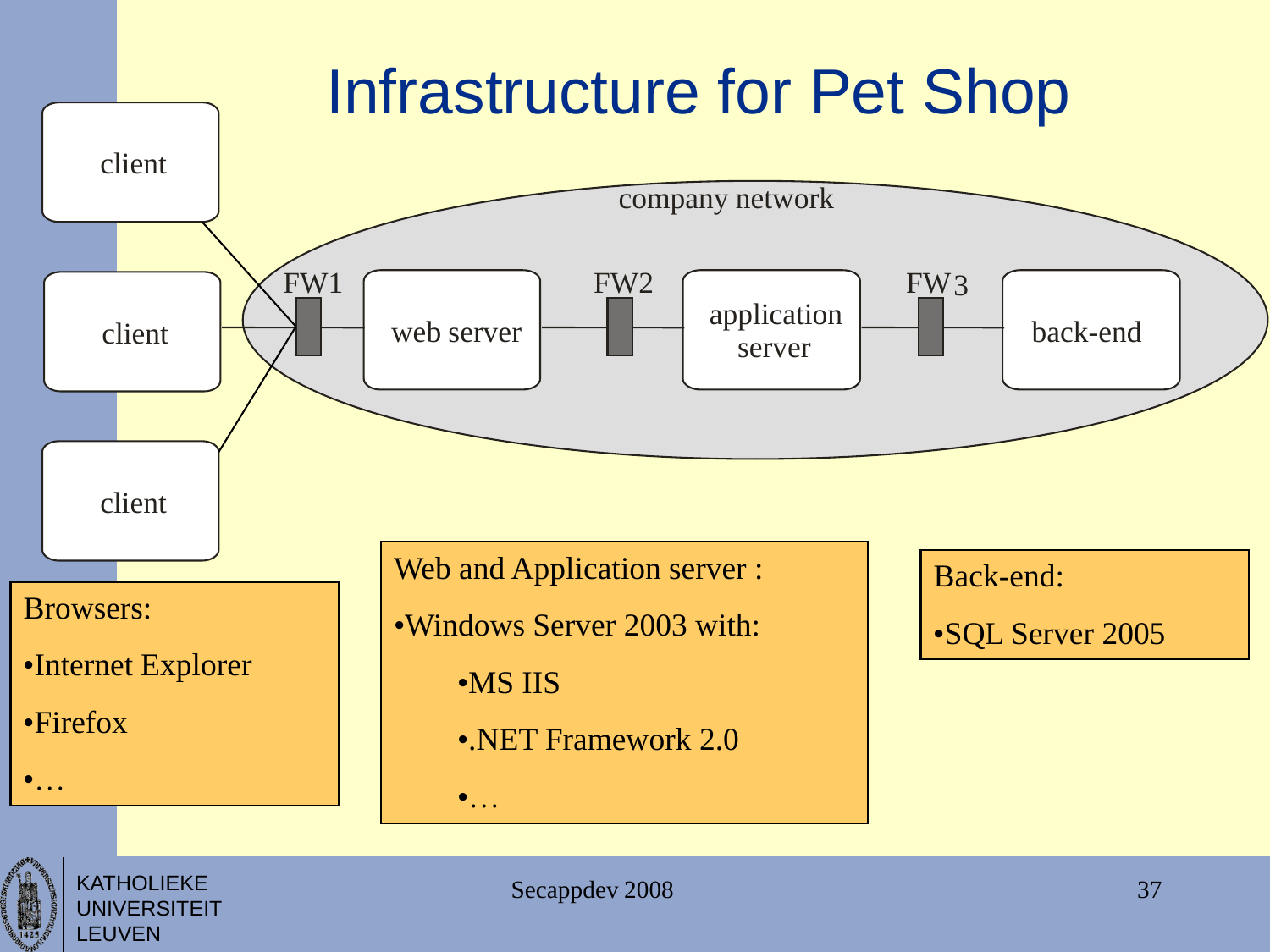# Overall Structure of the Threat Modeling Process

- 1. Define Use Scenarios
- 2. List External Dependencies
- 3. Define Security Assumptions
- 4. Create External Security Notes
- 5. Model the Application
- 6. Determine Threat Types
- 7. Identify Threats
- 8. Determine Risk
- 9. Plan Mitigations



KATHOLIEKE UNIVERSITEIT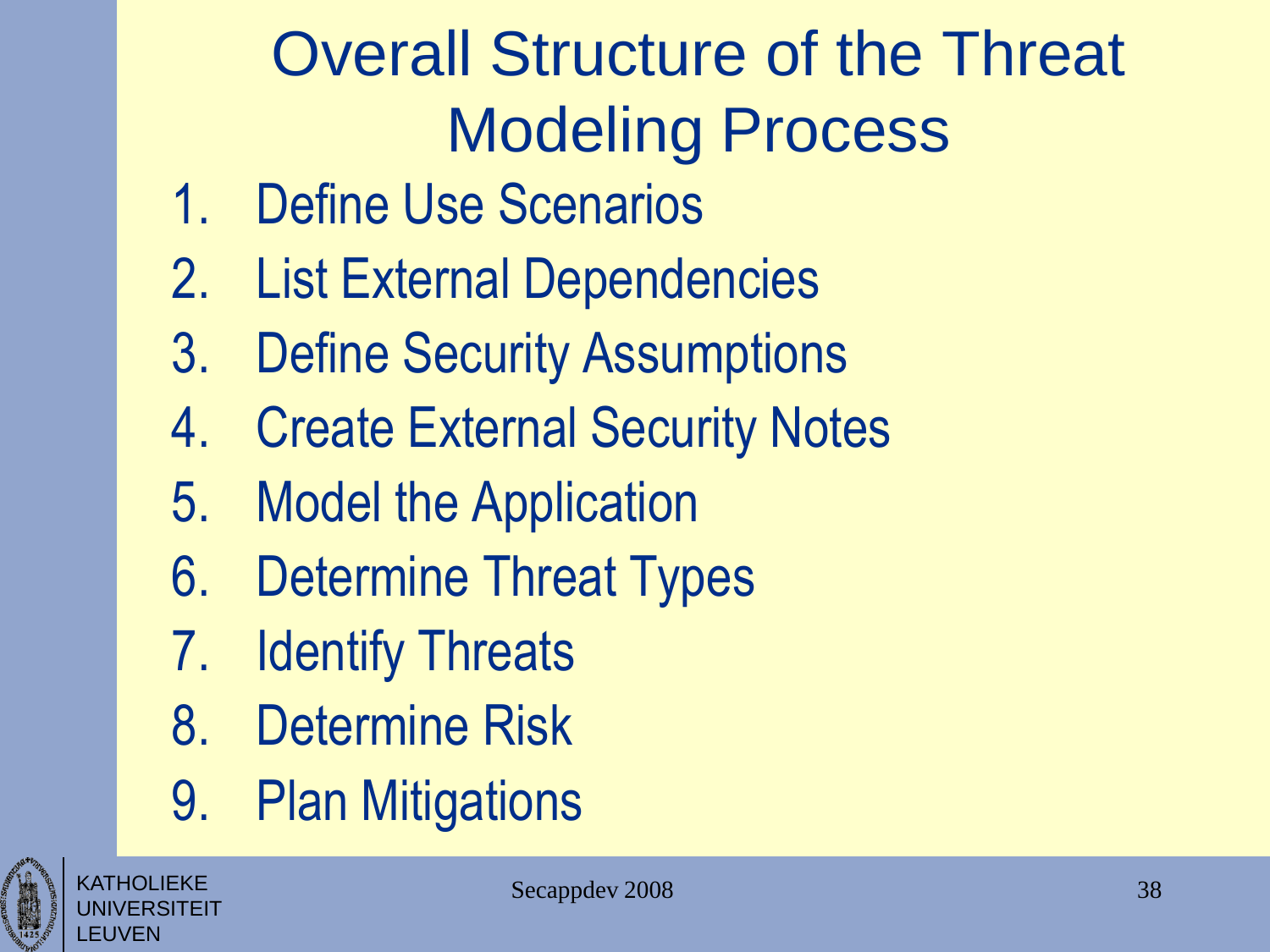# 1. Define Use Scenarios

- Define how the system will be used, and how it won't be used
	- Bound the threat modeling discussion
- What threat scenarios are in scope?
	- E.g. do we care about insider threat agents?



KATHOLIEKE UNIVERSITEIT

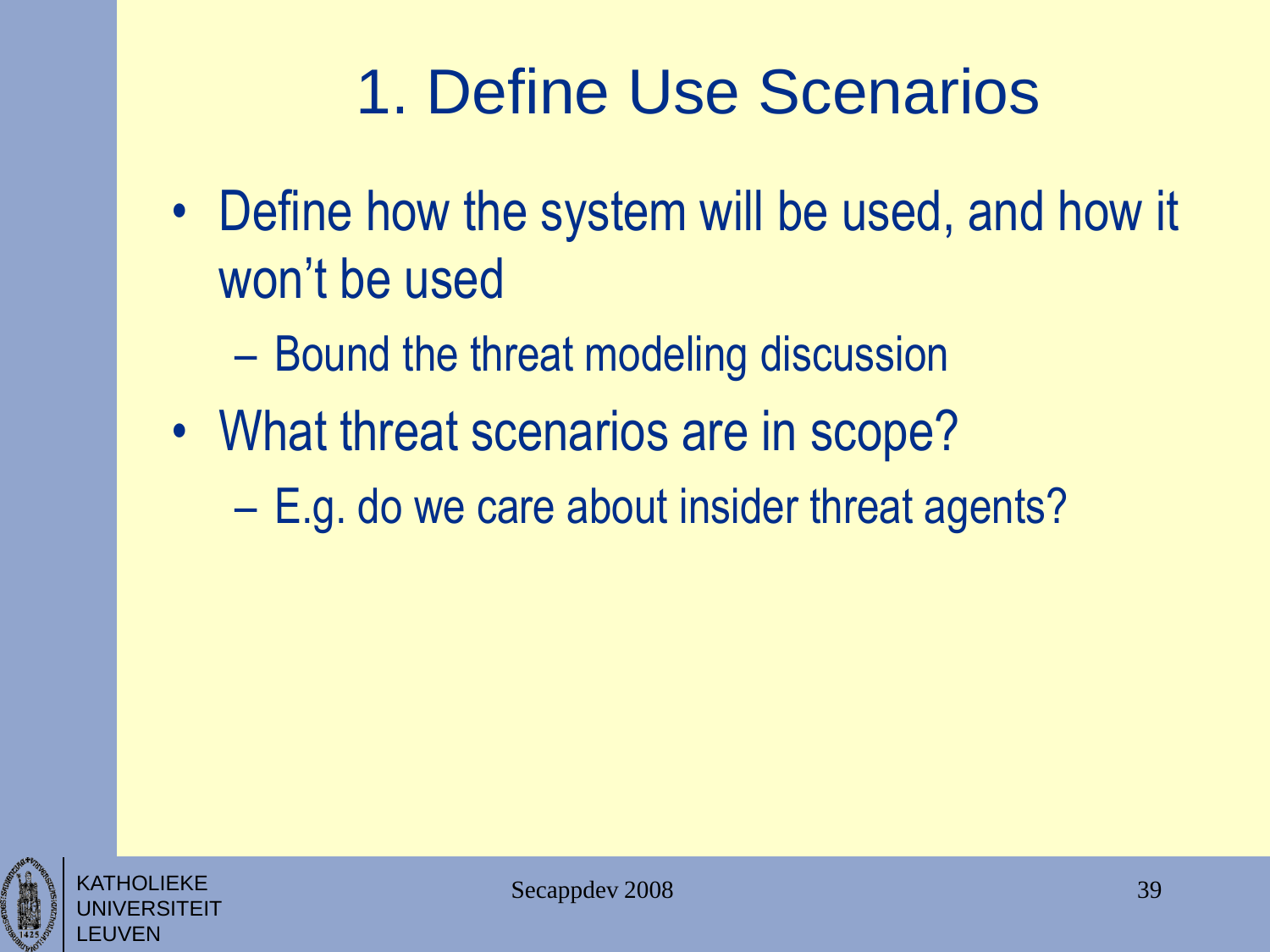# 2. List External Dependencies

- All application software relies on infrastructural software for its correct functioning
- Document these dependencies
- E.g. Pet Shop depends on:
	- Web-based client s.a. Internet Explorer or Firefox
	- MS Windows Server 2003 operating system
	- MS IIS

– …

- SQL Server 2005
- .NET Framework 2.0



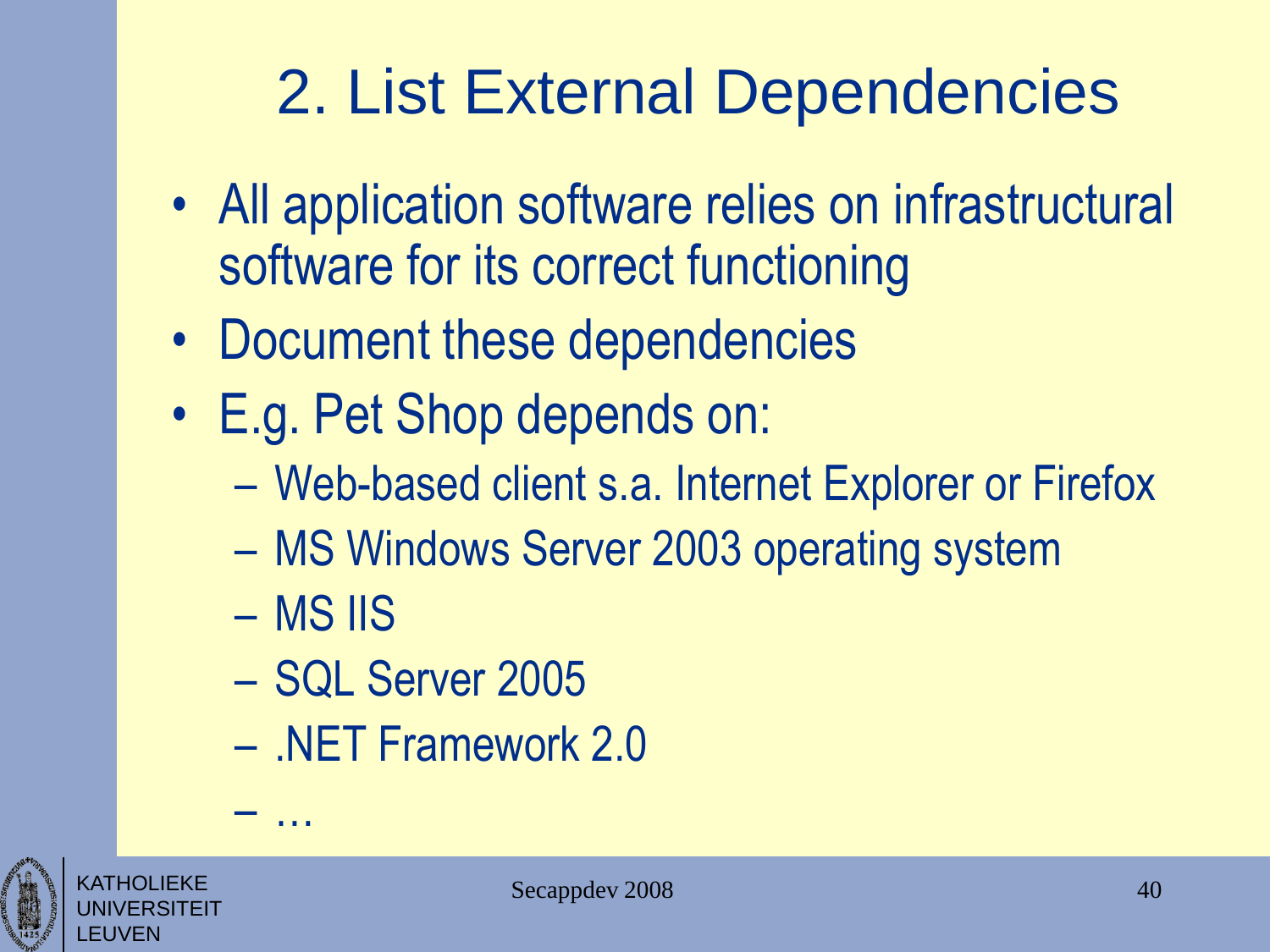# 3. Define Security Assumptions

- What security guarantees do you expect from your external dependencies?
- E.g. for Pet Shop:

– …

- IIS and ASP.NET enforce authentication correctly
- Physical access to the servers is restricted to administrators
- Configuration files are protected using operating system access controls



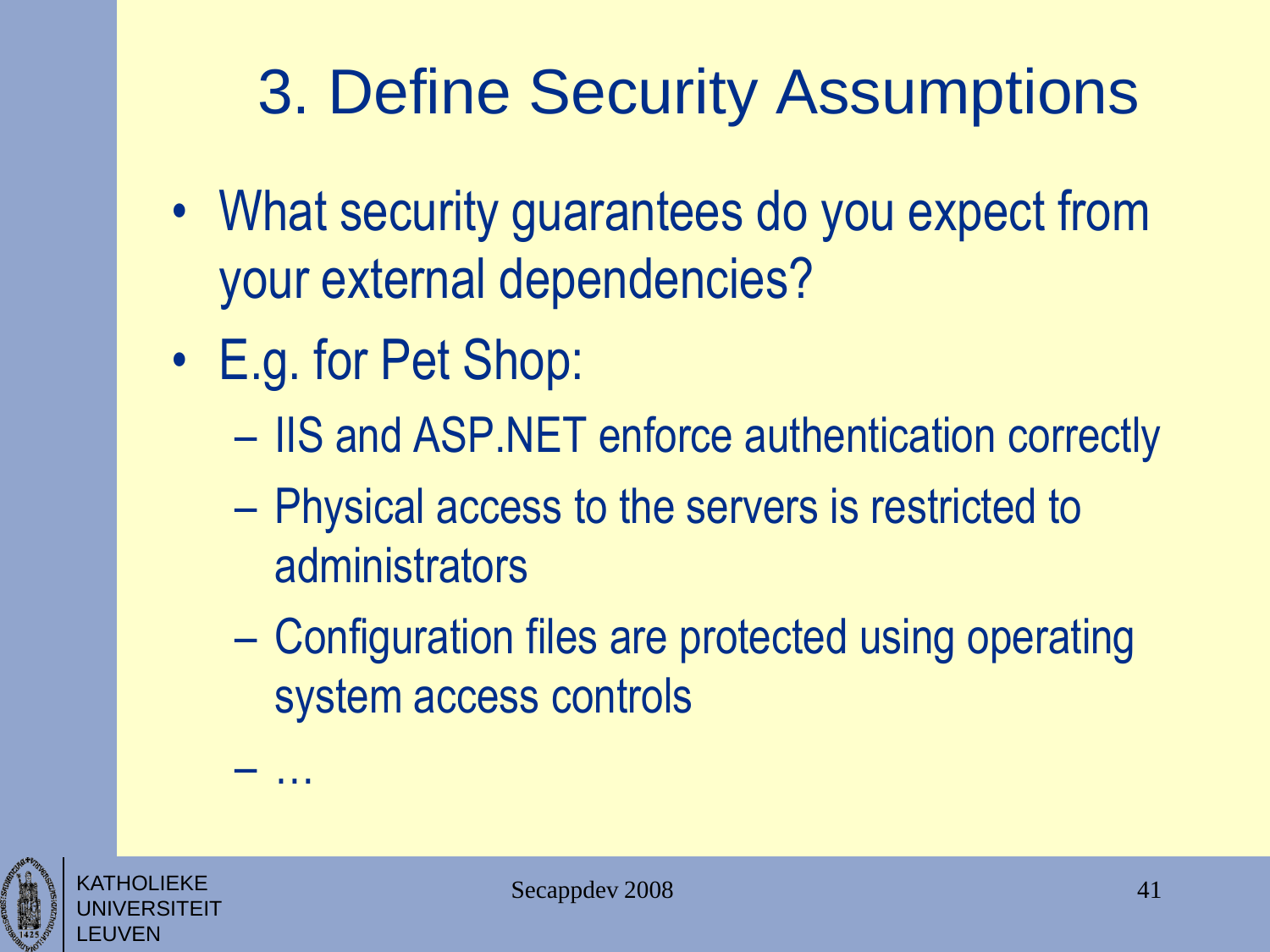# 4. Create External Security Notes

- Document security-relevant information for users of the application
- E.g.





Secappdev 2008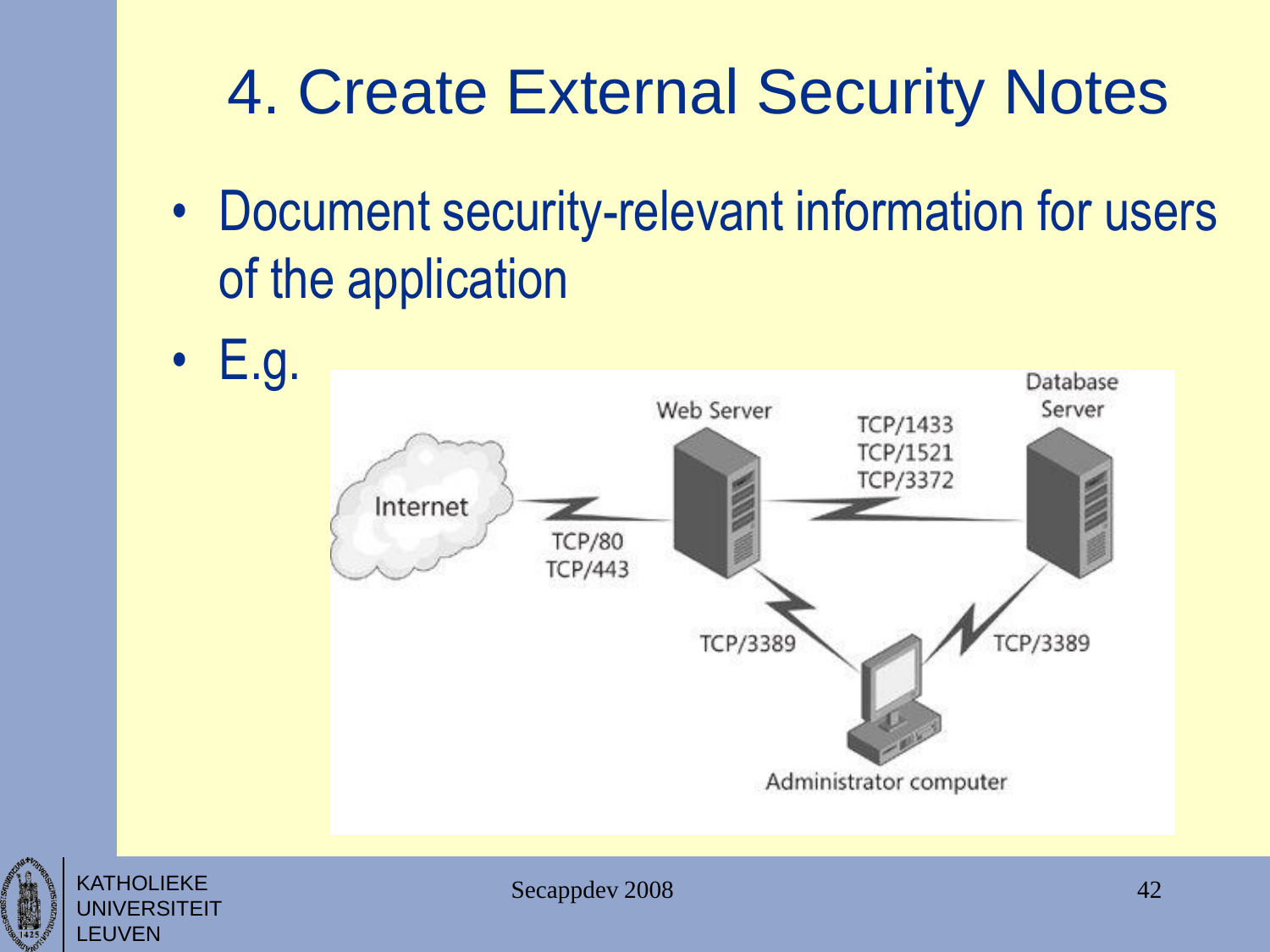# 5. Model the Application

- Model the system
	- Typically modeled using dataflow diagrams
		- External entities
		- Processes
		- Data stores
		- Data flow
		- Privilege boundaries



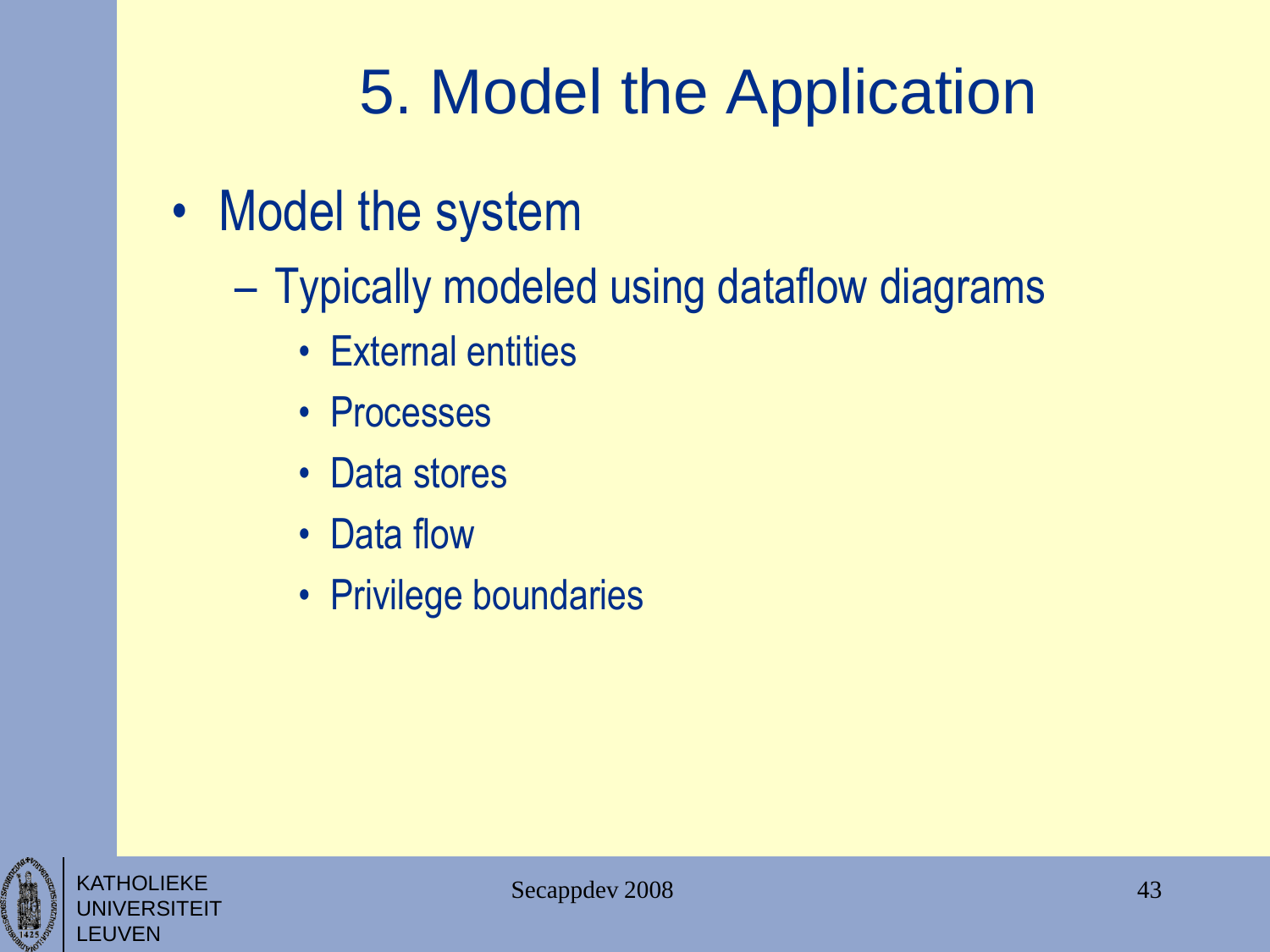## To model or not to model?

| <b>SampleApp Web Service</b>             | <b>Threat Model this</b> |  |  |
|------------------------------------------|--------------------------|--|--|
| SampleCorp<br><b>Web Service Library</b> |                          |  |  |
| ASP.NET 2.0                              | .NET Framework 2.0       |  |  |
|                                          | IIS <sub>6</sub>         |  |  |
|                                          | <b>TCP/IP Stack</b>      |  |  |
|                                          | <b>Network Driver</b>    |  |  |
| <b>NIC</b>                               |                          |  |  |



KATHOLIEKE **UNIVERSITEIT**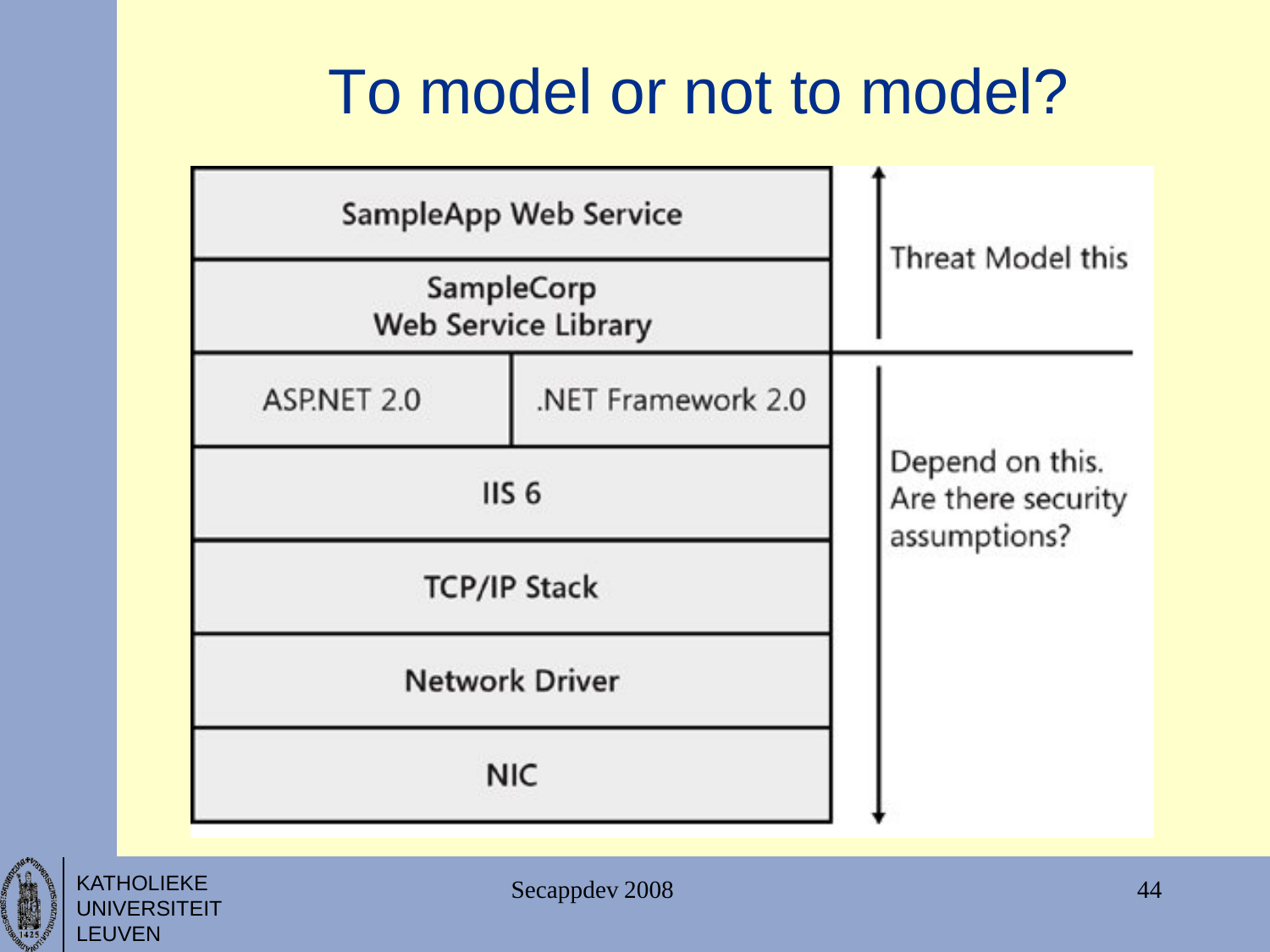## Example Model for Pet Shop



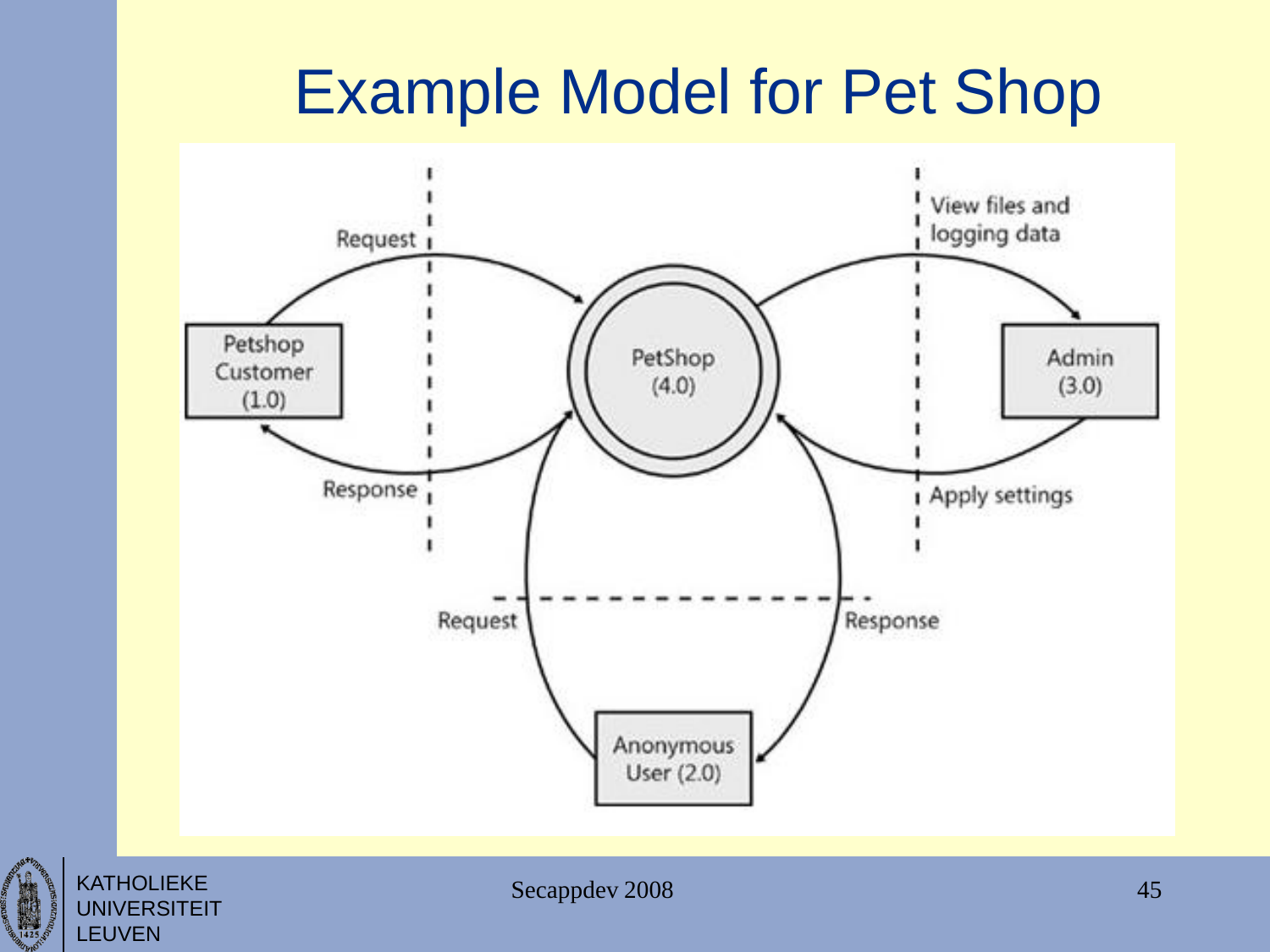## Example Model for Pet Shop



1425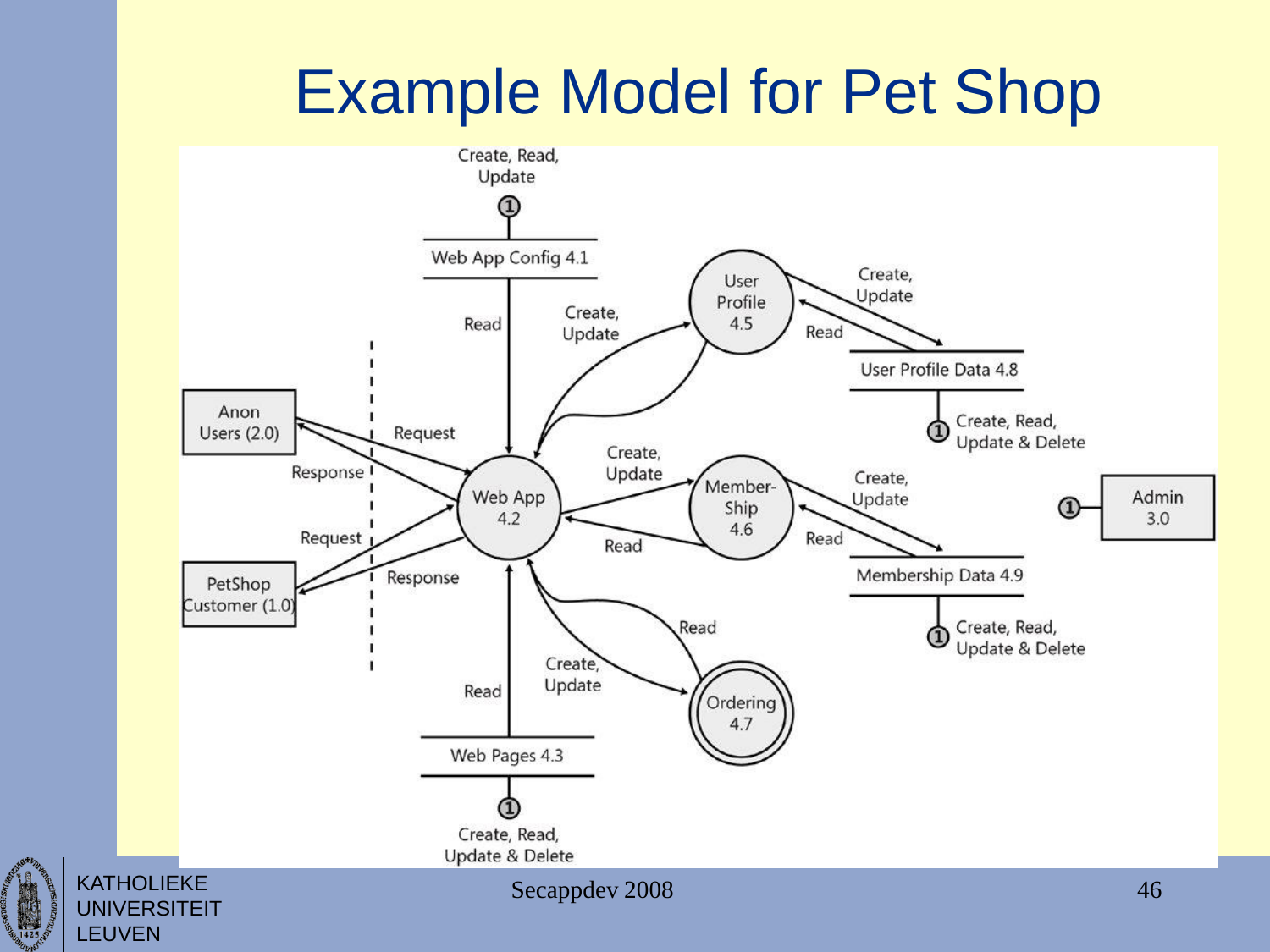# Example Model for Pet Shop





Secappdev 2008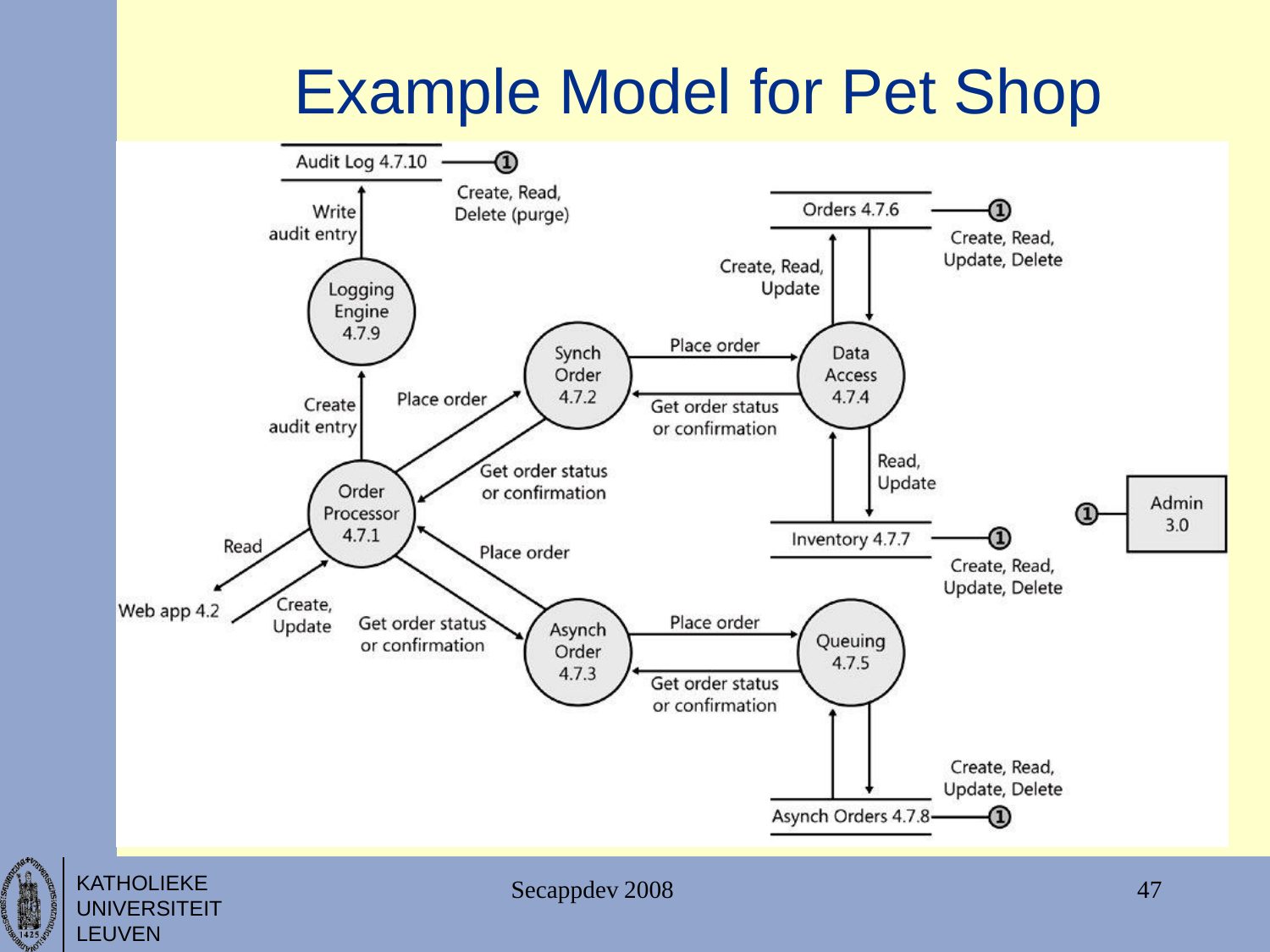# 6. Determine Threat Types

- Microsoft's process uses the STRIDE threat types:
	- Spoofing
	- Tampering
	- Repudiation
	- Information Disclosure
	- Denial of Service
	- Elevation of Privilege



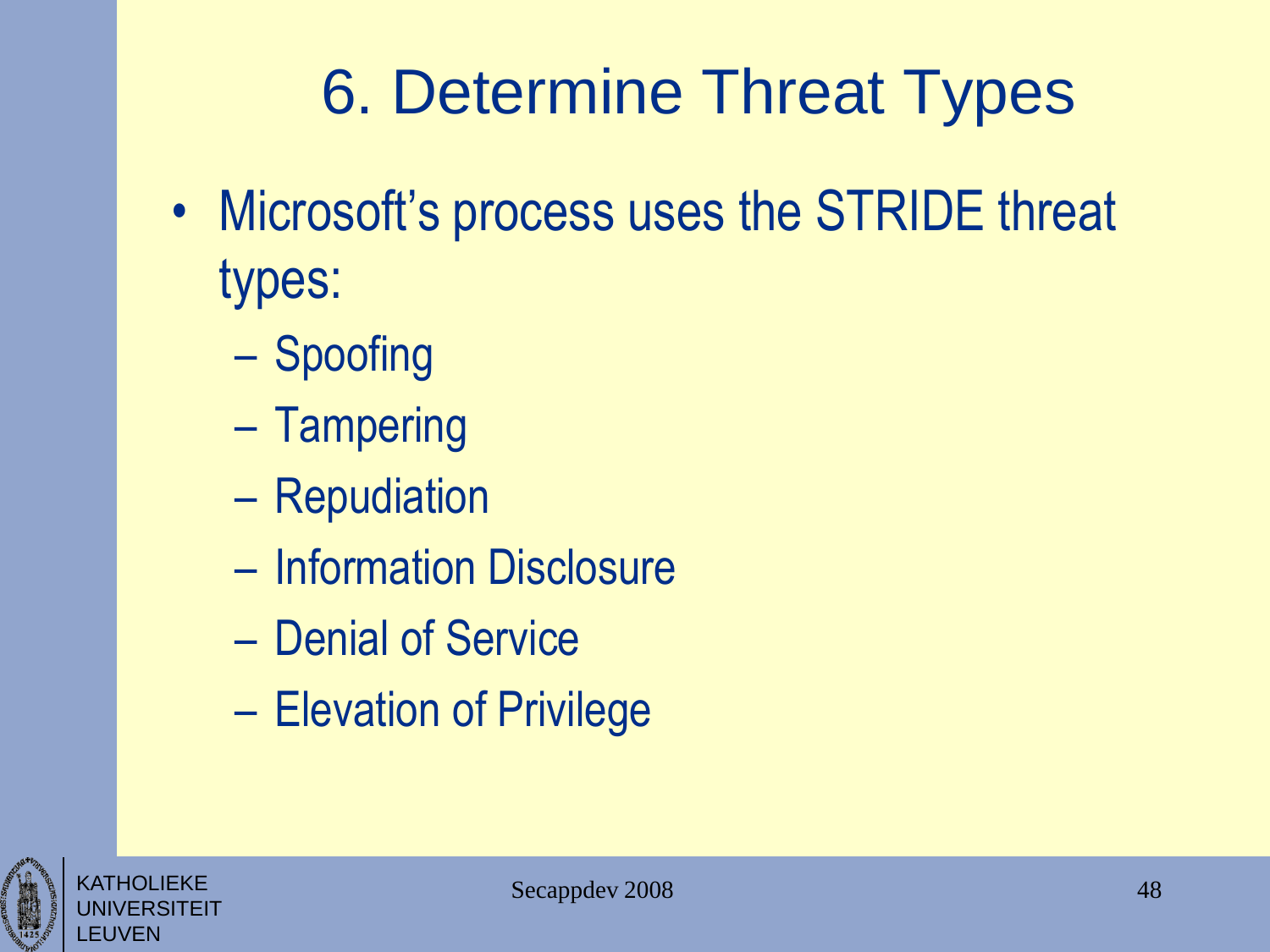# 7. Identify Threats

- Identify assets
	- By default, all DFD elements are considered an asset

#### Table 9-5. Mapping STRIDE to DFD Element Types

| ⊢              | R | s | <b>DFD Element Type</b> |
|----------------|---|---|-------------------------|
| ×              |   |   | <b>External Entity</b>  |
| ×<br>x<br>×    |   |   | Data Flow               |
| ×.<br>×<br>x   |   |   | Data Store              |
| - × ·<br>- x - |   |   | <b>Process</b>          |
|                |   |   |                         |



**KATHOLIEKE** UNIVERSITEIT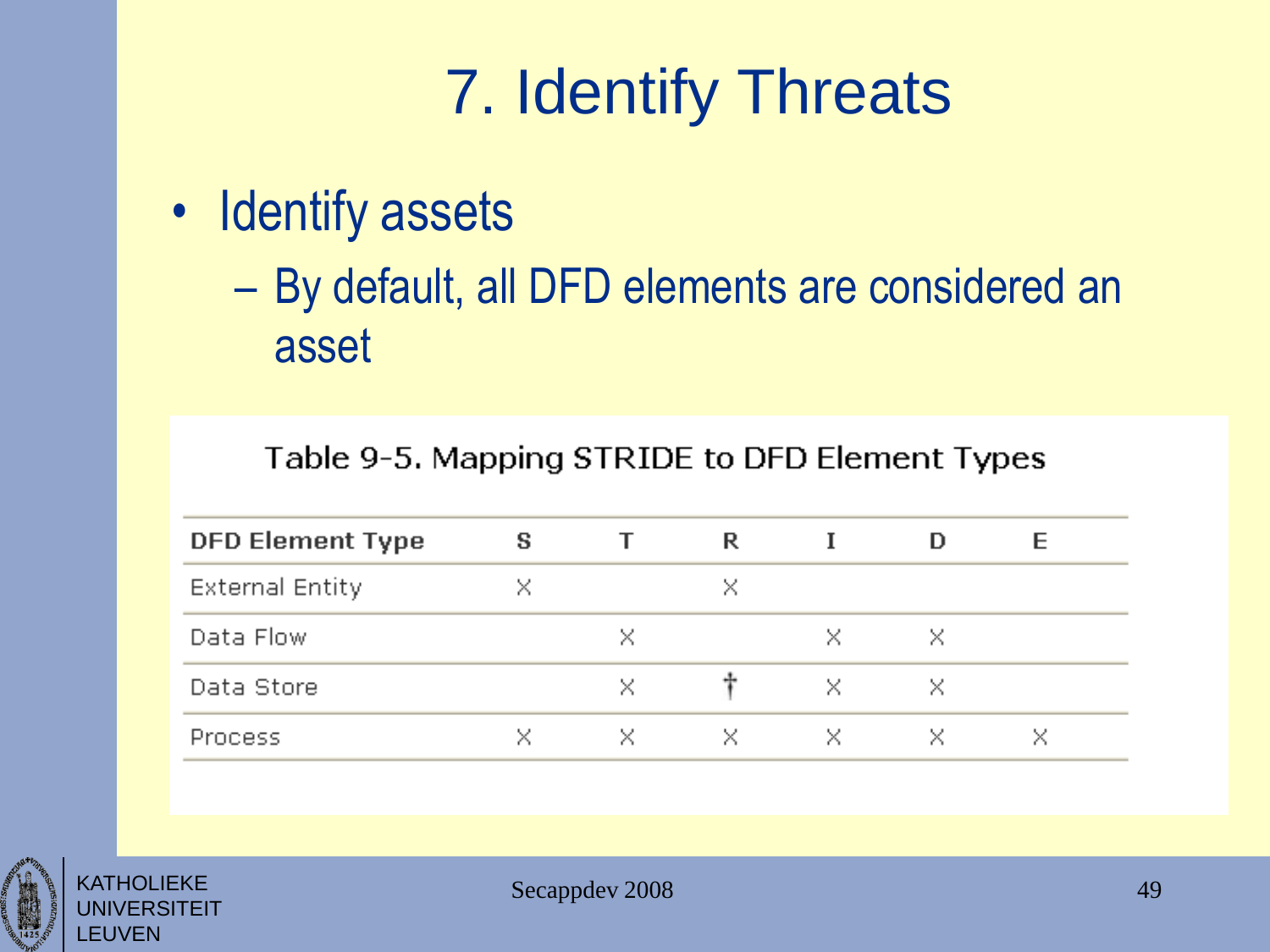# 8. Determine Risk

- Subjective numerical estimation techniques have been abandoned, e.g. DREAD
- Current guideline is to use objective thread characteristics:
	- Server app versus client app
	- Local versus remote accessibility
	- Accessible to anonymous or remote users

Secappdev 2008





– …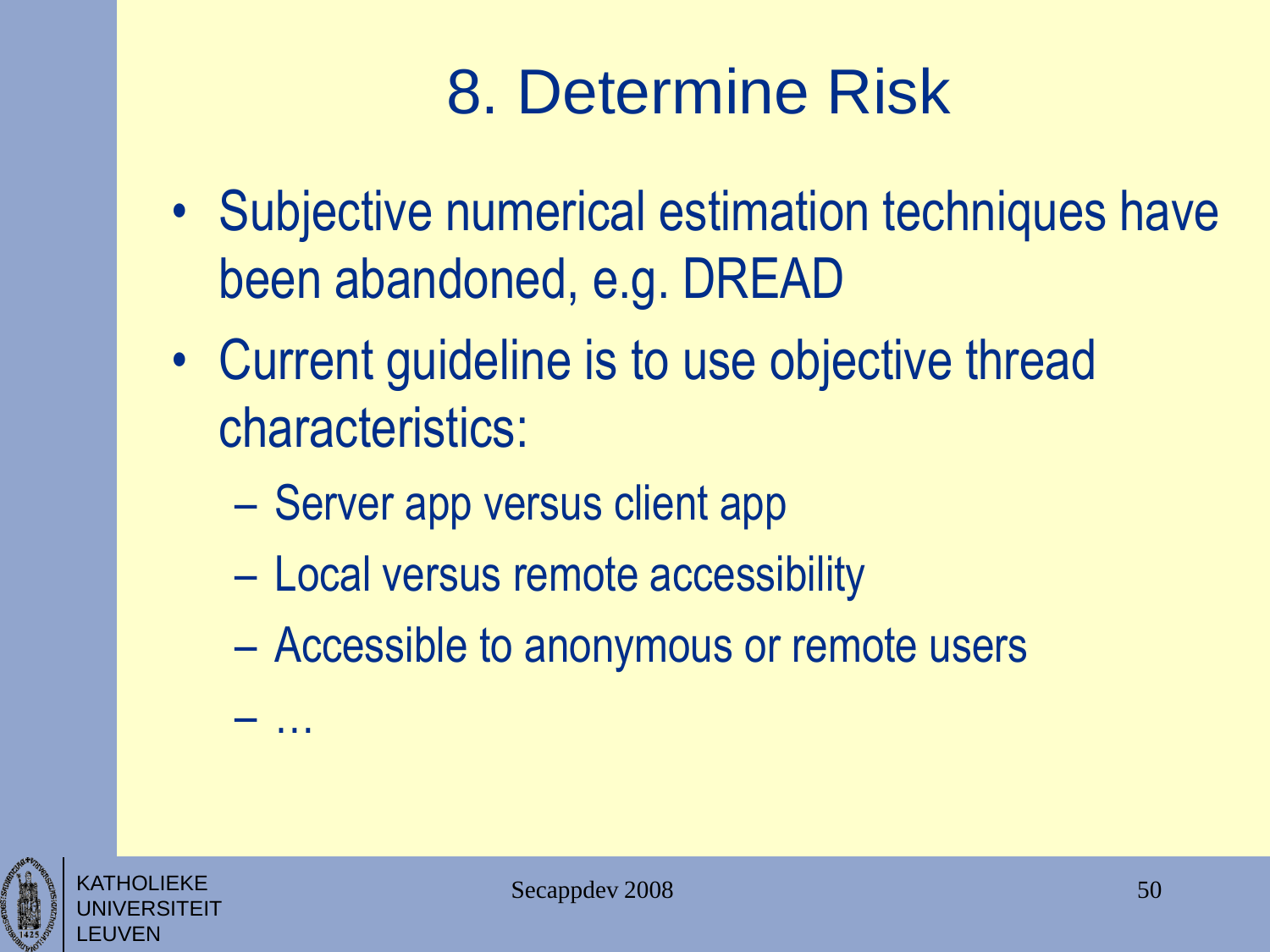# Spoofing threats risk ranking





KATHOLIEKE **UNIVERSITEIT**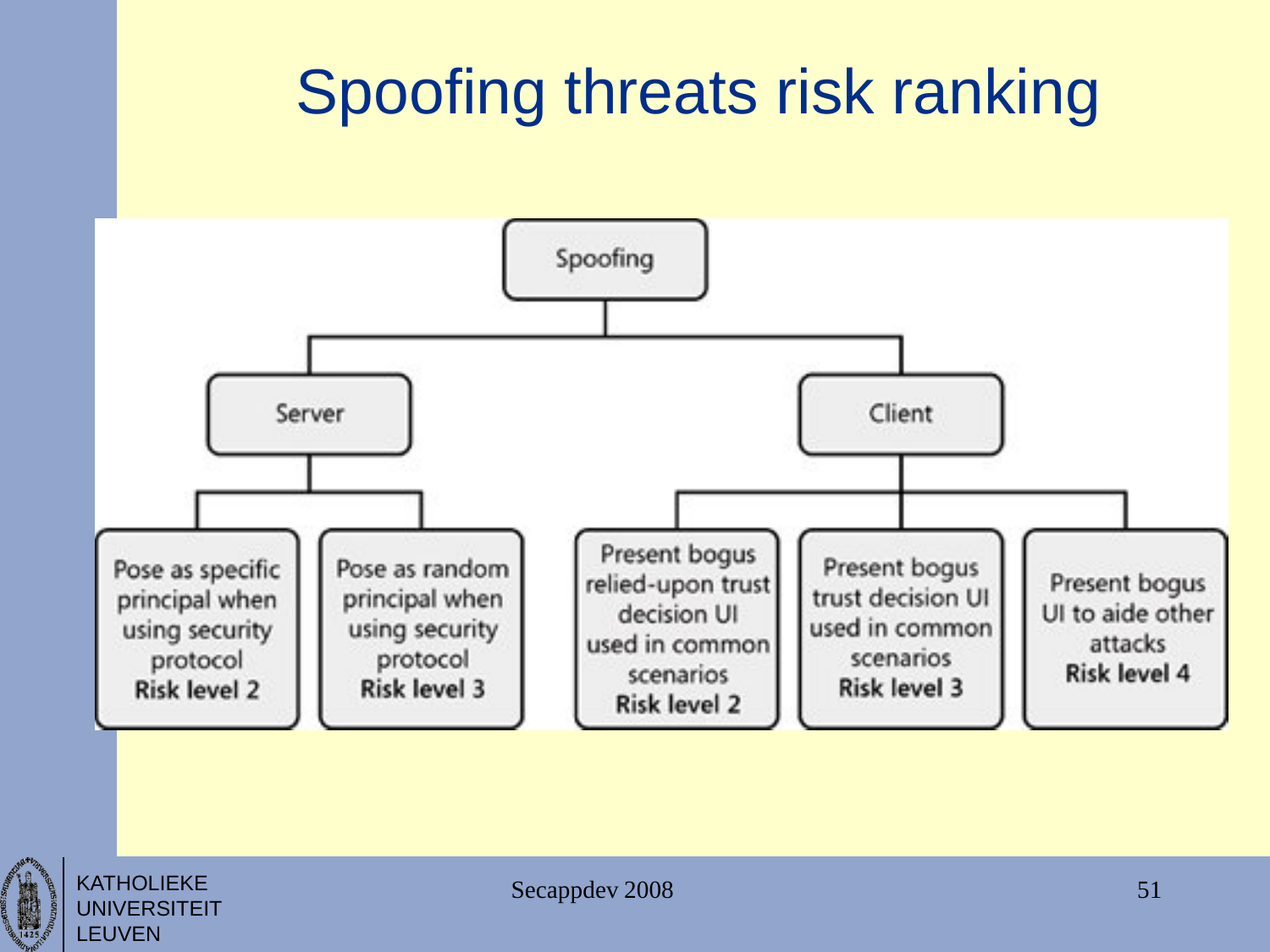# Tampering threats risk ranking



 $\begin{bmatrix} 1 & 1 \\ 1 & 1 \\ 2 & 1 \\ 3 & 1 \\ 4 & 2 & 5 \\ 5 & 6 & 1 \\ 6 & 1 & 1 \\ 7 & 1 & 1 \\ 8 & 1 & 1 \\ 9 & 1 & 1 \\ 10 & 1 & 1 \\ 11 & 1 & 1 & 1 \\ 12 & 1 & 1 & 1 \\ 13 & 1 & 1 & 1 & 1 \\ 14 & 1 & 1 & 1 & 1 \\ 15 & 1 & 1 & 1 & 1 \\ 16 & 1 & 1 & 1 & 1 \\ 17 & 1 & 1 & 1 & 1 \\ 18 & 1 & 1 & 1 & 1 \\ 19 &$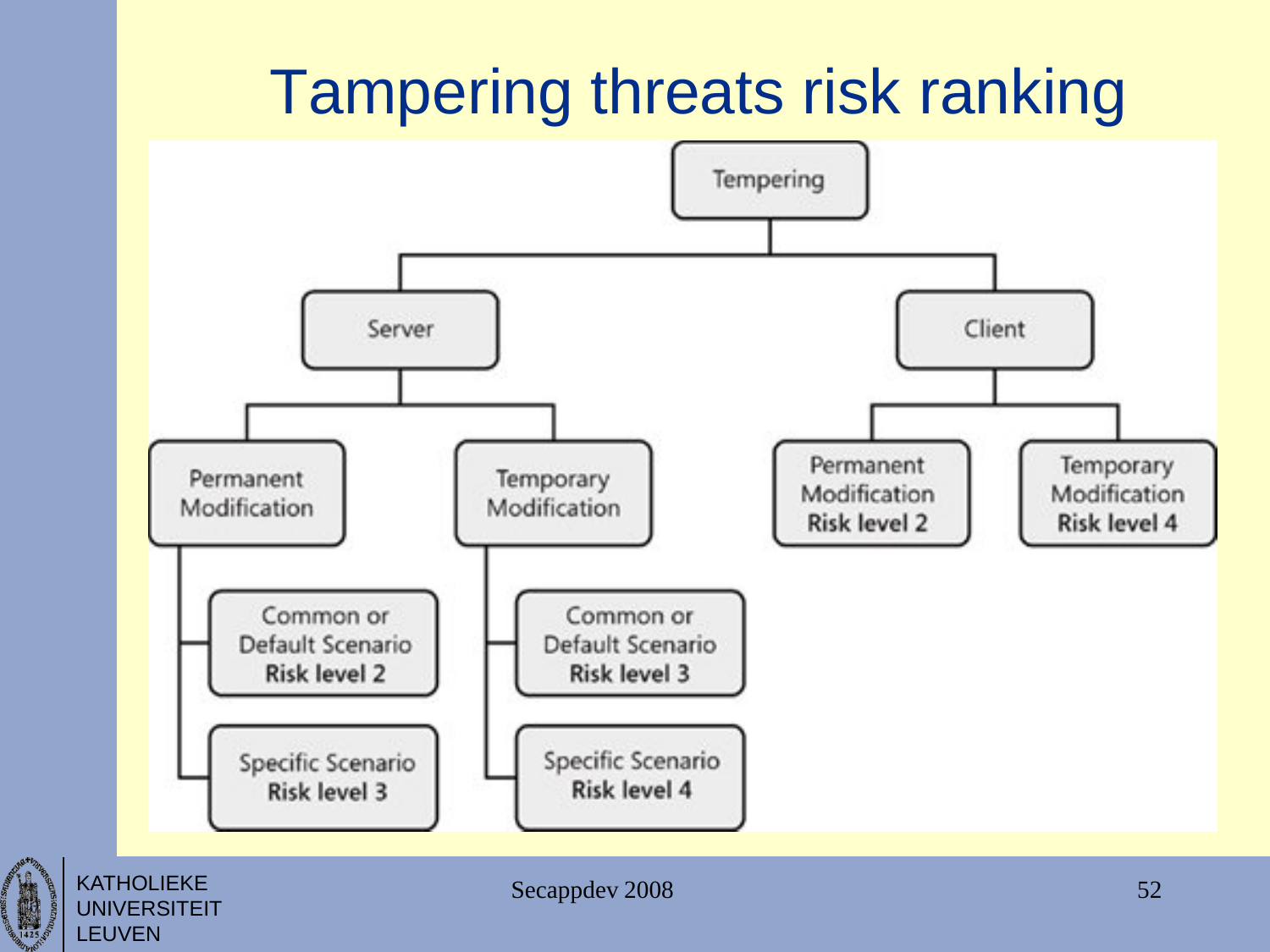# Information Disclosure risk ranking

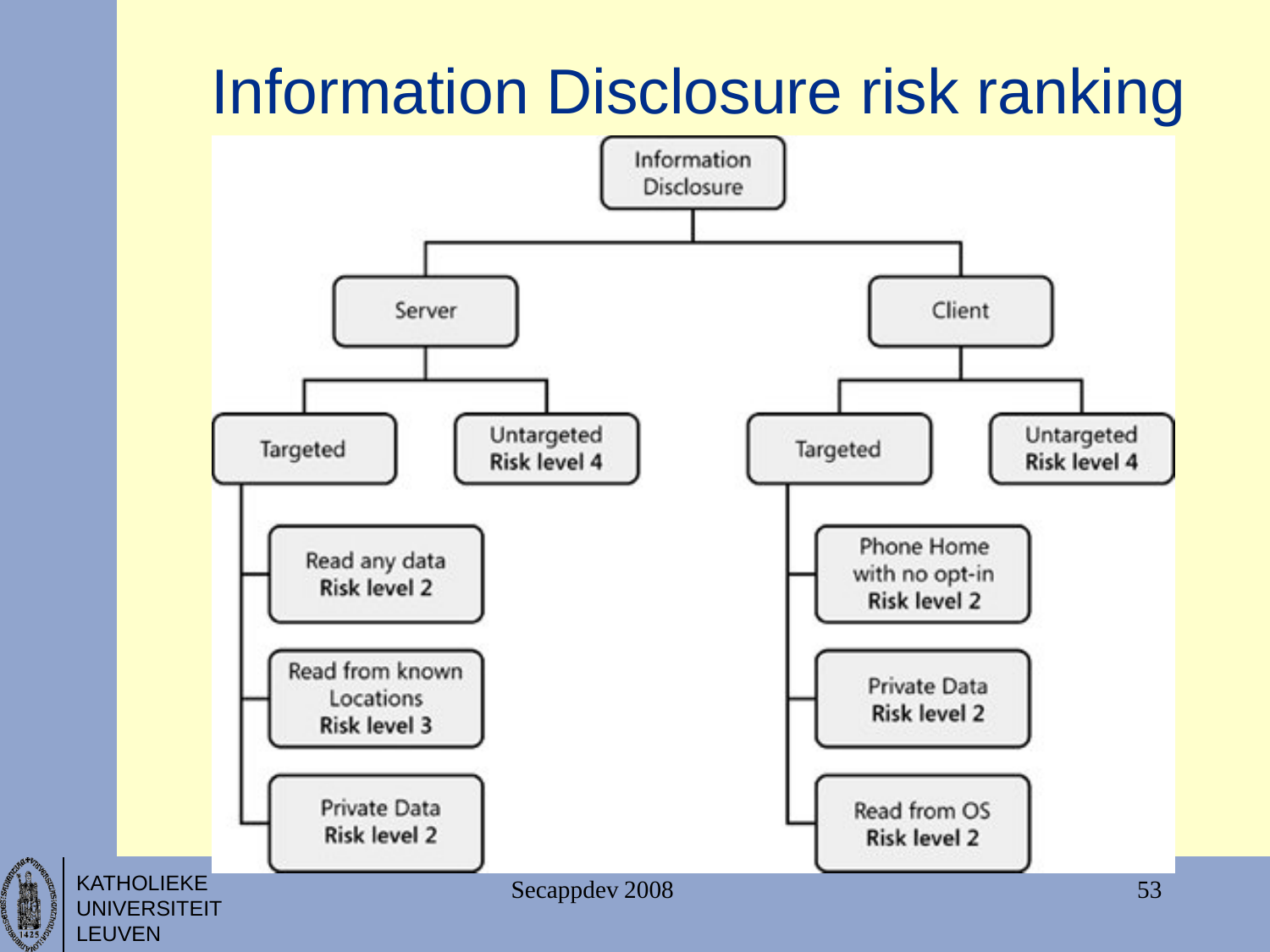# DoS threats risk ranking



LEUVEN

 $\begin{array}{c}\n\hline\n\text{1425}\n\end{array}$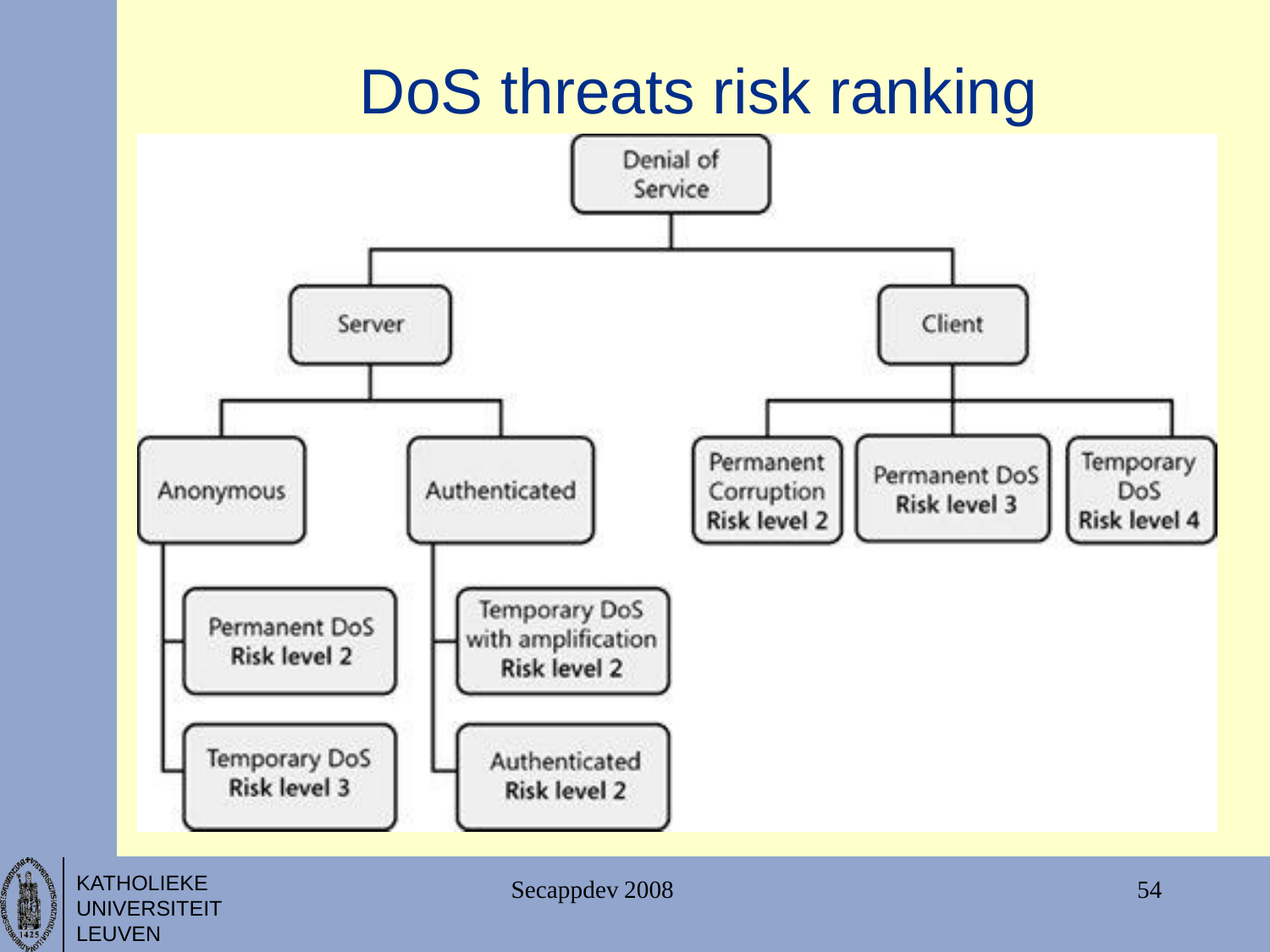# EoP threats risk ranking



LEUVEN

 $\begin{bmatrix}\n1 & 1 & 1 \\
1 & 1 & 1\n\end{bmatrix}$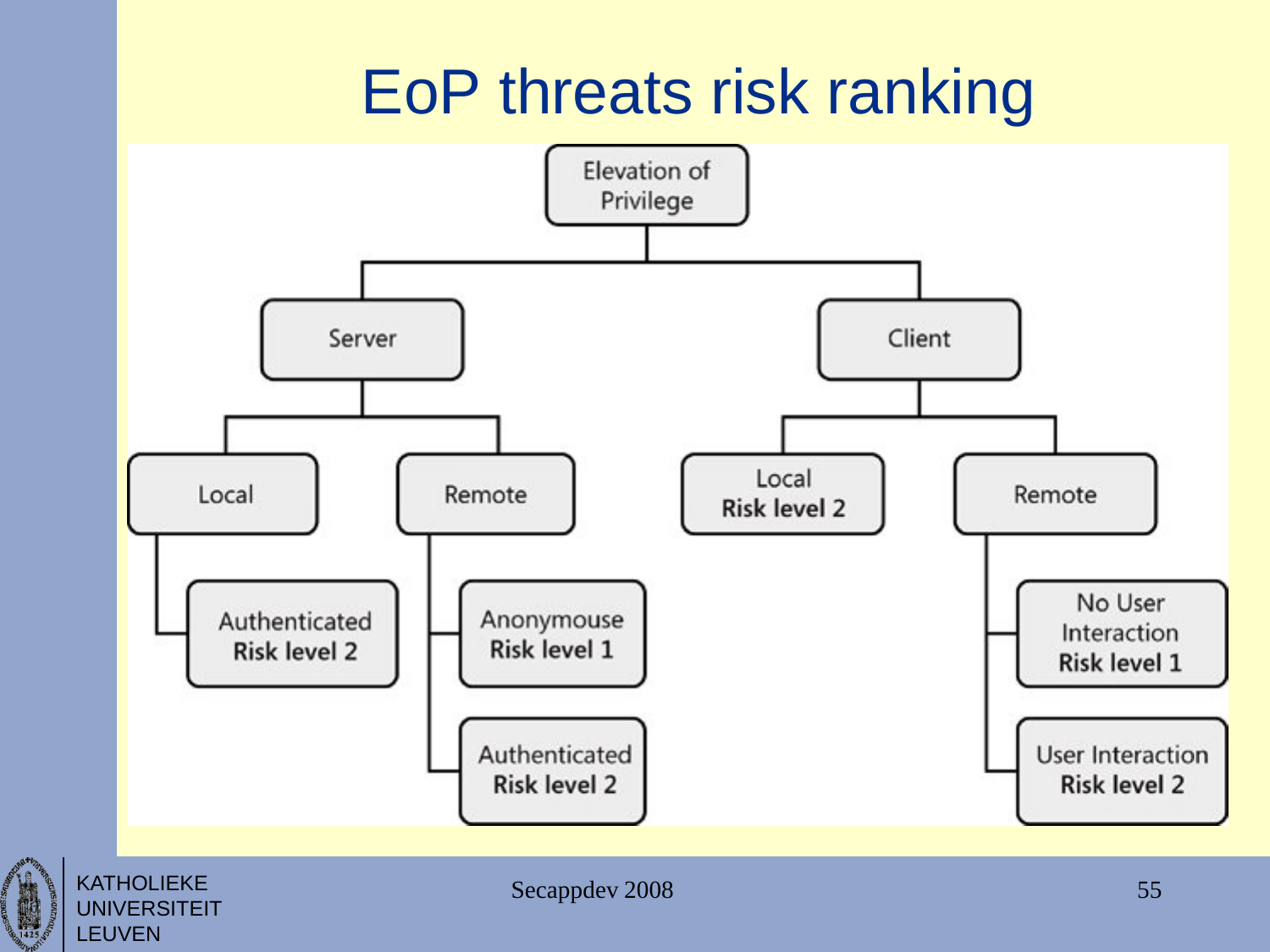# 9. Plan Mitigations

- Mitigation strategies
	- Do nothing
		- External security note!
	- Remove the feature
	- Turn off the feature
	- Warn the user
		- Dancing pigs syndrome!
	- Counter the threat with technology



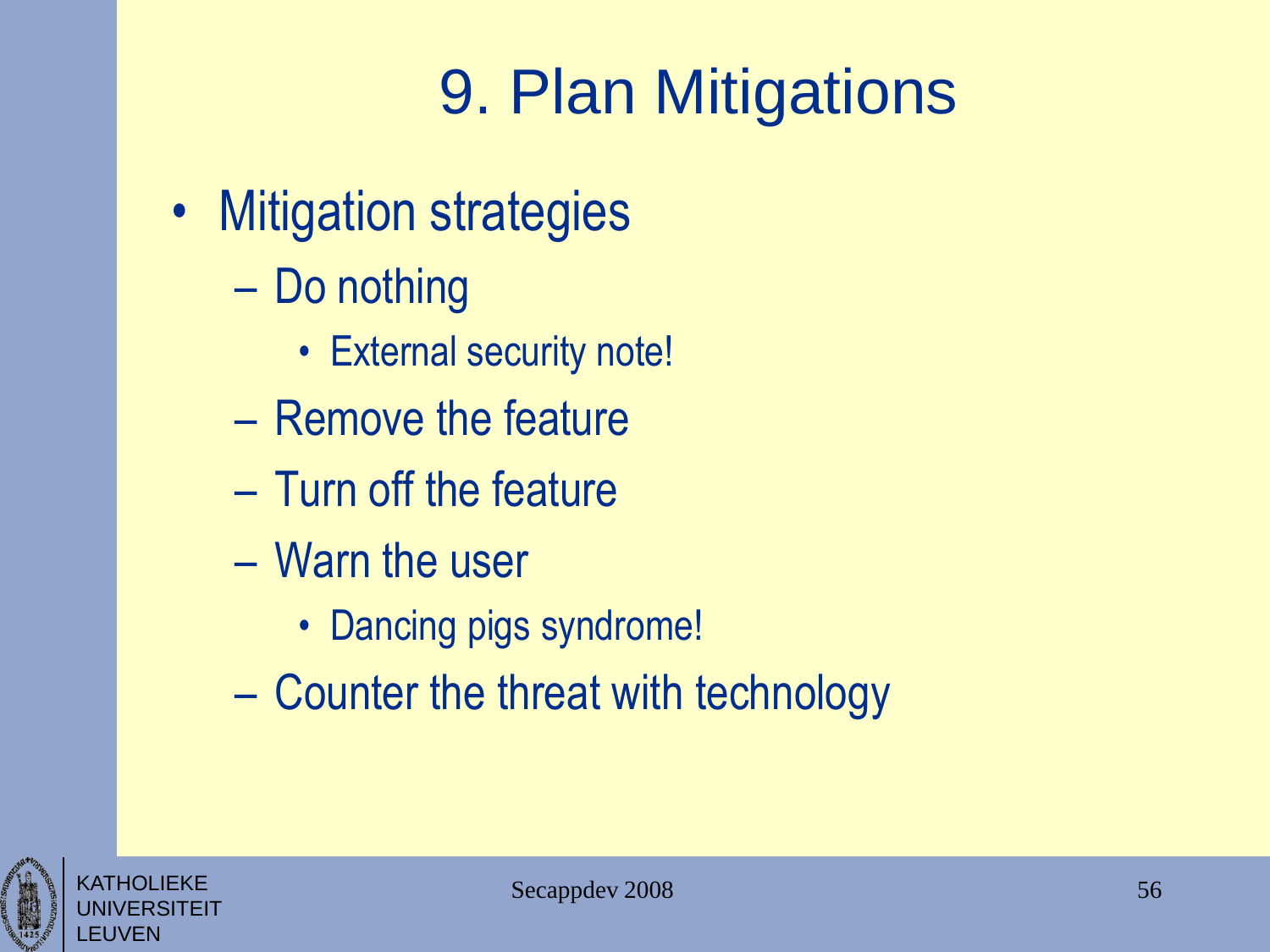### Example countermeasures

#### Table 9-11. Defenses Used in Portions of Pet Shop 4.0

| Asset  | <b>Asset Type</b>                                                                                     | <b>Example Threat</b> | <b>Example Mitigation</b>                        |
|--------|-------------------------------------------------------------------------------------------------------|-----------------------|--------------------------------------------------|
|        | $(1.0 \rightarrow 4.2 \rightarrow 1.0)$ Data flow from Pet Shop user to Web I<br>application and back |                       | SSL/TLS (also mitigates the<br>tampering threat) |
| 4.7.10 | Audit log data store                                                                                  |                       | ACL and MAC                                      |
| 4.7.1  | Order processor process                                                                               | $T$ and $E$           | ACL, MAC, and reduced<br>process privilege       |



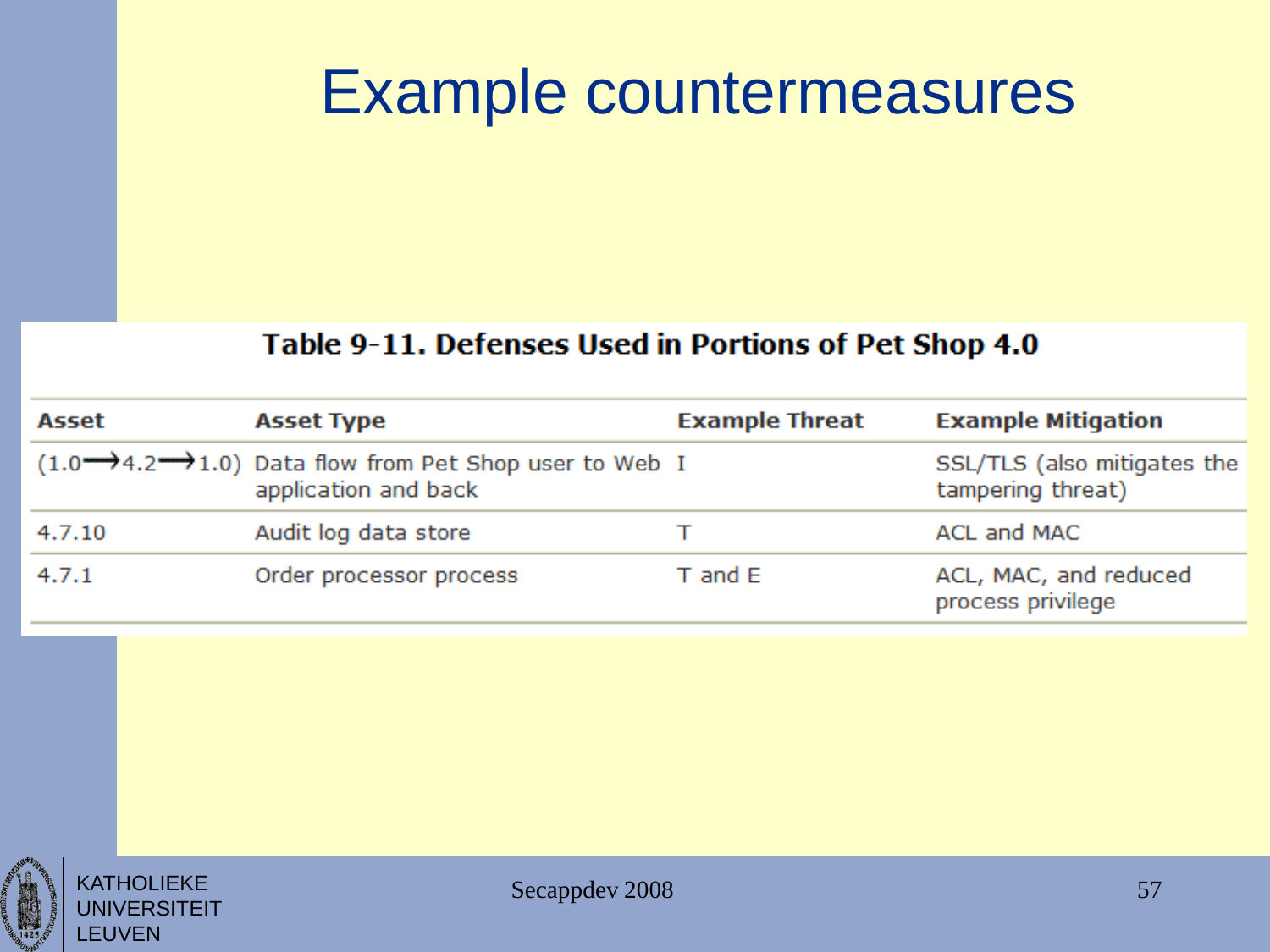# **Conclusion**

- Threat modeling is an activity to be performed in the early phases of the software life cycle
	- In order to understand the "threat profile" of the software
	- In order to select countermeasures in an informed way
- Microsoft places Threat Modeling in the top 2 of most important security related activities
	- Other one is static analysis for implementation vulnerabilities



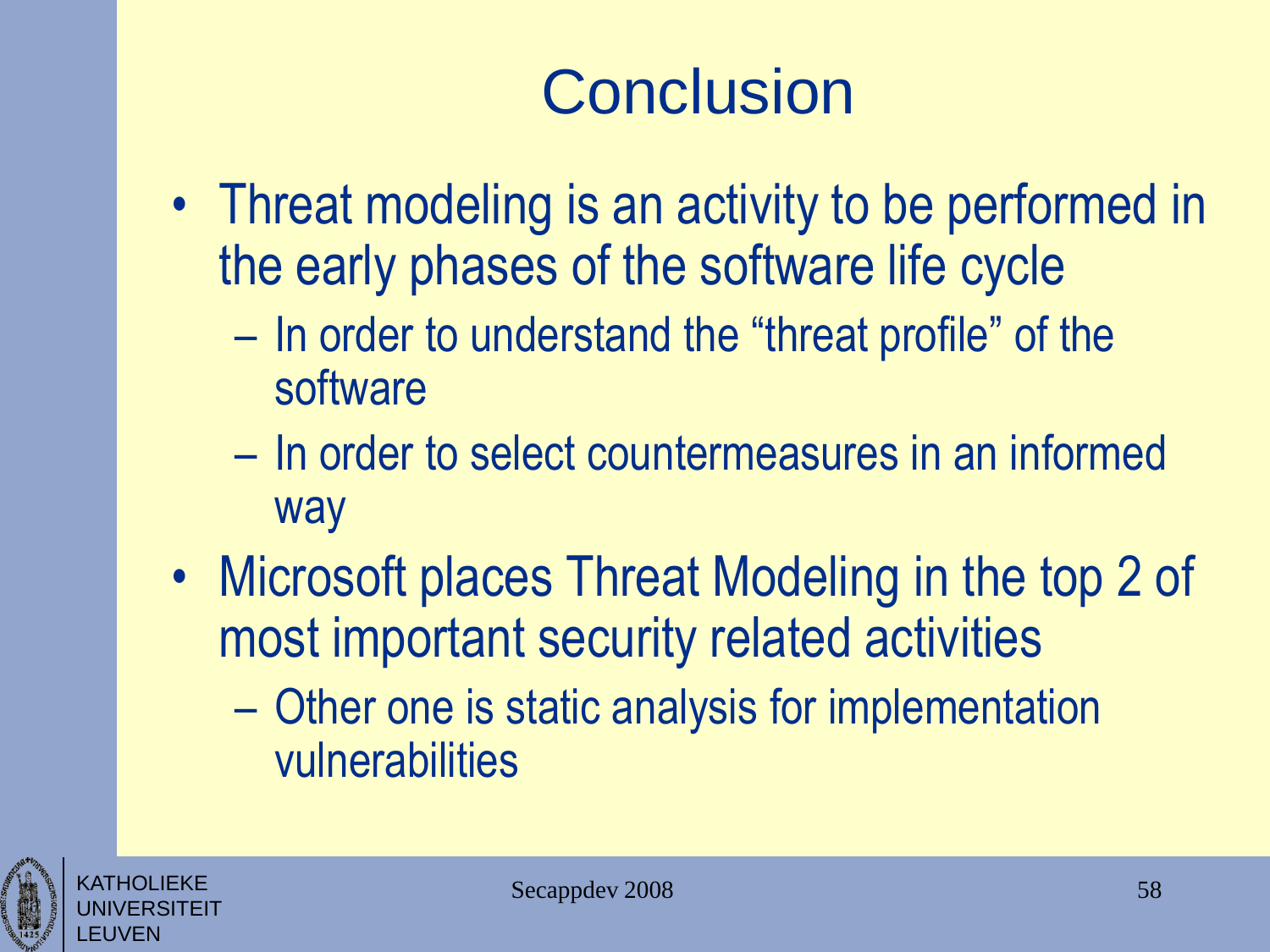## **Overview**

- Introduction
- Key Concepts
	- Threats, Vulnerabilities, Countermeasures
	- Example
- Microsoft's Threat Modeling Process
- Conclusion